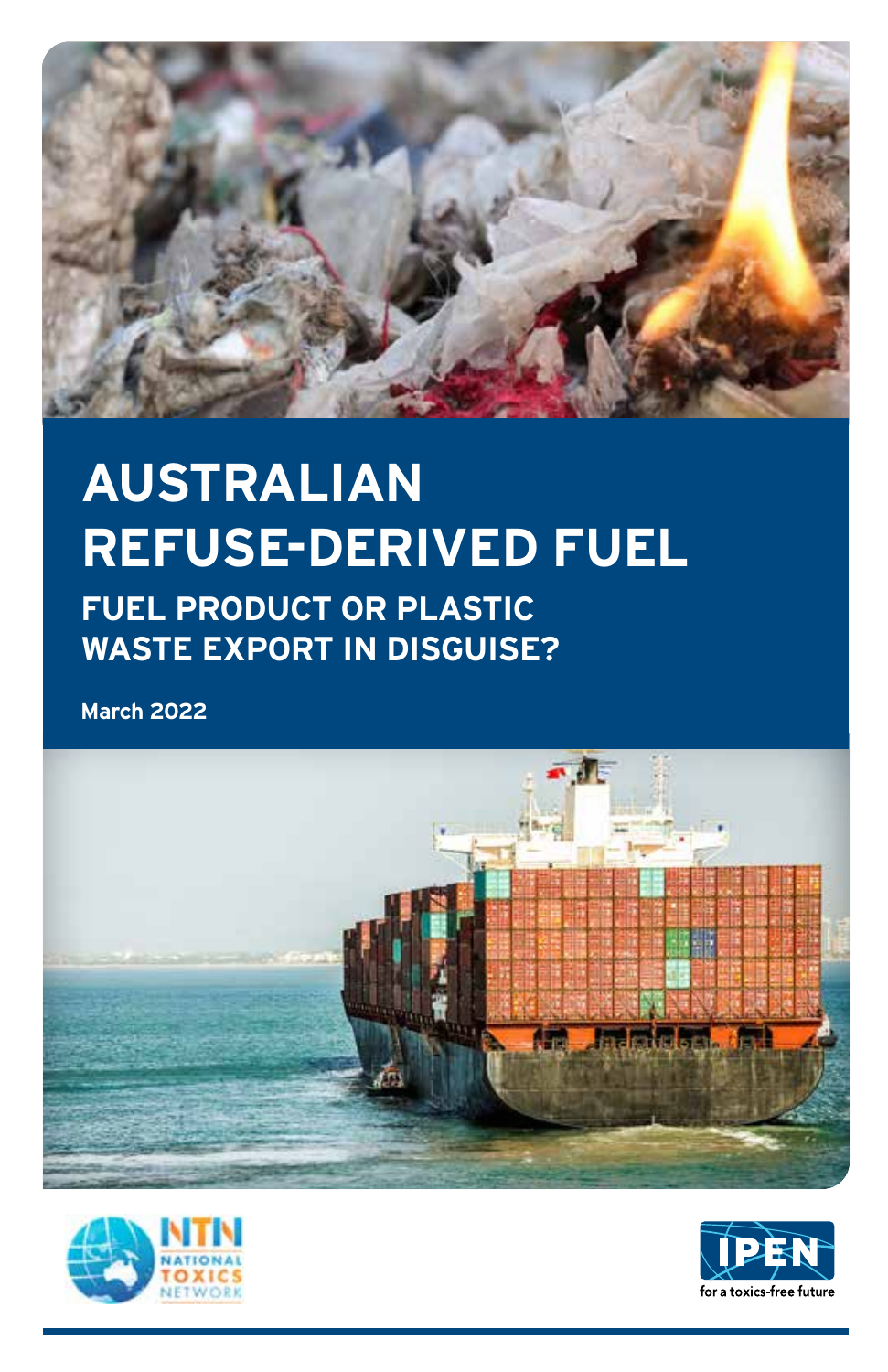## **Australian Refuse-Derived Fuel: FUEL PRODUCT OR PLASTIC WASTE EXPORT IN DISGUISE?**

#### **March 2022**

*Lead Author Jane Bremmer, National Toxics Network/Zero Waste Australia*





**IPEN** is a network of over 600 non-governmental organizations working in more than 120 countries to reduce and eliminate the harm to human health and the environment from toxic chemicals.

#### **www.ipen.org**

**National Toxics Network** (NTN) is a not for profit civil society network striving for pollution reduction, protection of environmental health and environmental justice for all. NTN is committed to a toxics free future.

**ntn.org.au**

© 2022. International Pollutants Elimination Network (IPEN). All rights reserved.

IPEN Production Team: Bjorn Beeler, Tim Warner, Betty Wahlund

Cite this publication as:

Bremmer, J. *Australian Refuse Derived Fuel: Fuel Product of Plastic Wste Export in Disguise?* National Toxics Network/IPEN, March 2022.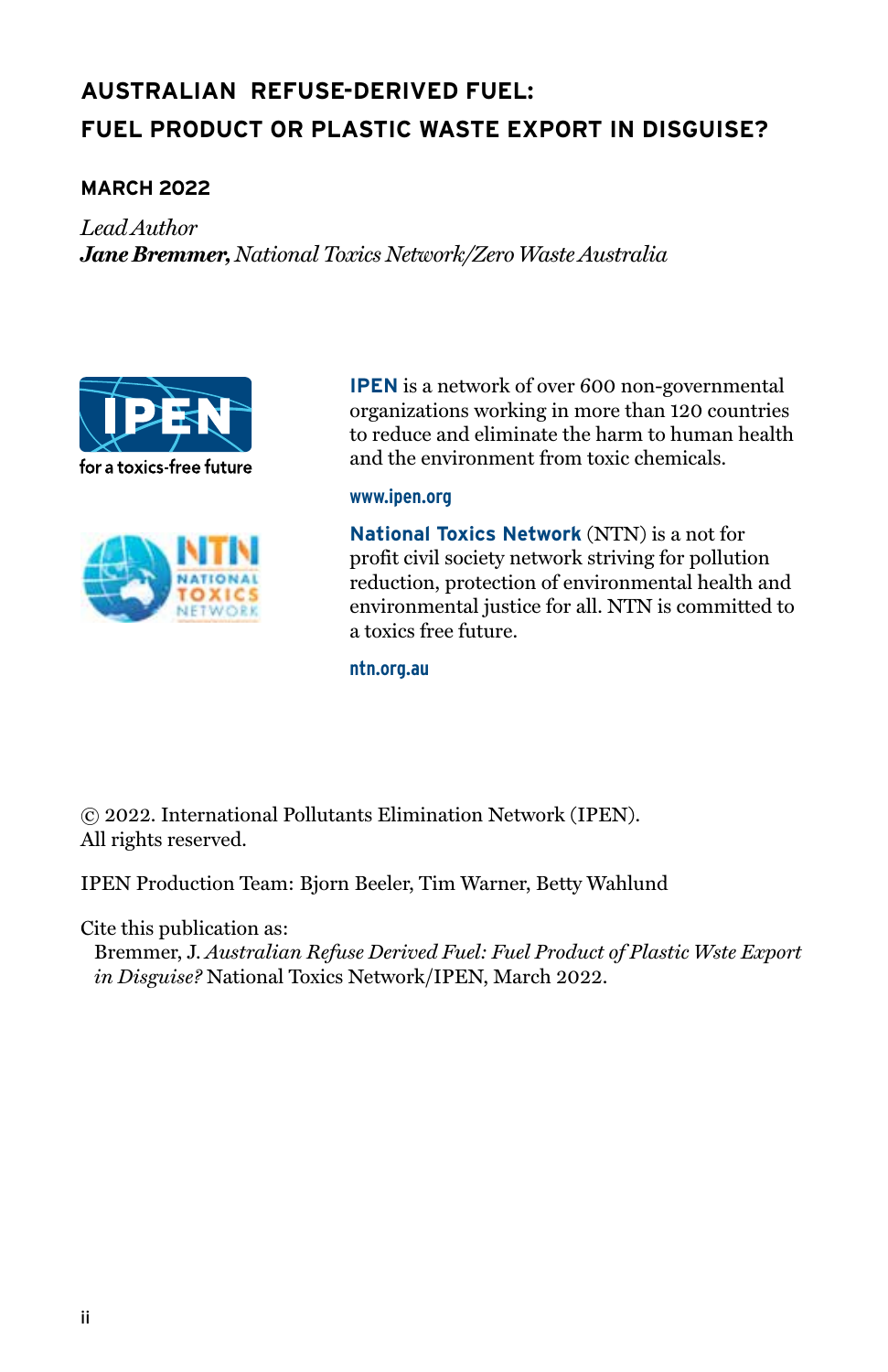## **CONTENTS**

| 4. RDF for cement plants and incinerators in Australia  44 |  |
|------------------------------------------------------------|--|
|                                                            |  |
|                                                            |  |

## **KEY FINDINGS**

This report has investigated Australia's claim to ban exports of its waste, particularly plastic waste, and has found the following:

- The Australian Government and industry are pouring billions of dollars into plastic 'reprocessing' infrastructure and 'Advanced Recycling Technologies', which predominantly involves the production of Refuse Derived Fuels.
- Australia's claim to stop waste exports is misleading as they intend to support the repackaging of plastic and other waste as a fuel to burn in Southeast Asian countries where they previously exported plastic wastes.
- The Australian government is avoiding regulation of plastic waste exports under the Basel Ban Amendment by claiming RDF is a 'product' not a 'waste', thereby avoiding its international legal obligations.
- Australia is one of the world's highest per capita generators of single-use plastic waste with very little ability to recycle or manage such waste.
- The largest corporate waste management companies in Australia are investing in RDF and expanding their capacity to sell it in Australia and export it to Southeast Asia.
- RDF and its derivatives PEF and SRF have a high potential to generate chlorinated and brominated dioxins when they are burned as fuel due to the additives present in the plastic waste.
- Burning plastic waste for fuel has serious environmental and human health implications, including toxic persistent organic pollutant emissions and greenhouse gas emissions.
- Australia is allowing the burning of RDF and similar plastic-based waste in cement kilns instead of moving to clean fuels like hydrogen to manufacture cement as Europe is doing. This maintains a fossil fuel-derived energy base for industry which is neither renewable nor sustainable.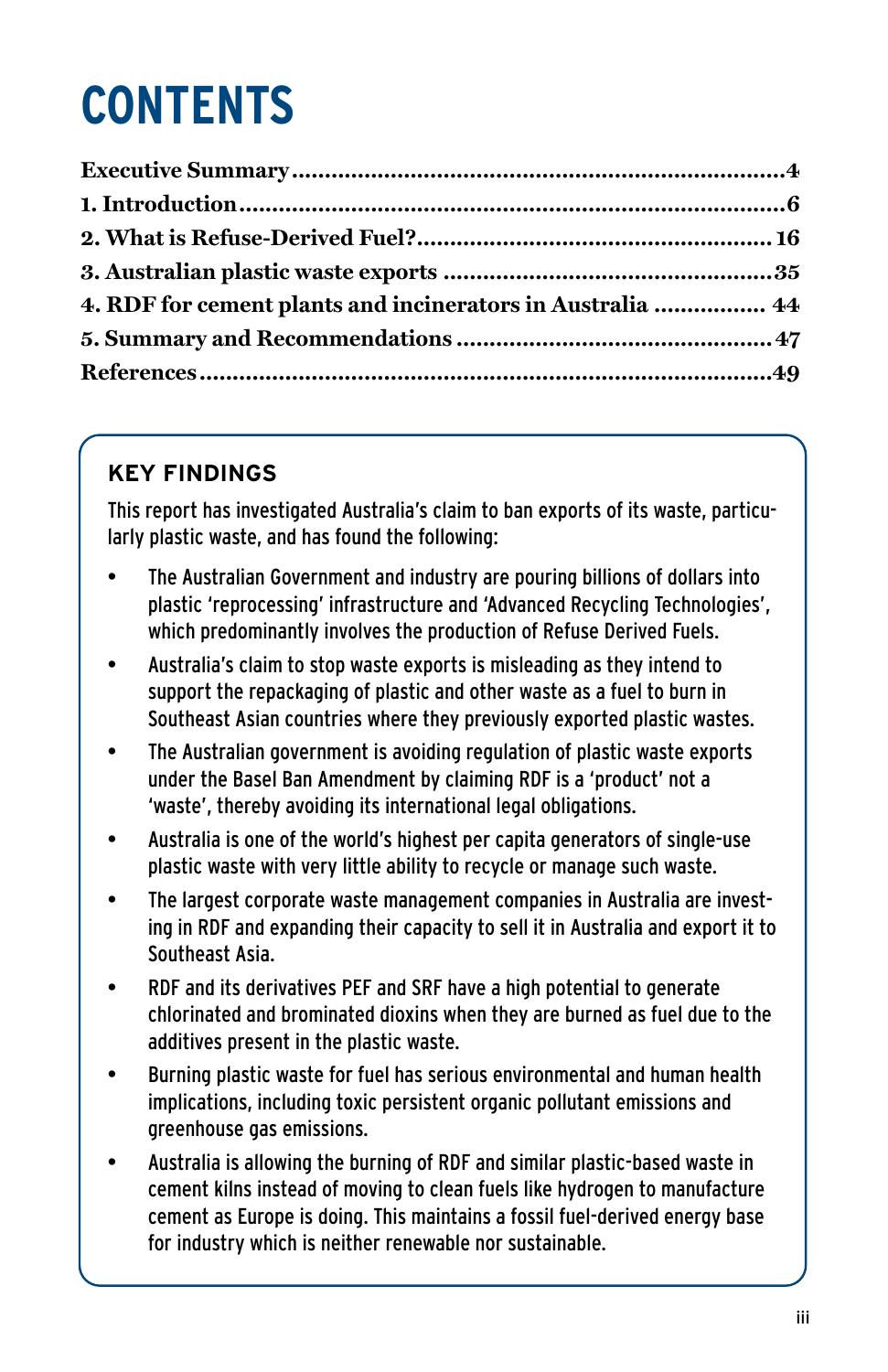## <span id="page-3-0"></span>**EXECUTIVE SUMMARY**

Australia is in the midst of the biggest waste recycling and reprocessing infrastructure build out in its history. This follows the Prime Minister's [announcement](https://www.abc.net.au/news/2019-08-09/coag-meeting-prime-minister-premiers-plastic-waste-export-ban/11399402) in 2019 that all waste exports would be banned from Australia, after China's National Sword policy implementation and associated actions in other Asia Pacific countries. These policies effectively ban plastic and other waste exports from Australia to other countries, and especially to Southeast Asian destinations.

While this 'world first' waste export ban decision received international acclaim, closer scrutiny reveals that, in fact, Australia is gearing up with substantial public and private funding and plans to continue to export its waste in a new "reprocessed" format. A large part of this 'reprocessing' is to create refuse-derived fuels (RDF), which are bales or pellets of mixed waste to be burned in cement kilns or other industrial furnaces.

This has implications for the environment and human health due to the inherent toxicity risks and hazards of petrochemical based plastic waste containing toxic additives — risks and hazards amplified when waste is burned. It also has major implications for climate change as plastic fuels are derivatives of fossil fuels. Burning plastic waste, including as a "reprocessed fuel product", is neither recycling nor clean energy.

The new policies appear to be a cynical ploy to offload the burgeoning quantities of plastic waste Australia generates, while claiming to invest in domestic 'recycling' and banning waste exports. Australia is one of the biggest generators of plastic waste per capita globally, and is set to increase amid predictions of a five-fold increase in global plastic production by 2050 (see Figure 3).

Australia does not have a nationally consistent waste management system, with most states at different stages of implementing recently updated waste management policies. Waste collection and source separation is not sophisticated in Australia (despite industry claims to the contrary) and relies on dirty Material Recovery Facilities (MRF) to sort wastes into bales for further processing or export. There are very few plastic recycling facilities operating in Australia with only 12% of all plastics being recycled<sup>1</sup>.

<sup>1</sup> Department of the Environment and Energy; Blue Environment Pty Ltd, National Waste Report, 2018.

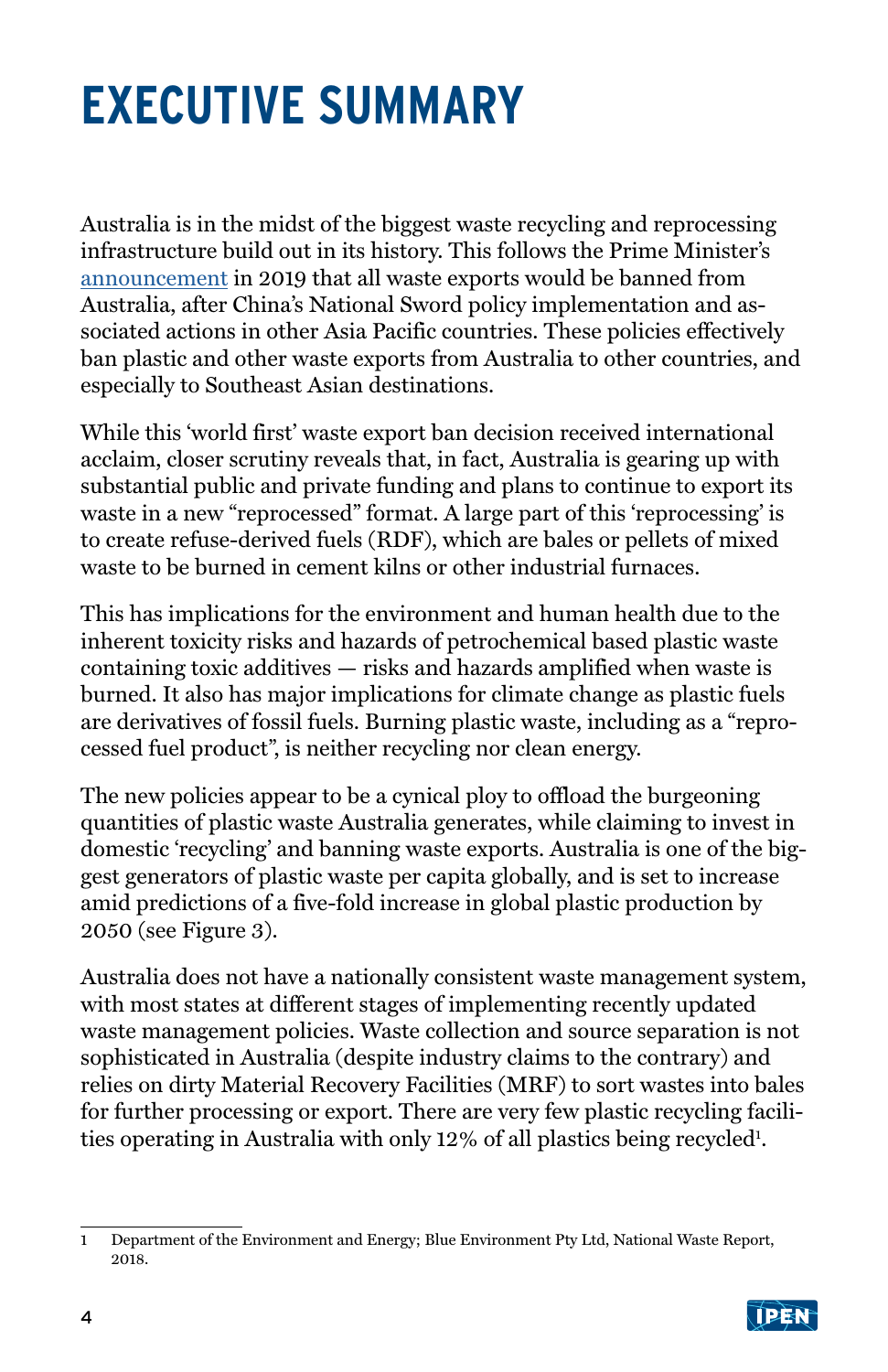The Australian government<sup>2</sup> and the CSIRO<sup>3</sup> are promoting the RDF industry (aka Advanced Recycling Technologies) in the region and have already supported contracts with the Indonesian Government to invest in the waste to energy sector. The Australia-Indonesia Plastics Innovation Hub is a partnership between CSIRO, the Australian Department of Foreign Affairs and Trade (DFAT), and the Indonesian Ministry of Research and Technology (Kemenristek)<sup>4</sup>.

Australia also has existing and ongoing contracts with ResourceCo, a company well established and operating in South Australia to produce RDF to burn in Australian cement kilns with subsidiary facilities in Malaysia that supply local cement kilns. ResourceCo has partnered with major corporate waste managers [Suez and Cleanaway](https://resourceco.com.au/what-we-do/energy/) in the production of RDF in Australia and have major expansion plans for Australia and Southeast Asia exports.

Our investigation report details the status and plans for Australian waste to be exported as RDF and other classified fuels to Indonesia, Malaysia and the Philippines especially, as well as to other parts of Southeast Asia.

<sup>2</sup> The Indonesia Australia Infrastructure Partnership (or Kemitraan Indonesia Australia untuk Infrastruktur – KIAT) Facility Design Document, Feb 2017 (final draft), Department of Foreign Affairs and Trade,

https://www.dfat.gov.au/geo/indonesia/development-assistance/development-assistance-in-indonesia, and https://www.cardno.com/projects/indonesia-australia-partnership-for-infrastructure-kiatdesign-and-implementation/

<sup>3</sup> King, S, Hutchinson, SA and Boxall, NJ (2021) Advanced recycling technologies to address Australia's plastic waste. CSIRO, Australia. https://www.csiro.au/en/news/news-releases/2021/advanced-recycling-turning-plastic-waste-into-resources

<sup>4</sup> https://research.csiro.au/ending-plastic-waste/australia-indonesia-plastics-innovation-hub/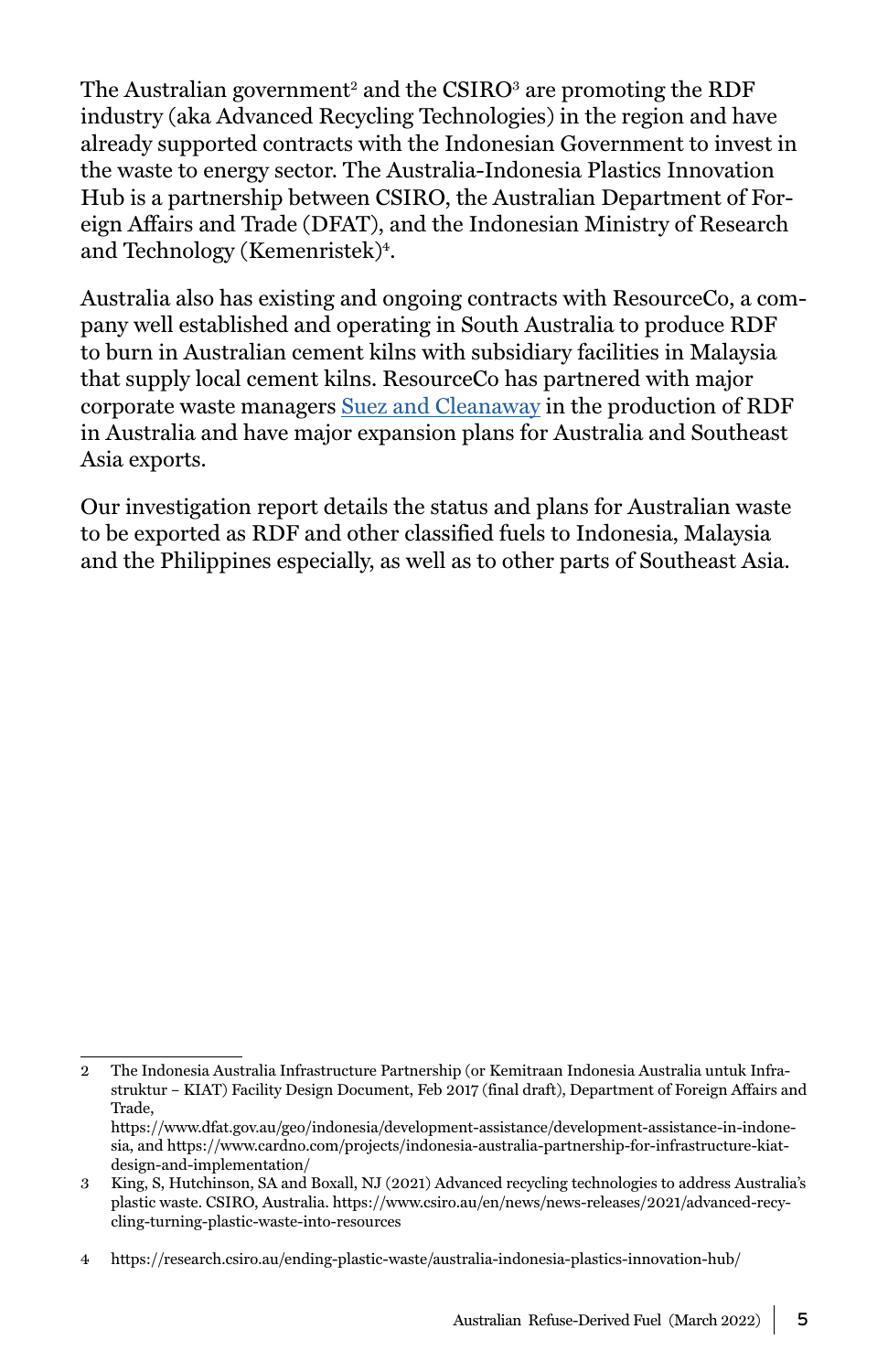## <span id="page-5-0"></span>**1. INTRODUCTION**

## 1.1 REPORT OBJECTIVE

This report is designed to inform a wide range of stakeholders and the general public in Australia and the Asia Pacific region about the policy direction Australia is taking in relation to waste management and exports.

In particular, the report will focus on the waste export ban announced by the Australian Federal government and the implications of this policy for sustainable zero waste and a circular economy policy in Australia and the continued export of waste to the Asia Pacific region.

This report attempts to provide a more robust analysis and evidencebased assessment of Australia's plans to overhaul its national waste management policies at a time when the waste disposal industry dominates public discourse, policy-making, and regulation around how Australia manages its waste. As a result, Australia is currently facing numerous incineration proposals and waste burning projects, including a major focus on the generation of Refuse-Derived Fuels for domestic use and export.

Waste recovery/disposal continues to be artificially boosted up in the waste hierarchy in Australia to fulfil business models of industries (cement kilns and incinerators) who want cheap waste-based fuel to burn. Without a well-established recycling sector more and more recyclable materials, including plas-



**Figure 1.** Amanda Hodge, The Australian, 1 June 2019

Malaysia to send up to 100 tonnes of plastic waste back to Australia

Environment minister says recycling sent from Australia included<br>plastic bottles that were 'full of maggots'



**Figure 2.** Naaman Zhou, The Guardian, 29 May 2019

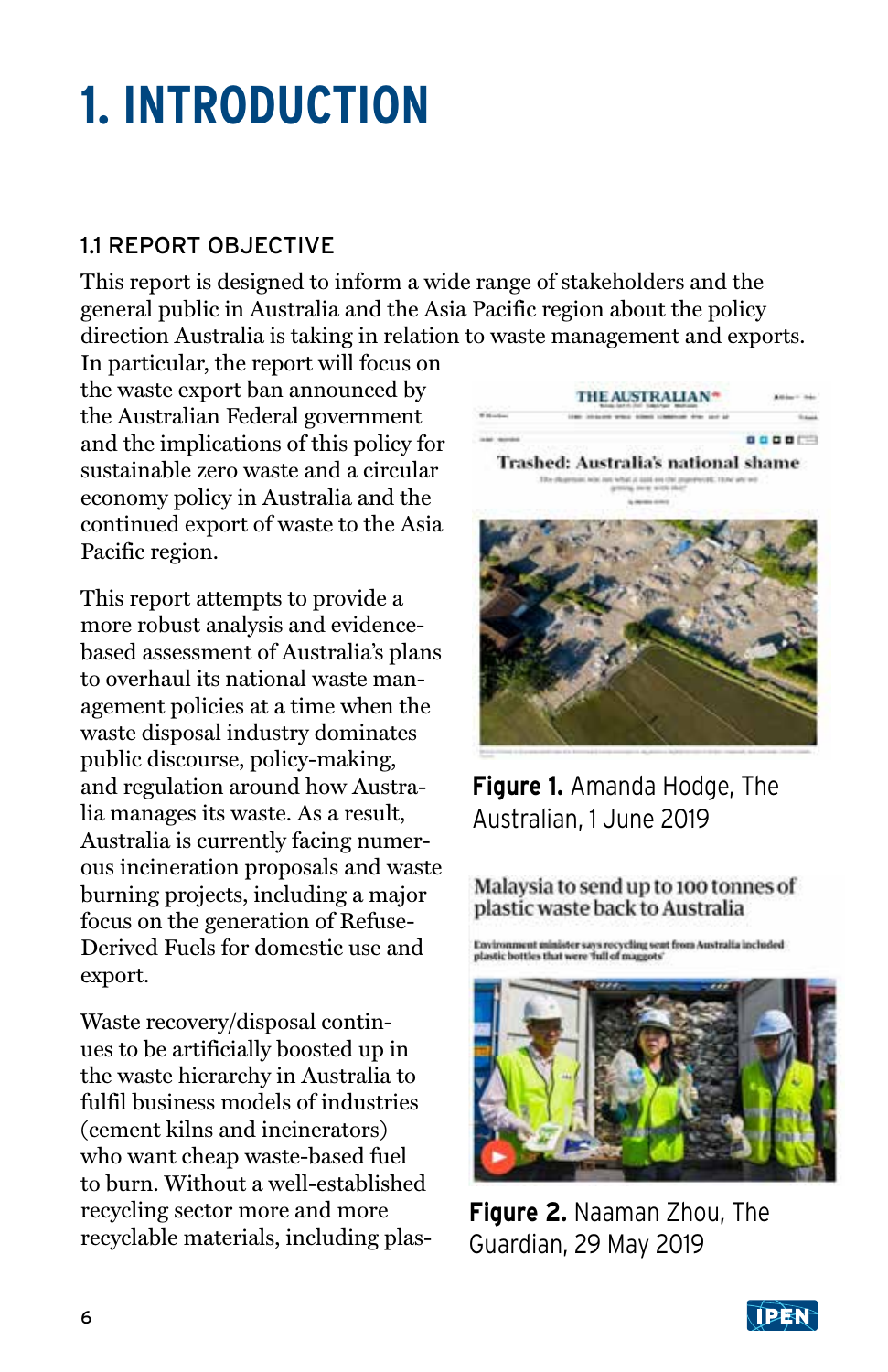

**Figure 3. Predicted global plastic production increases to 2050.**

tics, will be processed into RDF. As a result, a level playing field for the sustainable waste management sector is fast disappearing and recycling operations will have to compete with RDF operations. This will bring far-reaching and long-term consequences for all Australian states and territories as well as for those Asia Pacific countries importing Australia's reprocessed waste-based RDF.

Australia is one of the highest per capita generators of single-use plastic waste (see Figure 4) and this is likely to increase as the fossil fuel industry shifts its operations from fuels to petrochemicals and plastics. Massive increases in plastic goods and waste are anticipated as fossil fuel corporations move to a five-fold increase in plastic production by 2050.

The threat of global climate change and plastic waste pollution demands that we uphold internationally recognised principles of ecologically sustainable development, zero waste, a circular economy, and environmental health and justice. However, Australia's policy approach, while superficially appearing to take responsibility for recycling its waste instead of ex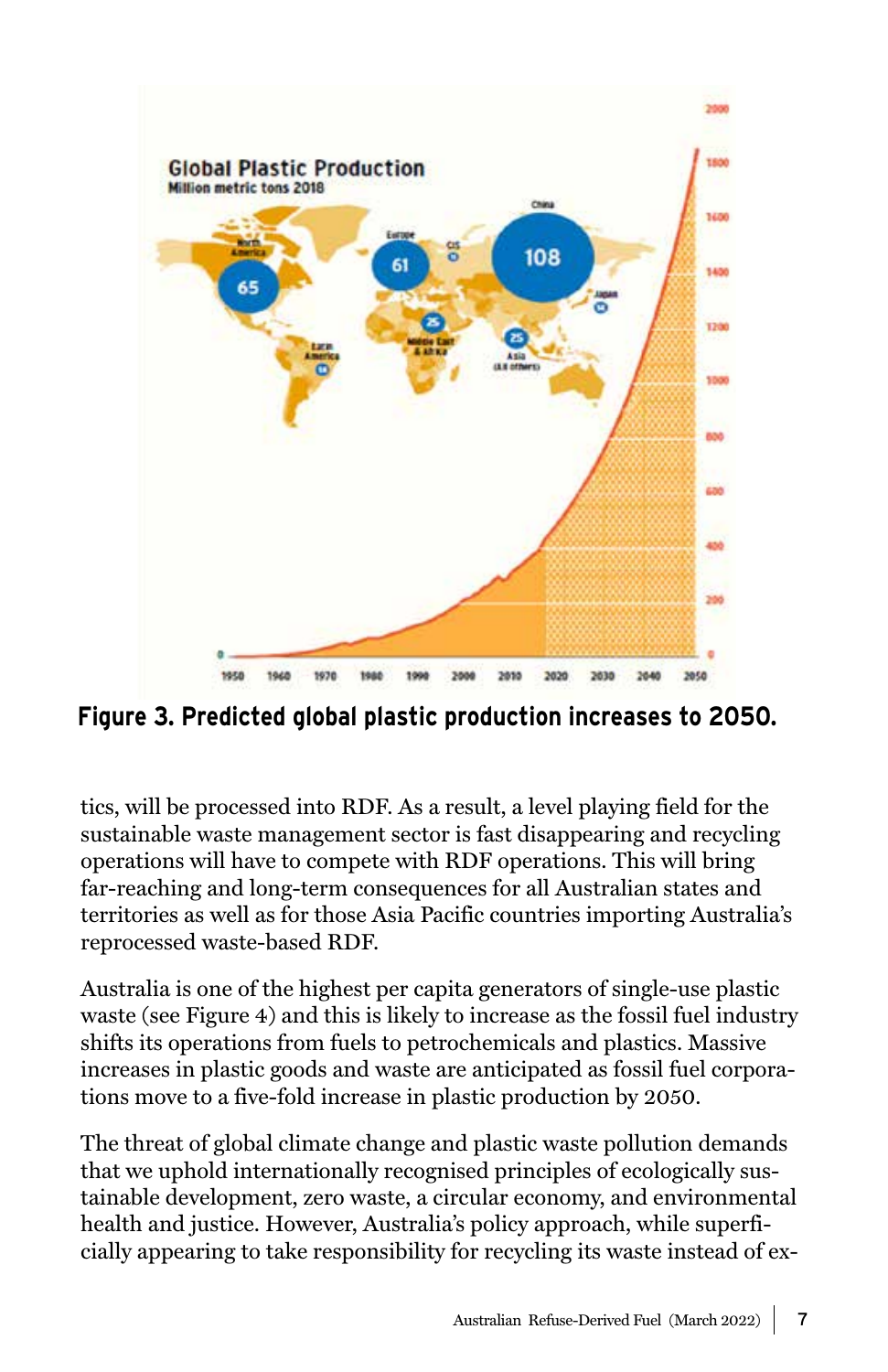porting it, is a cynical exercise in reprocessing and repackaging the same low-grade waste for export under the guise of 'fuel' to be burned. The Australian waste export ban announcement amounts to little more than a public relations exercise to maintain waste movement out of Australia and into less wealthy countries.

This is a form of waste colonialism<sup>5</sup>. The term waste colonialism is often used to describe the transboundary disposal of a variety of hazardous and toxic wastes, including electronic waste, persistent organic pollutants (POPs), industrial waste, decommissioned ships, municipal solid waste, radioactive waste, and other toxic waste. The United Nations Basel Convention was among the first to acknowledge this concept. The Basel Convention on the Control of Transboundary Movements of Hazardous Wastes and their Disposal was adopted on 22 March 1989<sup>6</sup>. The transboundary movement of mixed plastic waste from the global north to the global south is no different given the inherent toxicity of most plastic wastes and the pollution burden it brings to the importing country.



## **Figure 4. Single use plastic waste generation per capita.**



<sup>5</sup> Liboiron Max, Pollution is Colonialism, Duke University Press, 2021.

<sup>6</sup> http://www.basel.int/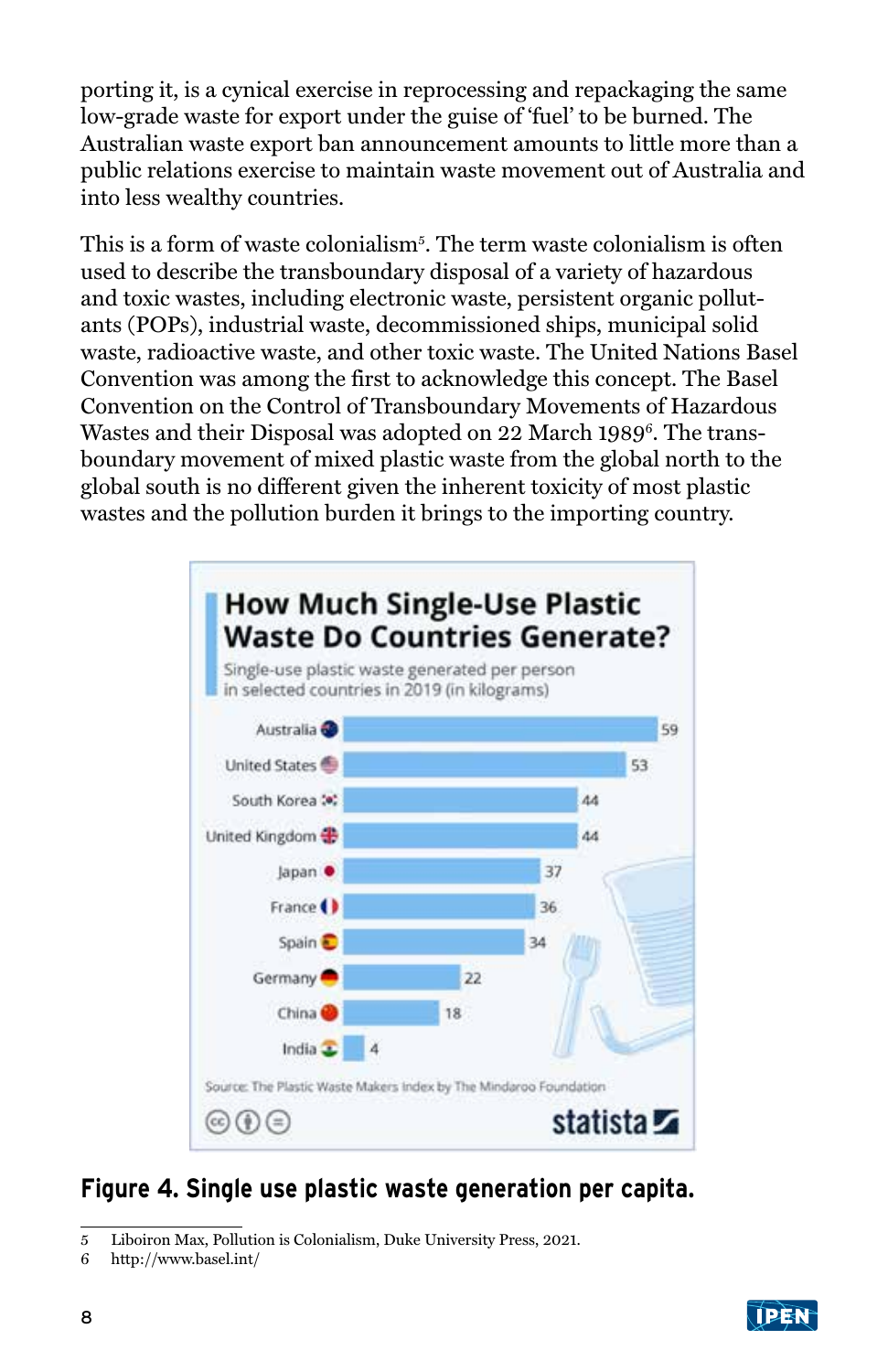Further, the recent Basel Ban Amendment supports this concept of waste colonialism by restricting the exports of any mixed or contaminated plastic wastes from the global north to the global south. The Basel Ban Amendment is an agreement taken by Basel Convention Parties to prohibit the member states of the Organization for Economic Cooperation and Development (OECD), the European Union (EU), and Liechtenstein from exporting hazardous wastes as defined by the Convention to other countries – primarily developing countries or countries with economies in transition.7

Australia, as an OECD country and a signatory to the Basel Convention, with one of the highest levels of plastic use per capita, has a responsibility to take a leadership role for waste management policy in this region and ensure the days of waste colonialism end once and for all. Exporting waste-derived fuels simply highlights the Australian government's recalcitrance over contemporary waste export limitations and a commitment to a linear economic model expressed through its inability to look beyond burning and burying waste — preferably in someone else's back yard.

### 1.2 THE GLOBAL WASTE CRISIS AND AUSTRALIA'S RESPONSE.

Recently, UN Secretary General, Antonio Guterres, described a global 'War on Nature' in his latest UNEP report, Making Peace with Nature - A scientific blueprint to tackle the climate, biodiversity and pollution emergencies.8

"Humanity is waging war on nature. This is senseless and suicidal. The consequences of our recklessness are already apparent in human suffering, towering economic losses and the accelerating erosion of life on Earth."

The report highlights the nexus between the global climate, biodiversity, and pollution crises and describes the toxic trail of economic growth – waste and pollution. In this 2021 report, during a global pandemic, while facing the worst climate-induced ecological catastrophes and biodiversity losses ever, the UN warns us that our human-designed systems of materials production must change urgently.

In 2016, Jiu-liang Wang debuted his ground-breaking documentary *[Plastic China,](https://www.cnex.tw/plasticchina)* which exposed how China had become the world's largest importer of waste and the profound adverse human health, environmen-

<sup>7</sup> http://wiki.ban.org/images/0/0b/UNEP-CHW.14-CRP.40.English.pdf

<sup>8</sup> United Nations Environment Programme (2021). Making Peace with Nature: A scientific blueprint to tackle the climate, biodiversity and pollution emergencies. Nairobi. https://www.unep.org/resources/ making-peace-nature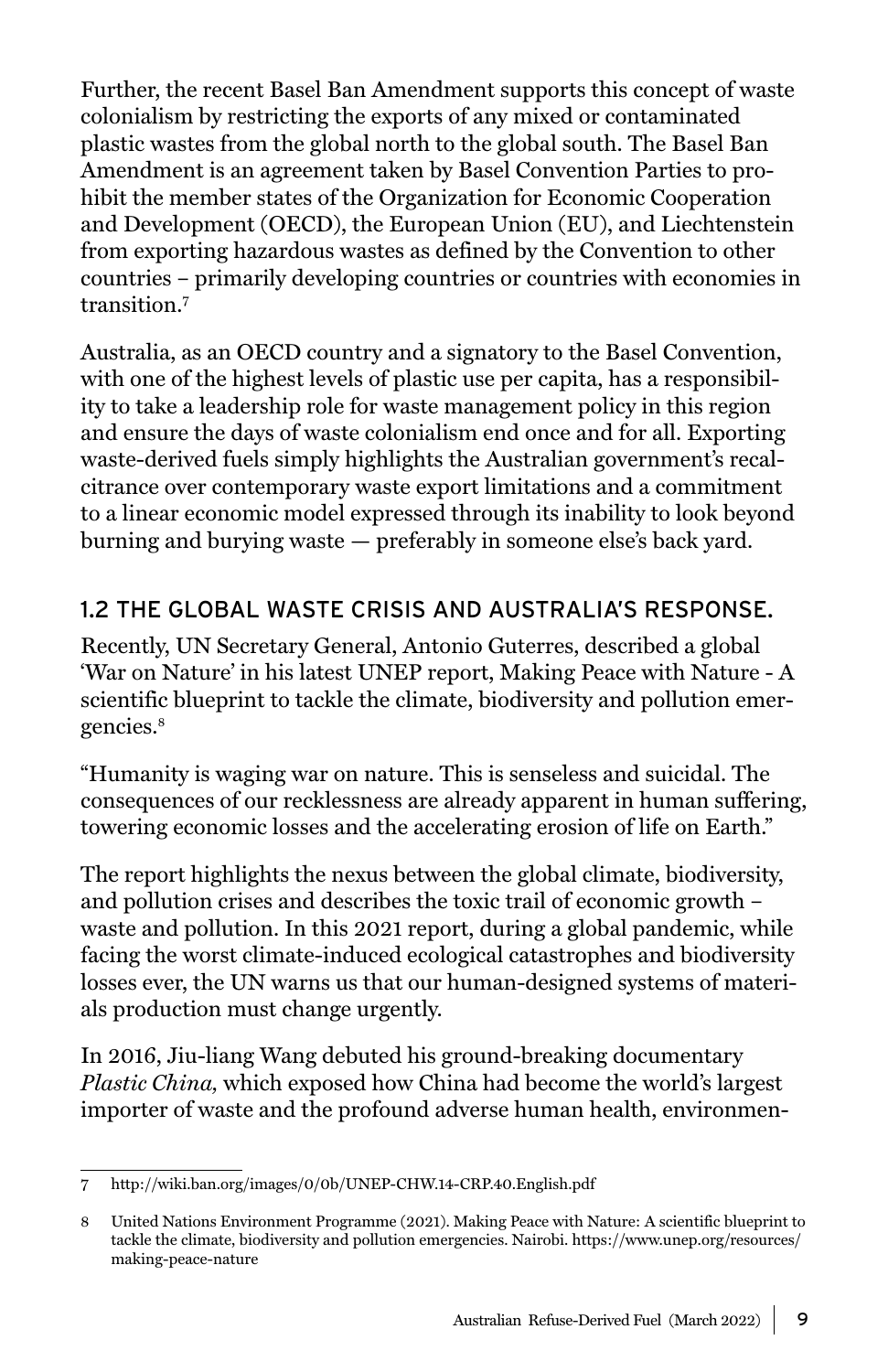| Millions of tonnes     |              | 2016-17 2017-18 | 2018-19 |
|------------------------|--------------|-----------------|---------|
| Waste generated        | 69           | 73              | 74      |
| Waste recycled         | $40^{\circ}$ | 42              | 43      |
| Waste to energy        | 2.1          | 2.2             | 2.1     |
| Waste disposal         | 27           | 27              | 27      |
| Resource recovery rate | 61%          | 62%             | 63%     |
| Recycling rate         | 58%          | 59%             | 60%     |

## **Figure 5. Waste management methods in Australia.** Source: Blue Environment National Waste Report 2020)

tal, and social impacts this was causing. This documentary led to China's National Sword Policy, which effectively banned the importation of any unsorted or unprocessed waste from other countries.

This wake-up call to the world exposed a previously under-acknowledged and unaddressed, waste colonialism in the form of the wealthy global north dumping its waste on the low-income global south. Following China's lead and reacting to a sharp influx of waste exports, Asia Pacific region countries quickly responded with similar waste import restrictions, while Australia declared a world first 'Waste Export Ban'.

According to UNEP and the International Solid Waste Association (ISWA), humans generate 7-10 billion tonnes<sup>9</sup> per annum (TPA) of waste, of which approximately 2 billion TPA is household waste<sup>10</sup>. Australia has very high levels of waste generation and low levels of recycling compared to its OECD counterparts and has never developed high levels of domestic recycling due to its 'export' model of recycling.

Data [reported to the Australian Government in 2020](https://www.environment.gov.au/protection/waste/national-waste-reports/2020) shows that Australia generates approximately 74 million TPA of waste in total, with 2.94 TPA per capita. Of this total amount of generated waste, masonry material waste was the largest category (22.9 Mt), followed by organics (14.3 Mt),

<sup>10</sup> United Nations Environment Programme, The Global Waste Management Outlook, 2015. https:// www.unep.org/resources/report/global-waste-management-outlook



<sup>9</sup> 1 tonne = 1 metric ton; Mt = megatonne or million tonnes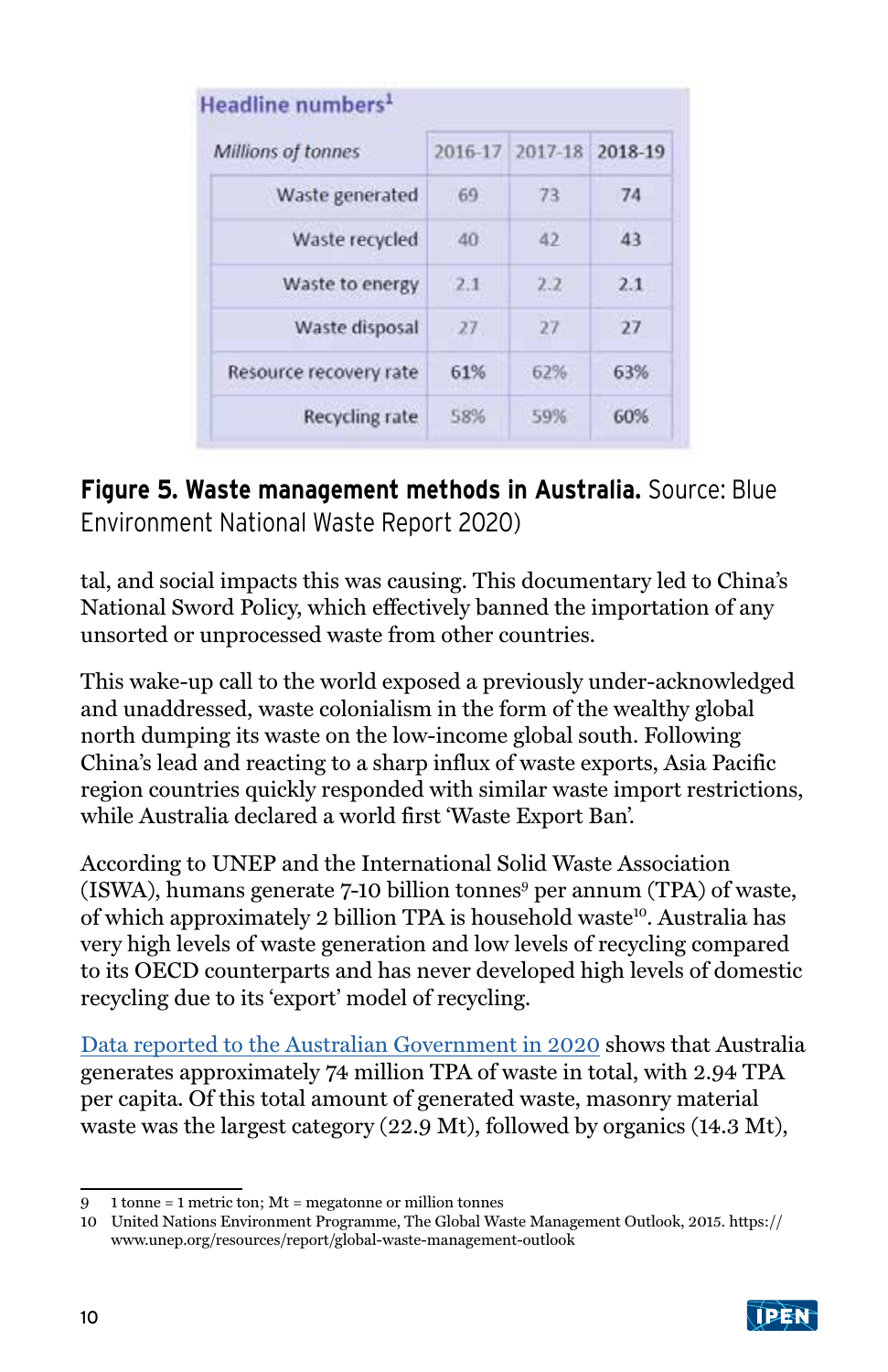

## **Figure 6. Waste generated, by income.** Source: UNEP and ISWA Global Waste Management Outlook - Summary for Decision-Makers 2015

ash (12.5 Mt), hazardous wastes (7.8 Mt), paper and cardboard (5.9 Mt), metals (5.6 Mt), and plastic (2.5 Mt).

Australian waste generation by category shows:

- 12.6 Mt of municipal solid waste (MSW) from households and local government activities (500 kg per capita and 20% of the total)
- 21.9 Mt from commercial and industrial (C&I) sectors (36% of the total)
- 27.0 Mt from the construction and demolition (C&D) sector (44% of the total).

In comparison, citizens in developing countries with low incomes generate significantly less waste per capita (see Figure 6).

As the global population grows and moves from rural areas to urban areas, and with 32 out of 41 megacities located in developing countries with inadequate waste management services, the case for sustainable global waste management is urgent. The loss of biodiversity, the local and global pollution impacts to land, sea, and air, the adverse public health impacts, and the financial burden imposed on developing countries, caused by poor waste management have been documented for decades. As UNEP and ISWA report, "The costs to society exceed the financial costs per capita of proper waste management by a factor of 5-10."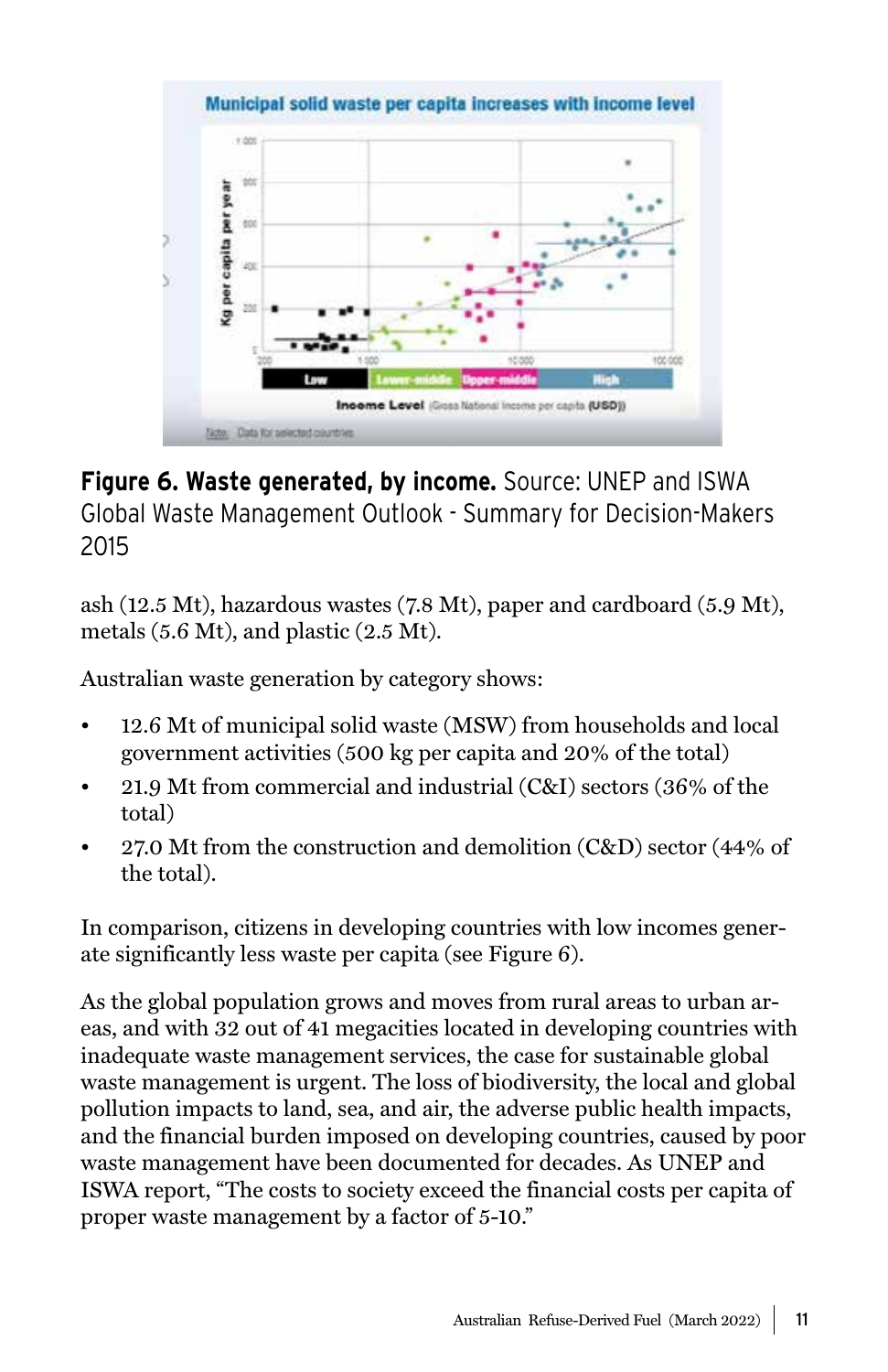Australia maintains a permanent delegation to the [OECD](https://www.dfat.gov.au/trade/organisations/oecd) and participates in the [OECD South East Asia Regional Programme](https://www.oecd.org/southeast-asia/regional-programme/). As such, Australia should, as an OECD country and regional partner in the Southeast Asian region, uphold best practices for waste management at home, but also support its regional neighbours.

Australia's 'Waste Export Ban' was a political announcement made following news reports and political pressure about Australian waste exports [polluting countries](https://www.theaustralian.com.au/inquirer/what-a-load-of-rubbish-is-piling-up-in-asia/news-story/d9f12c4896930cd3a4b5643524804468) in the region. Now the question must be asked: Will Australia live up to its commitments or will it default to a passive business as usual approach at best, or a stealthy waste-burning approach? Was this announcement a genuine attempt to take responsibility for Australian waste or a deliberate marketing tactic to distract from plans to burn our waste in cement kilns and incinerators both in Australia and throughout Southeast Asia? This report seeks to clarify the outcomes of the export ban and the actions Australia has taken to manage its waste.

### 1.3 AUSTRALIA'S WASTE EXPORT BAN AND DOMESTIC 'PROCESSING'.

"It's our waste and it's our responsibility", announced the Australian Prime Minister in August 2019. This announcement was soon followed by the agreement of the Council of Australian Governments (COAG) to set a timeframe for the implementation of Australia's waste export ban.

On 9 August 2019, COAG agreed Australia should [establish a timetable](https://www.coag.gov.au/sites/default/files/communique/phasing-out-waste-exports-response-strategy.pdf) to ban the export of unprocessed waste plastic, paper, glass and tyres and build its capacity to generate high-value recycled commodities and associated demand.

The first piece of legislation to support the Australian waste export ban was the [Recycling and Waste Reduction Bill](https://www.aph.gov.au/Parliamentary_Business/Bills_Legislation/Bills_Search_Results/Result?bId=r6573), which came into force in December 2020.

The objectives of the Act are:

- *(a) to reduce the impact on human and environmental health of products, waste from products and waste material, including by reducing the amount of greenhouse gases emitted, energy and resources used and water consumed in connection with products, waste from products and waste material;*
- *(b) to realise the community and economic benefits of taking responsibility for products, waste from products and waste material;*

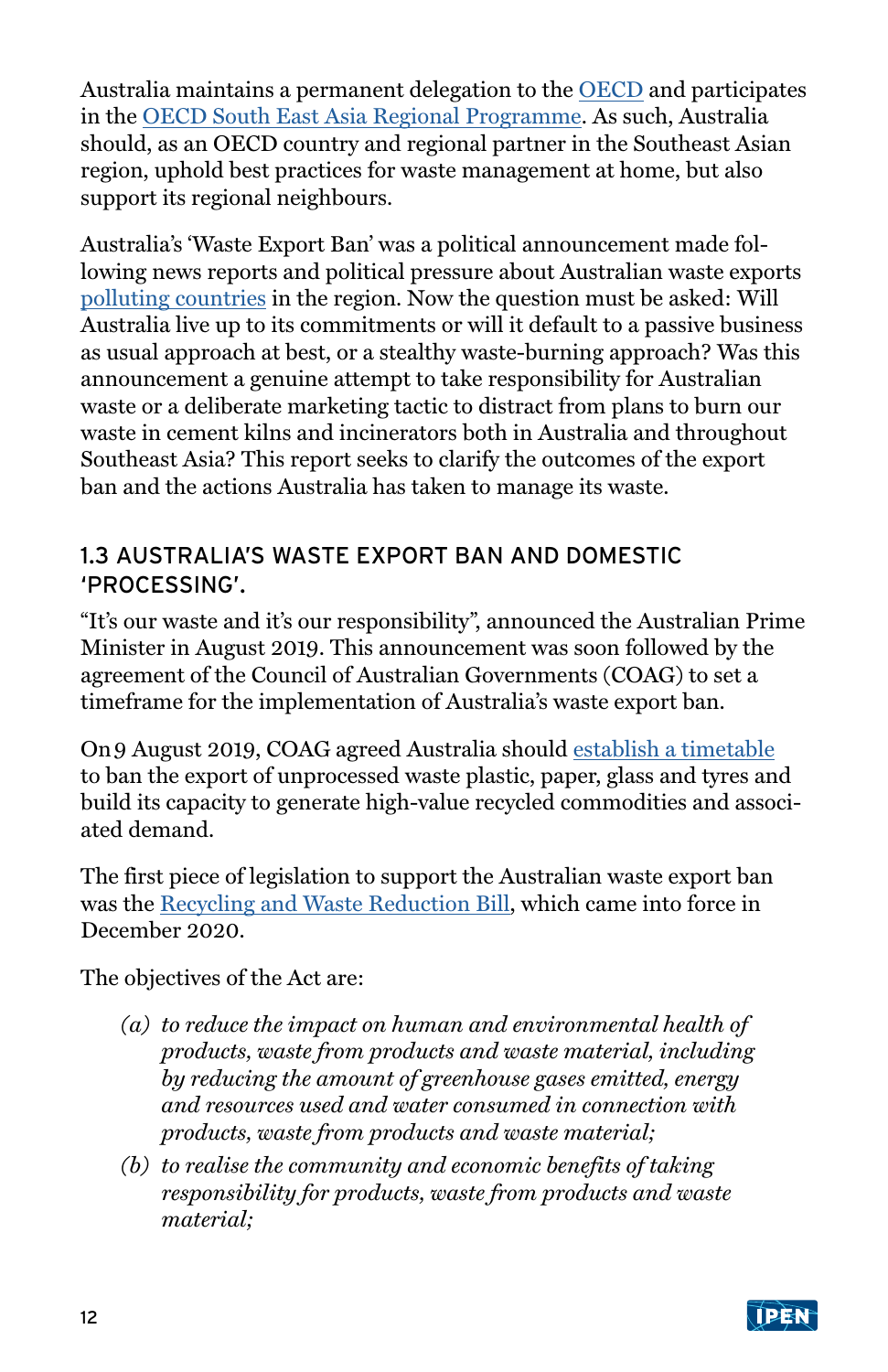- *(c) to promote a circular economy that maximises the continued use of products and waste material over their life cycle and accounts for their environmental impacts;*
- *(d) to contribute to Australia meeting its international obligations concerning the impact referred to in paragraph (a).*
- *These objects are to be achieved by:*
- *(a) regulating the export of waste material to promote its management in an environmentally sound way; and*
- *(a) encouraging and regulating the reuse, recycling and recovery of products, waste from products and waste material in an environmentally sound way; and*
- *(a) encouraging and regulating those responsible for using, designing, manufacturing and distributing products to take responsibility for those products, including by taking action that relates to:* 
	- *(i) reducing or avoiding generating waste through improvements in product design;*
	- *(i) improving the durability, reparability and reusability of products; and*
	- *(i) managing products throughout their life cycle.*

This Act complements and extends existing laws on hazardous waste and product stewardship by effectively prohibiting the export of 'unprocessed' materials collected for recycling: plastic, paper, glass, and tyres. Materials that have been re-processed and turned into other 'value-added' materials (those ready for further use) can still be exported under the law. For example, a single type of plastic (e.g. a single polymer) cleaned and shredded into 'flakes' or cleaned packaging glass crushed into 'cullet'.

The Australian government has clarified the new rules attached to the Recycling and Waste Reduction (Export – waste Plastic) Rules 2021 (Plastic Rules) in their Waste Plastic Exports list.

In addition, to support the timetable set by the Australian government to implement the Waste Export Ban, major amendments to the existing [Haz](https://www.legislation.gov.au/Details/C2017C00194)[ardous Waste Act](https://www.legislation.gov.au/Details/C2017C00194), which sets out Australia's Basel Convention commitments, were made through the introduction in July 2021 of the [Hazardous](https://parlinfo.aph.gov.au/parlInfo/download/legislation/bills/r6685_aspassed/toc_pdf/21026b01.pdf;fileType=application%2Fpdf)  [Waste Amendment Bill.](https://parlinfo.aph.gov.au/parlInfo/download/legislation/bills/r6685_aspassed/toc_pdf/21026b01.pdf;fileType=application%2Fpdf) This new bill simply inserts Basel Convention [Annex II](http://www.basel.int/Implementation/Plasticwaste/PlasticWasteAmendments/FAQs/tabid/8427/Default.aspx) wastes (waste that requires special consideration and are subject to the Prior Informed Consent procedure) directly into the Act but does not enshrine any language nor the intent and purpose of the Basel Ban Amendment to prohibit export permits.

Australia's waste export ban legislation is supported by a range of national policies and government funding.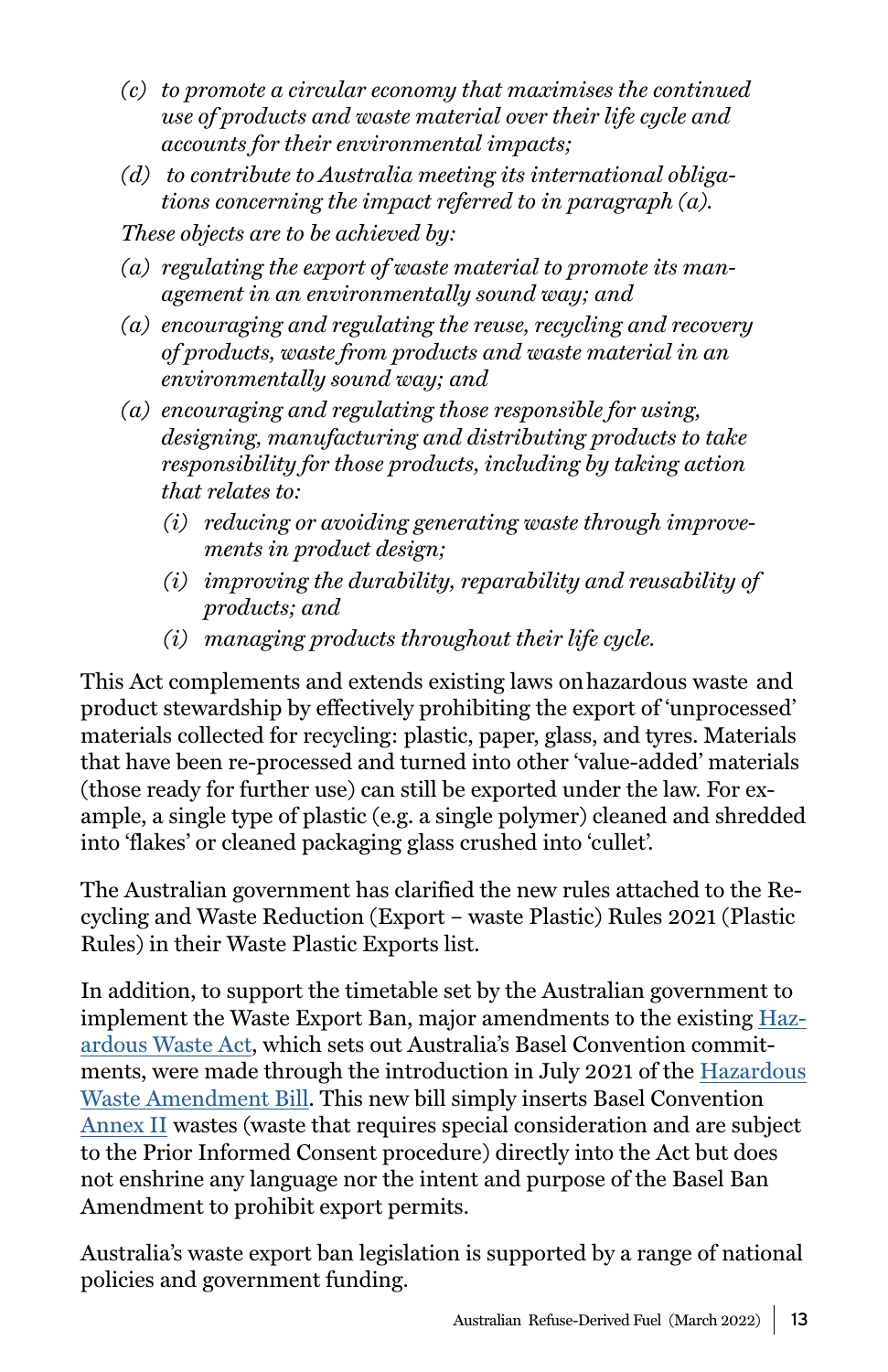

**Figure 7. Exported Australian plastic waste open burned in Indonesia 2019.** Source: Ecoton and Nexus 3

Australia's waste continues to be managed by states and local governments and has never been a very sophisticated system. It has relied heavily on landfill and exports due to the lack of separate collection and source separation, recycling infrastructure and markets. Its commitment to sustainable zero waste policies is very weak, and where it does exist, is usually as a form of policy rhetoric. As Australian states align their waste policies with the National Action Plan that espouses a "zero waste to landfill" approach (as defined by the waste disposal industry sector), most states are now starting to move to isolate organics from the waste stream for composting etc and improve recyclable waste collection. Most states are also introducing container deposit schemes and banning some single-use plastics.

However, mixed waste collection continues to dominate in all Australian states and undermine the quality of recyclable materials and their potential reuse. This has partly been caused by the undue influence of the waste incineration industry in local, state and national policy development, ensuring that the generation of residual waste stockpiles continues to provide the feedstocks for waste burning. In most states, only non-recyclable waste is permitted to be incinerated, however the definition of 'nonrecyclable' or 'residual' doesn't address whether it is technically possible to recycle the material but whether there is infrastructural capacity to recycle the material. If there is nowhere to recycle it, waste becomes 'non-recyclable or residual'.

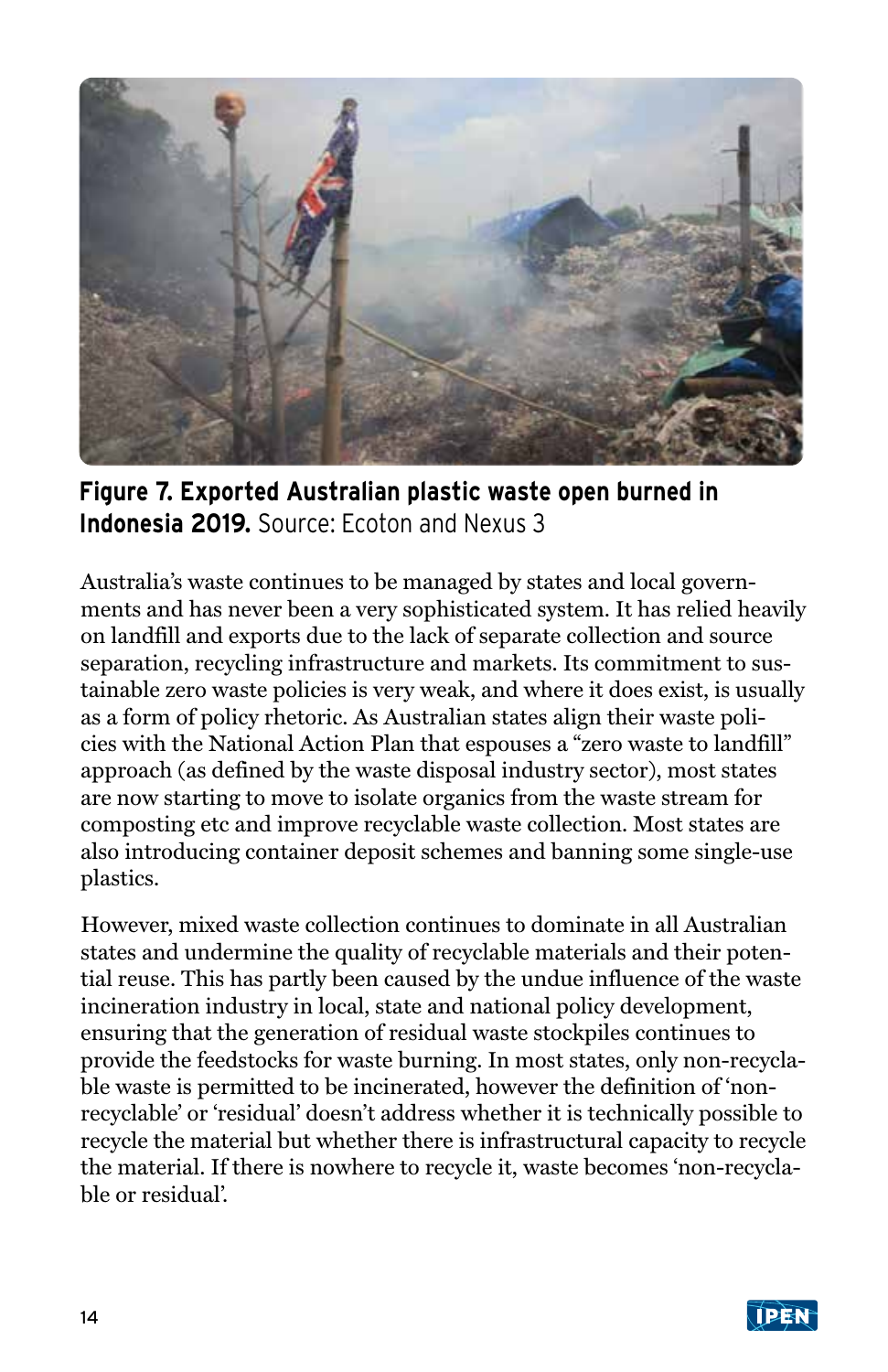There are more than 17 waste incineration projects planned or operating in Australia, burning more than 6 million TPA of residual waste.

The Australian government has recognised the need to support the recycling sector which has long struggled with inadequate capacity and even more so since China's National Sword Policy. This has resulted in massive plastic waste stockpiling and numerous waste stockpile fires occurring (particularly of plastic waste), as well as in public outrage over the dumping of recyclable waste into landfills. The lack of capacity or domestic recycling is the direct result of an 'export' model of recycling whereby Australia sends low grade waste materials overseas, often to countries with poor capacity to manage such materials – especially plastic waste.

As such, the Australian government is investing heavily in waste reprocessing infrastructure, ostensibly to support the recycling sector and generate cleaner sources of recyclable materials for use in Australia, but predominantly overseas. This is intended to maintain the continued export of Australian waste but in a "reprocessed" form.

The [Australian Recycling Modernisation Fund](https://www.environment.gov.au/protection/waste/how-we-manage-waste/recycling-modernisation-fund/state-territory-agreement-announcements) will deliver more than AU\$190 million to states to fund new and expanded recycling infrastructure. A closer assessment shows that many of these projects will process mixed waste, plastic, and tyres into Refuse-Derived Fuels for use in Australia and Southeast Asia. Public funds are being poured into waste 'reprocessing' plants around Australia.

Federal government agencies such as the Clean Energy Finance Corporation (CEFC) are also providing financial support through their AU\$100 million [Recycling Investment fund](https://www.cefc.com.au/where-we-invest/special-investment-programs/australian-recycling-investment-fund/).

Unfortunately, this financing, meant to support investment in the recycling sector, is in fact going to fund waste incinerators in Australia. Similarly, the Australian Renewable Energy Agency has forecast an A[U\\$5](https://wastemanagementreview.com.au/bioenergy-5b/)  [billion bioenergy future](https://wastemanagementreview.com.au/bioenergy-5b/) for Australia and has already invested in numerous [MSW waste incineration projects.](https://wastemanagementreview.com.au/9-4-million-bioenergy-project-to-convert-waste-into-biofuel-in-wa/) The Product Stewardship Investment Fund has invested AU\$14.5 million to support waste recycling and reprocessing infrastructure. In total, the [CEFC has estimated](https://www.cefc.com.au/media/media-release/billion-dollar-recycling-and-resource-recovery-industry-to-turn-trash-into-treasure/) a AU\$7.8 billion investment pipeline until 2025 across Australia's waste, bioenergy, recycling, and resource recovery sectors.

Australia's [waste policies,](https://www.environment.gov.au/system/files/resources/a327406c-79f5-47f1-b71b-7388407c35a0/files/national-plastics-plan-2021.pdf) action and [investment plans](https://www.environment.gov.au/protection/waste/publications/plastics-infrastructure-analysis-update) and [partnerships](https://www.csiro.au/en/research/natural-environment/circular-economy) are clear on one thing – massive financial support for plastic reprocessing to enable chemical recycling, waste incineration, and Refuse-Derived Fuel sectors.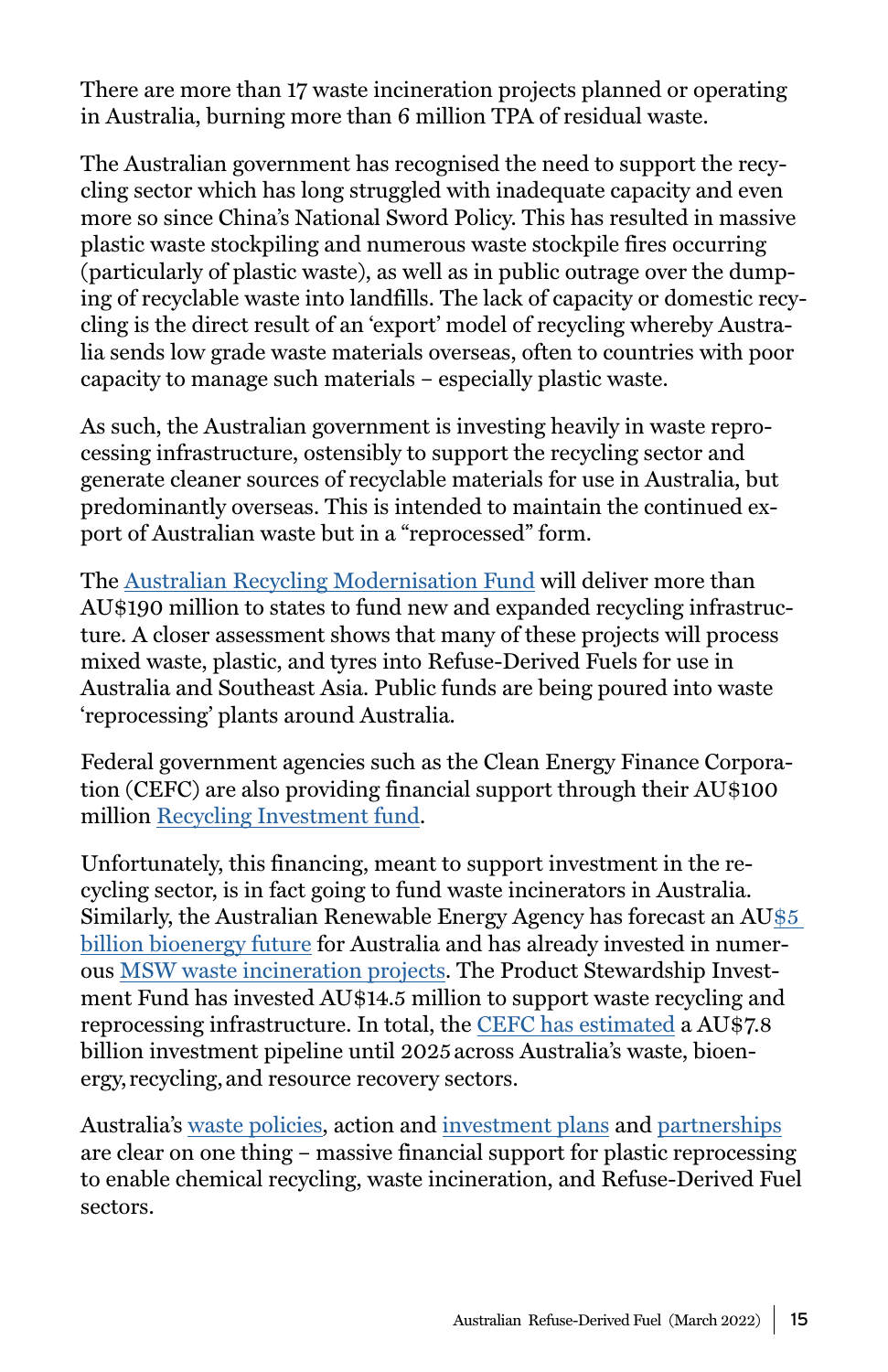## <span id="page-15-0"></span>**2. WHAT IS REFUSE-DERIVED FUEL?**

Refuse-derived fuel (RDF) is waste materials including plastic, timber, paper, and textiles (often made of plastic as well), and other high-calorific value wastes that are sorted, shredded, and either baled or pelletised to be used as fuel. In Australia, there are currently no specifications for RDF beyond reaching certain minimum calorific values required by the end user, which is usually cement kilns or incinerators. However, this type of waste fuel is also used by some [pulp and paper mills and co-fired with coal](https://www.ieabioenergy.com/wp-content/uploads/2020/05/Trends-in-use-of-solid-recovered-fuels-Main-Report-Task36.pdf)  [in some thermal power plants](https://www.ieabioenergy.com/wp-content/uploads/2020/05/Trends-in-use-of-solid-recovered-fuels-Main-Report-Task36.pdf). Refuse-derived fuel is also an umbrella term that includes other types of fuel that may have tighter specifications, including limits on mercury and chlorine content which can be emitted from burning operations, corrode cement kilns or reduce the quality of the cement produced.

Other names for similar products include Process Engineered Fuel (PEF), Solid Recovered Fuel (SRF), Tyre-Derived Fuel (TDF), and so on. The main characteristic of these 'fuels is that they have a high calorific value and generate significant heat when burned. Companies choose to use them instead of fossil fuels because they can claim they are renewable as they have some biogenic content (paper, shredded timber), are slightly less greenhouse gas-intensive than coal or oil, and are cheap or free to use.



**Figure 8. Baled RDF in UK.** Source: Circular online

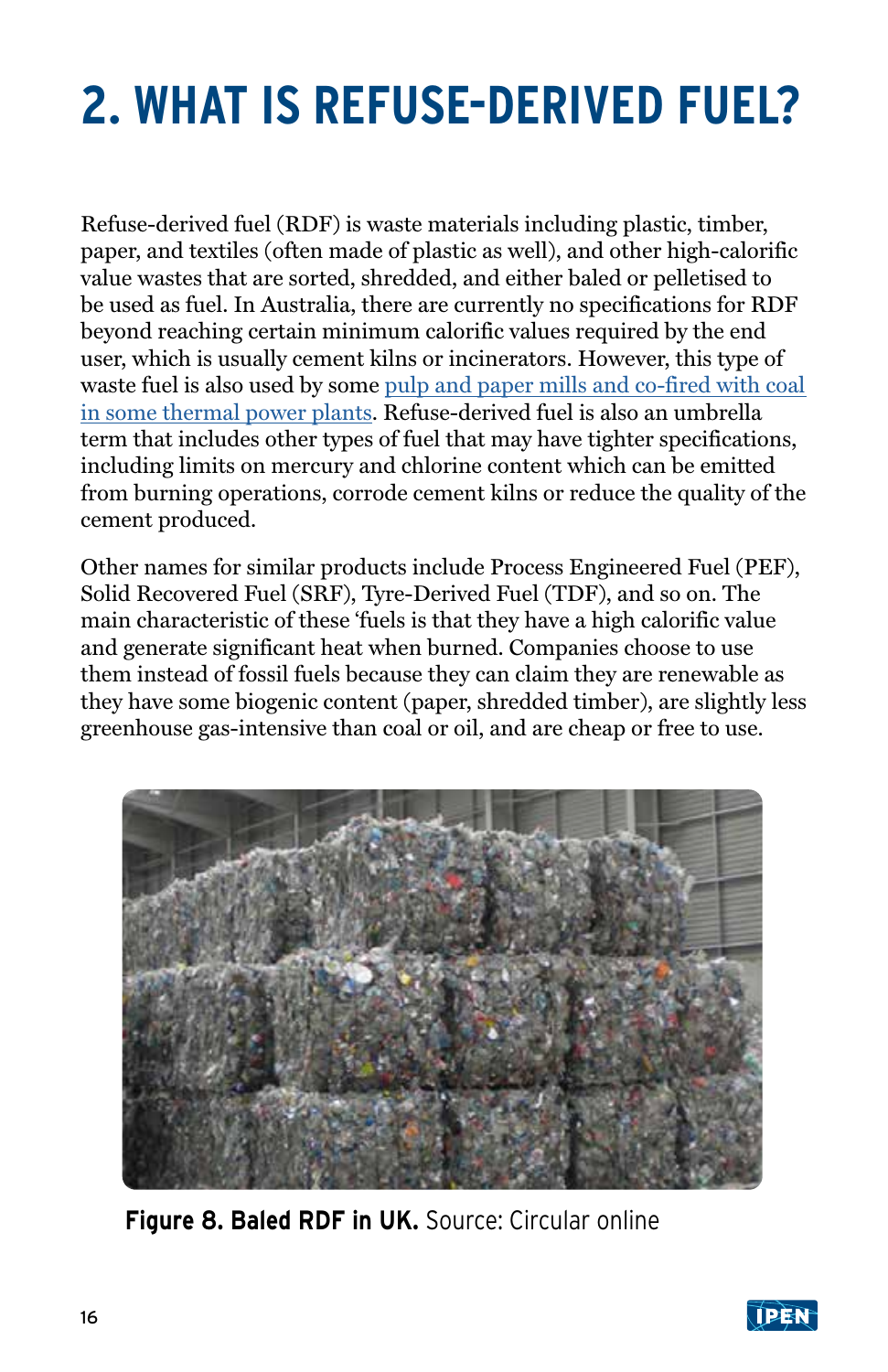Governments play along with the charade that these are clean fuels by offering carbon credits and other 'emission reduction' incentives to companies that use waste fuels. However, the impact of the toxicity of chemical additives in the plastics in RDF, the main driver of calorific value, is rarely considered.

## 2.1 HOW DO THEY MAKE RDF?

RDF is produced from residual waste that may or may not contain recyclable material. Most non-combustible materials such as ash, stones, soil, metal and glass are removed before the waste is processed through a series of shredders with the final material taking the form of pelletised or baled waste for shipment to the end user. Some processing units integrate the metal and stone screening processes in a semi-continuous production line (see Figure 10).

While the process diagrams and computer-assisted graphic representations of RDF factory systems appear neat and clean, the reality as shown in Figure 11 is significantly less so.

Once the bales or pellets are produced, they can be loaded into ship holds directly or packed in containers bound for their export destinations.



**Figure 9. Pelletised RDF, Hungary.** Source: 3E News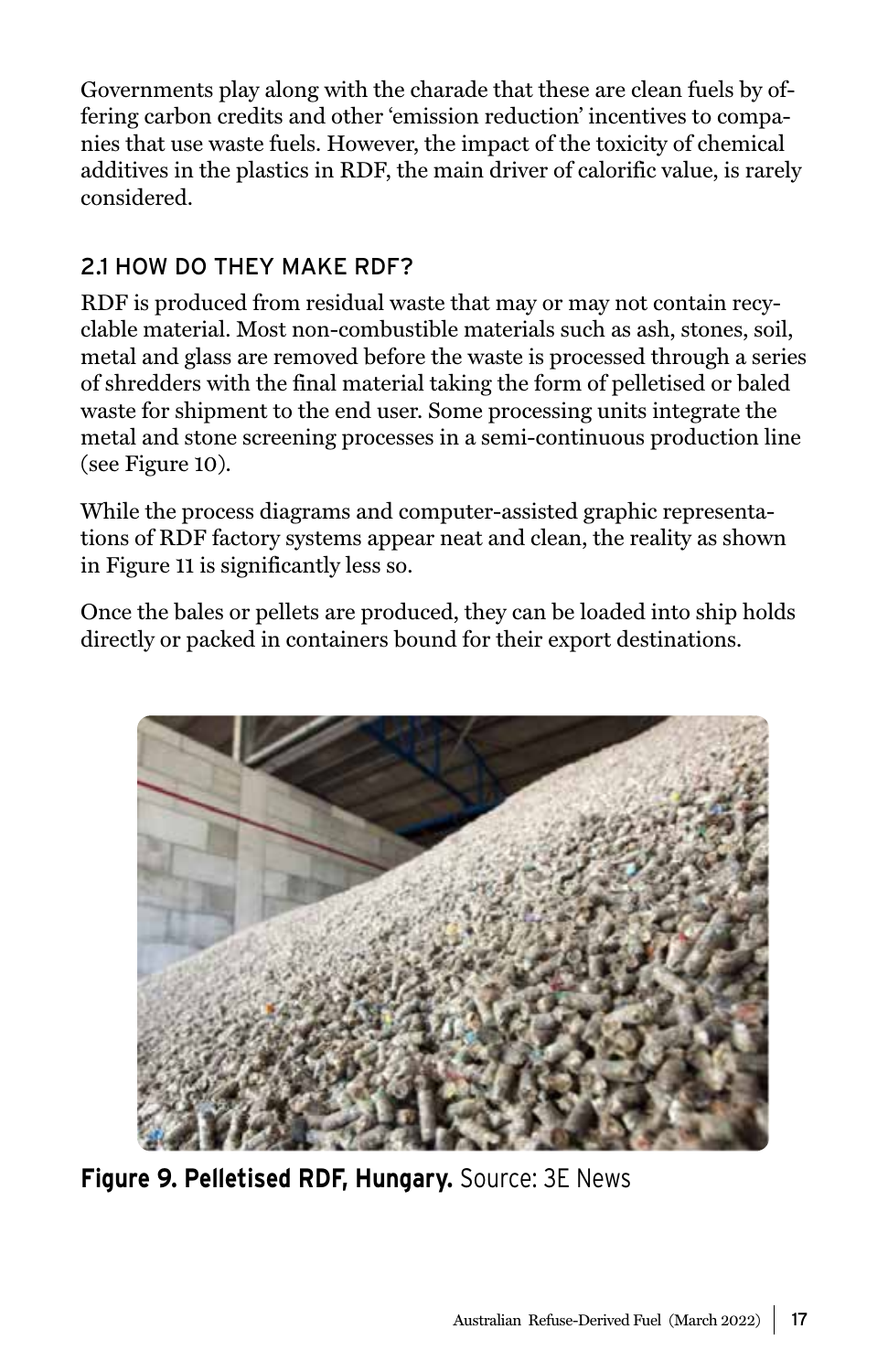

 $\bullet$  Primary streaser  $\bullet$  Ferrous metal separator  $\bullet$  Non-terrous metal separator  $\bullet$  Screen (sand/stares)  $\bullet$  Wind sitter  $\bullet$  Secondary shimages  $\bullet$  Ferrous metal separator  $\bullet$  Sunkers

## **Figure 10. RDF manufacturing plant advertised layout.**  Source: Andritz Group



**Figure 11. RDF processing.** Source: WEIMA

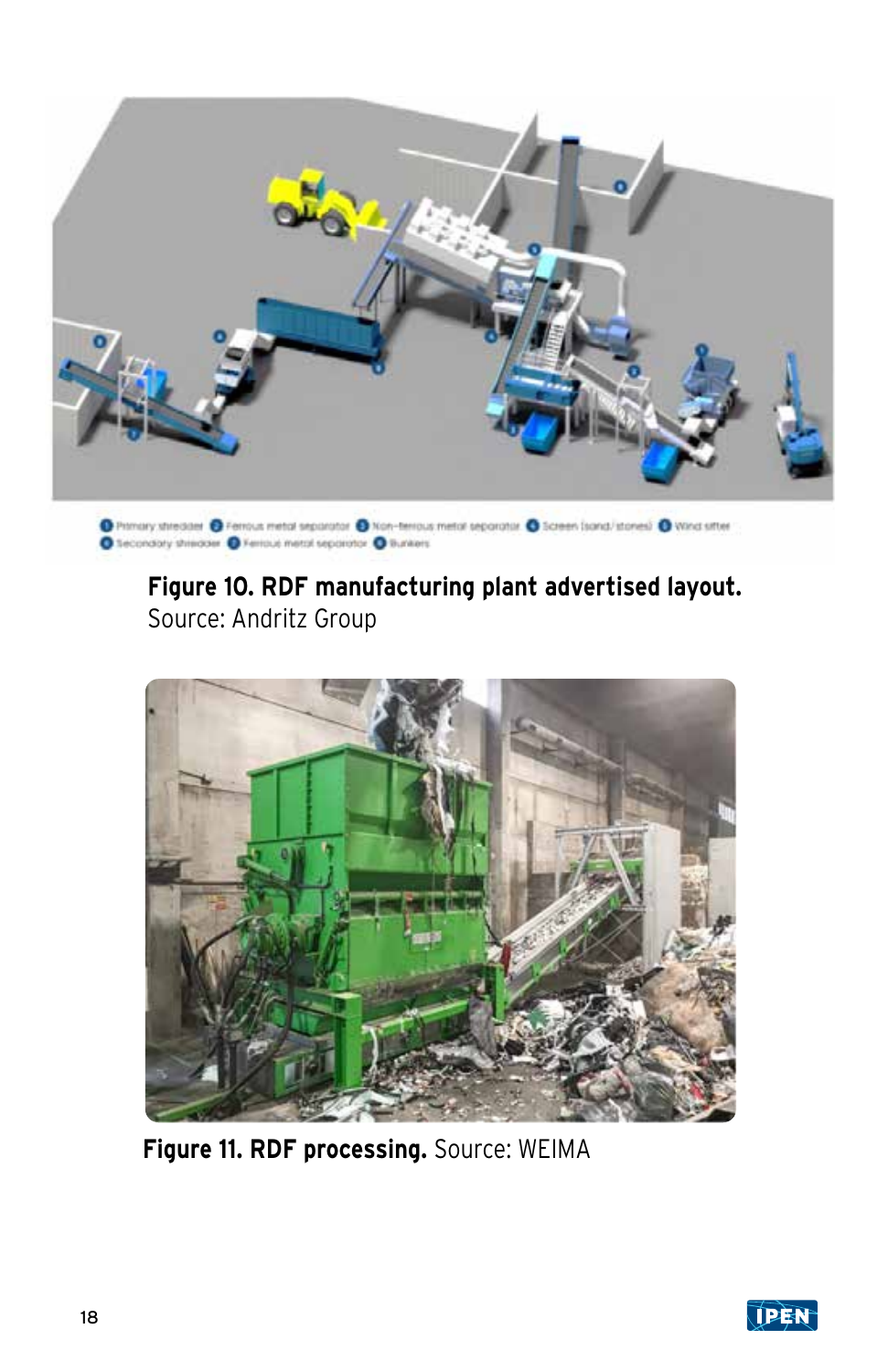

**Figure 12. Baling and loading RDF in Ireland bound for Landskrona Energi Swedish Incinerator.** Source: Geminor

### 2.2 RDF: A WASTE BY ANY OTHER NAME…

Refuse-Derived Fuel is a broad term<sup>11</sup> used to describe residual wastes, including those from the Municipal Solid Waste (MSW), Construction and Demolition (C&D), and the Commercial and Industrial (C&I) waste sectors, that are used as fuel in waste incinerators, cement kilns, industrial boilers, and co-incineration technologies like pulp mills.

Under this broad definition, wastes can also be processed into material that the waste industry has coined various terms for including Process Engineered Fuel (PEF), Solid Waste Fuel (SWF), Waste-Derived Fuel (WDF), and Solid Recovered Fuel (SRF), and usually are associated with better 'quality' and material specifications (e.g., low mercury and chlorine content) due to the manufacturing requirements specified by the customer. This usually involves more dedicated source separation and reprocessing to remove contaminants and non-combustible materials.

In Australia, since 1 July 2021, exporters will need to obtain a licence to export Processed Engineered Fuel (PEF) that includes waste plastic and meet processing requirements set out in an appropriate specification prior to export as a condition of that licence.

<sup>11</sup> https://www.ieabioenergy.com/wp-content/uploads/2020/05/Trends-in-use-of-solid-recoveredfuels-Main-Report-Task36.pdf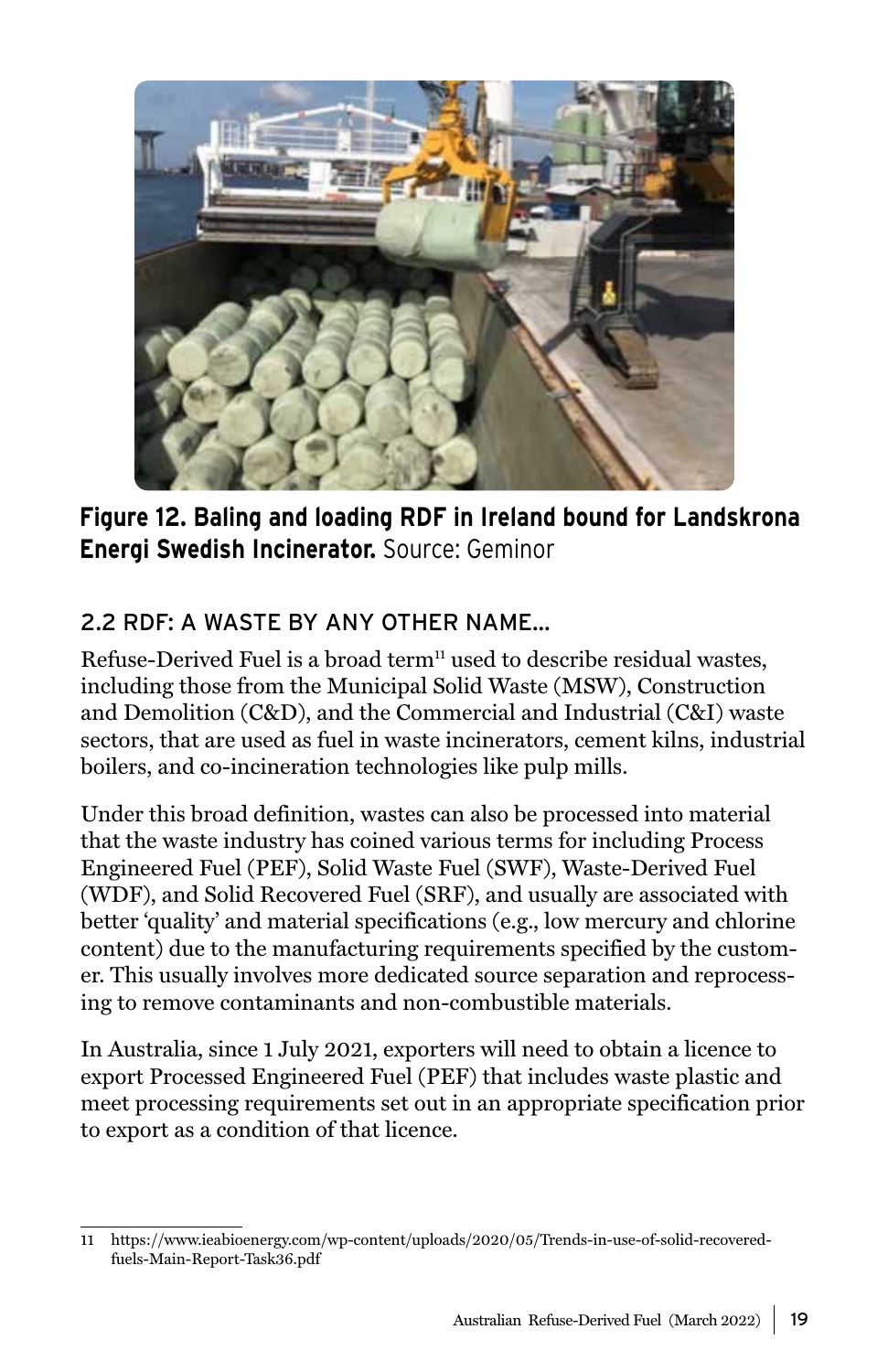Australia currently has a significant RDF manufacturing industry which is set to expand. South Australia is the main producer, exporter and user of RDF, largely due to their cement and brickworks manufacturing industry. The main company developing RDF in Australia at this point is ResourceCo which also partners with Suez, Cleanaway (in Australia), and ResourceCo Asia (Malaysia) to produce a range of waste-derived fuels. ResourceCo claims to process 2 million tonnes per annum of waste and has the capacity to produce 120,000 tonnes per annum of PEF<sup>12</sup>.

ResourceCo and Adelaide Brighton in South Australia account for the majority of RDF production, use and export in Australia. In 2010, the South Australian EPA developed a standard<sup>13</sup> for RDF - Standard for the [Production and Use of Refuse-Derived Fuel.](https://www.epa.sa.gov.au/files/4771351_standard_rdf.pdf)

This South Australian EPA regulatory instrument is currently the only technical standard available in Australia for RDF.

Under this regulatory standard, in order for proponents to be able to obtain a licence to operate and produce RDF, they must address certain considerations to gain approval. These include:

**Support for the Waste Hierarchy.** The project must avoid and minimise waste, and maximise reuse and recycling through dedicated source separation, ensuring higher order uses of the waste ahead of energy recovery through combustion, while ensuring that any proposal for combustion of RDF is for energy recovery and not waste disposal.

**An immediate market.** There must be an immediate market for the RDF that ensures wastes are not cannibalised from higher order uses and that material flows are stable to avoid and reduce stockpiling.

**Risk-based approach.** A robust precautionary approach to risk assessment for both the production and combustion of RDF, is a key requirement.

**Prevention and minimised potential for harm.** The proposal must not cause harm to human health and the environment nor increase emissions or risk of harm as a supplement or replacement for fossil fuels or other standard commercial fuel sources.

**Demonstration of beneficial purposes.** The project must demonstrate an acceptable and genuine benefit that does not involve waste disposal via incineration, that demonstrates that the RDF has valuable calorific value



<sup>12</sup> https://resourceco.com.au/what-we-do/energy/

<sup>13</sup> https://www.epa.sa.gov.au/files/4771351\_standard\_rdf.pdf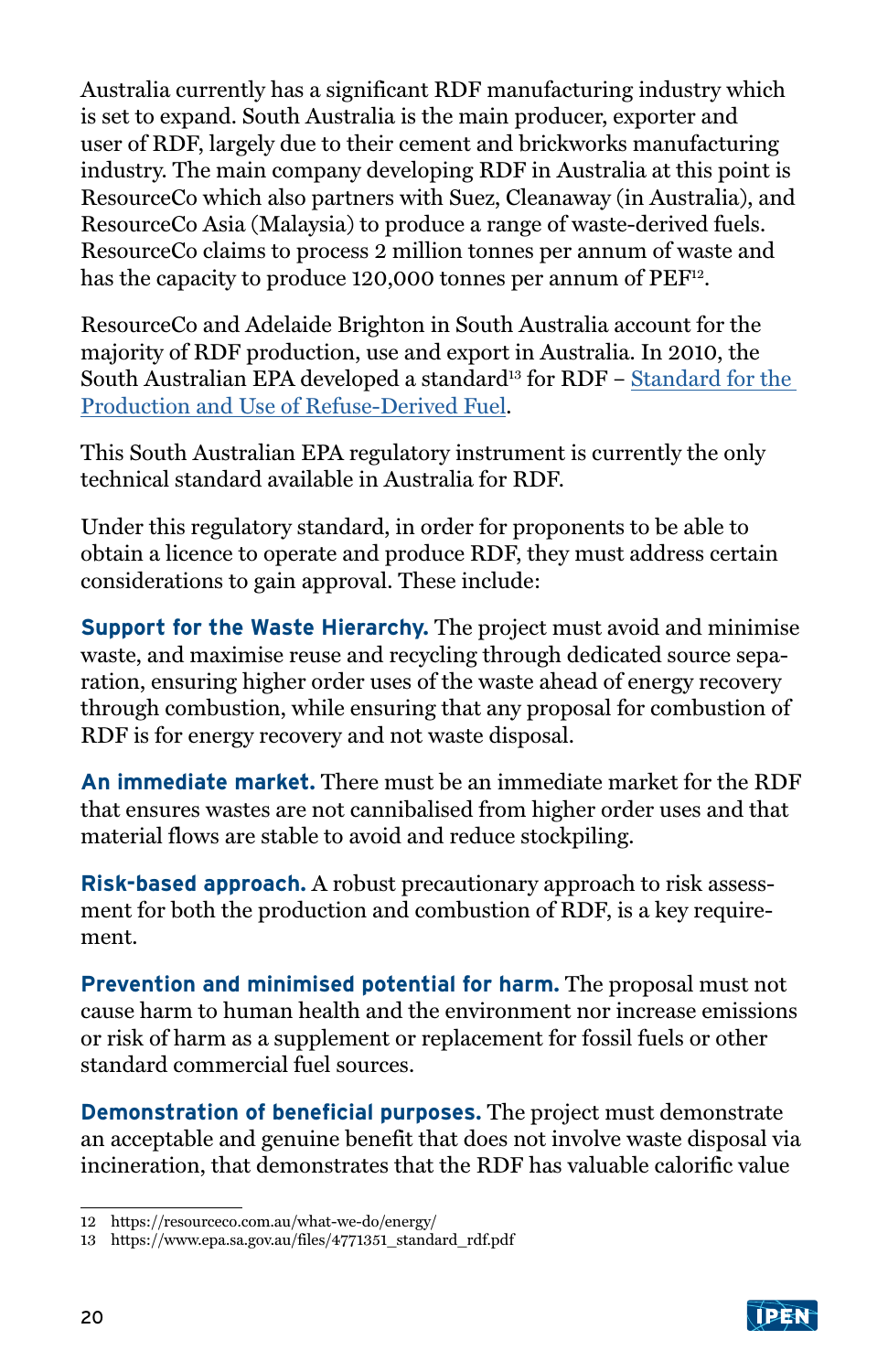that does not displace higher order uses or entrench waste disposal via incineration and ensures the project is a genuine replacement of fossil fuels and other standard commercial fuels.

**No dilution of waste or chemical substances.** Ensure the components of RDF are suitable and meet the required specifications for use, excluding any dilution of waste and chemicals in the process for the purpose of achieving cheaper waste disposal.

**A consistent approach to regulation.** All cross-sector regulatory approvals must be received prior to operation including health, environmental, and planning, including adequate and fit for purpose community consultation. The production and combustion of RDF must not result in a convenient and cheap way to avoid regulation or dispose of waste.

Under this standard there is also a list of prohibited wastes that must not be used. These include:

- Asbestos
- Copper Chrome Arsenic (CCA) treated timber
- Hazardous waste
- Wastes with high mineral content
- Medical waste
- Radioactive waste
- Quarantine and biosecurity material
- Schedule wastes
- Wastes that have a higher order value in the waste hierarchy
- Waste treated by immobilisation or containerisation

The South Australian regulators state that the key to complying with this standard is demonstrated regard for the inputs and outputs of the RDF including:

**Inputs:** Producing a consistent product is vital to ensure combustion is efficient and effective and fit for purpose at the RDF production facility, that the expected emissions are known and able to be effectively monitored for compliance with environmental and health regulations, and that the process does not produce a product that is variable and unpredictable.

**Outputs:** The outputs are directly related to the inputs, the combustion technology used and all associated regulatory compliance systems. This is a critical consideration for any RDF production to prevent harm throughout the full life cycle of RDF production and use. Such consideration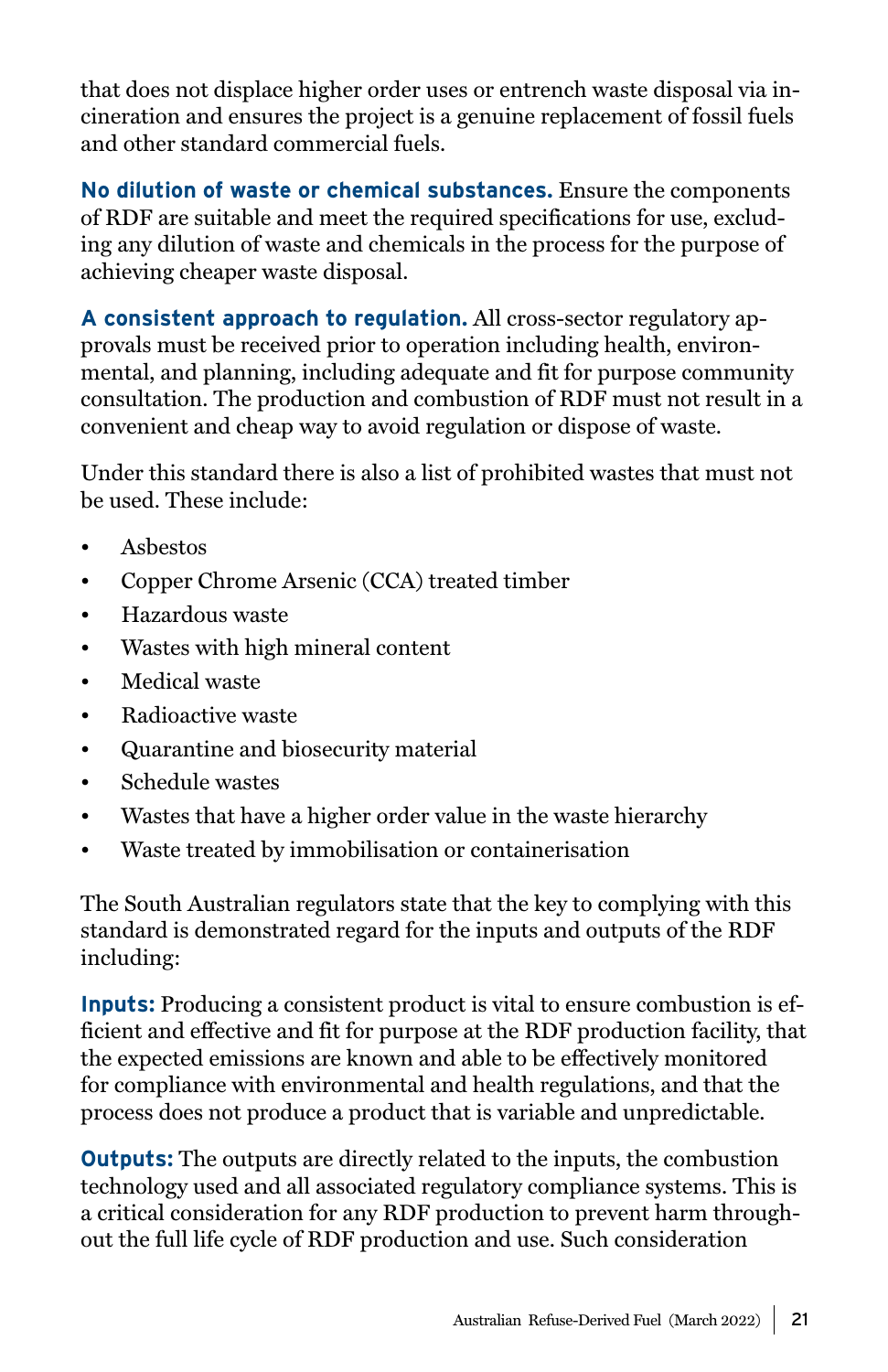

## **Figure 13. Location of Resource Co facilities and export plans in the AP region.** Source: ResourceCo

influences the design and implementation of the pollution controls and monitoring systems used in the combustion technology and can provide critical information on emissions of concern, and other plant performance and regulatory compliance needs.

These standards set by the South Australian government apply to the production of RDF in South Australian ResourceCo facilities, which dominate the Australian market for RDF production. As can be seen in Figure 13, ResourceCo's RDF and Tyre-Derived Fuel is destined for a number of Southeast Asian countries, where they have existing and operating ResourceCo facilities.

The extent of Australia's waste-based fuel export ambitions is revealed in a company-supplied graphic from ResourceCO, showing their current and planned markets throughout southeast Asia.14

While Australia is gearing up for large-scale exports of RDF, both China and India have also started to develop RDF industries and have increasing demands for RDF imports. The movement of RDF in Figure 13 shows significant exports from Malaysia to India and from Indonesia to China. Thailand exports SRF to China, India, Malaysia, and Indonesia. Australian Tyre-Derived Fuel is exported to Japan, Malaysia, and Korea, while the bulk of PEF is exported to cement kilns in the Philippines.

<sup>14</sup> https://resourceco.com.au/app/uploads/2020/02/CD4675\_RC-Asia\_A4-3pp\_AboutUs\_ CMYK\_%C6%92\_WEB.pdf

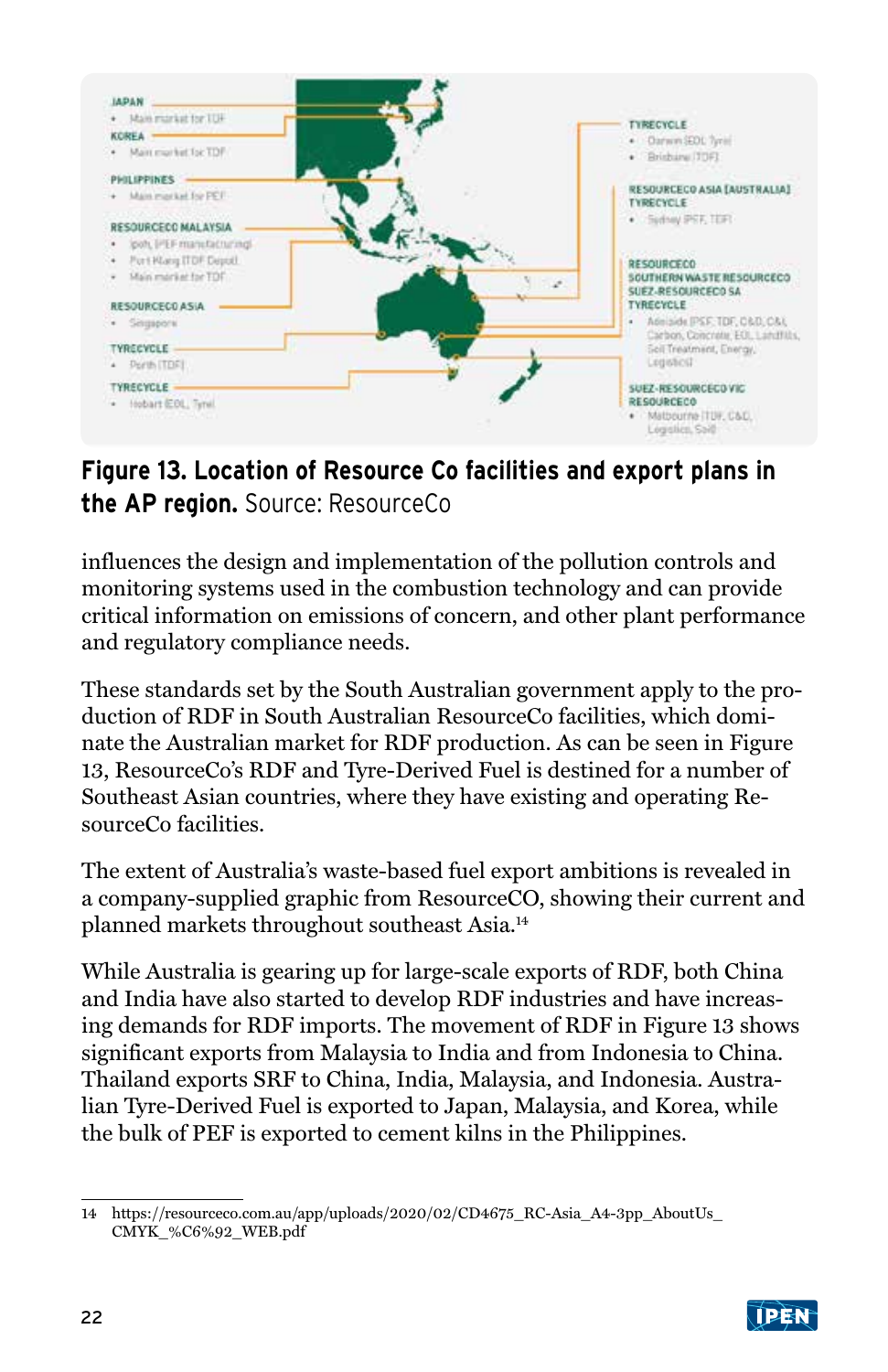

**Figure 14. Transboundary shipment of RDF (red line) and SRF (blue line) in Asia.** Source: IEA 2020

Authorities in the Philippines have previously rejected Australian PEF shipments as waste dumping with the material claimed to be indistinguishable from municipal solid waste. John Simon, a customs inspector at Mindanao International Container Terminal, raised the alarm about the Australian PEF shipment. "That's why there is an apparent violation as far as Customs law is concerned. The question is, are they the same? They insist it is. But I beg to disagree because garbage is garbage, fuel is fuel."

Presidential Spokesperson Salvador Panelo said, "We will not allow ourselves to be dumping ground of trash. That is our stance. It will be offensive to this government, to be the recipient of trash or basura. We are offended by that; we will not allow it. We will send them back. In the first place, how did they even get in?"15

As the economies in China and India expand, these countries are moving to align their RDF industry standards with accepted international standards to further enable imports, opening up more trade opportunities for countries like Australia, who are waiting in the wings ready to take up such opportunities.<sup>16</sup>

<sup>15</sup> https://cnnphilippines.com/news/2019/5/23/denr-emb-customs-fuel-holcim-australia-mismisoriental.html

<sup>16</sup> P31, IEA, Trends in the use of solid recovered fuel, IEA Bioenergy, 2020.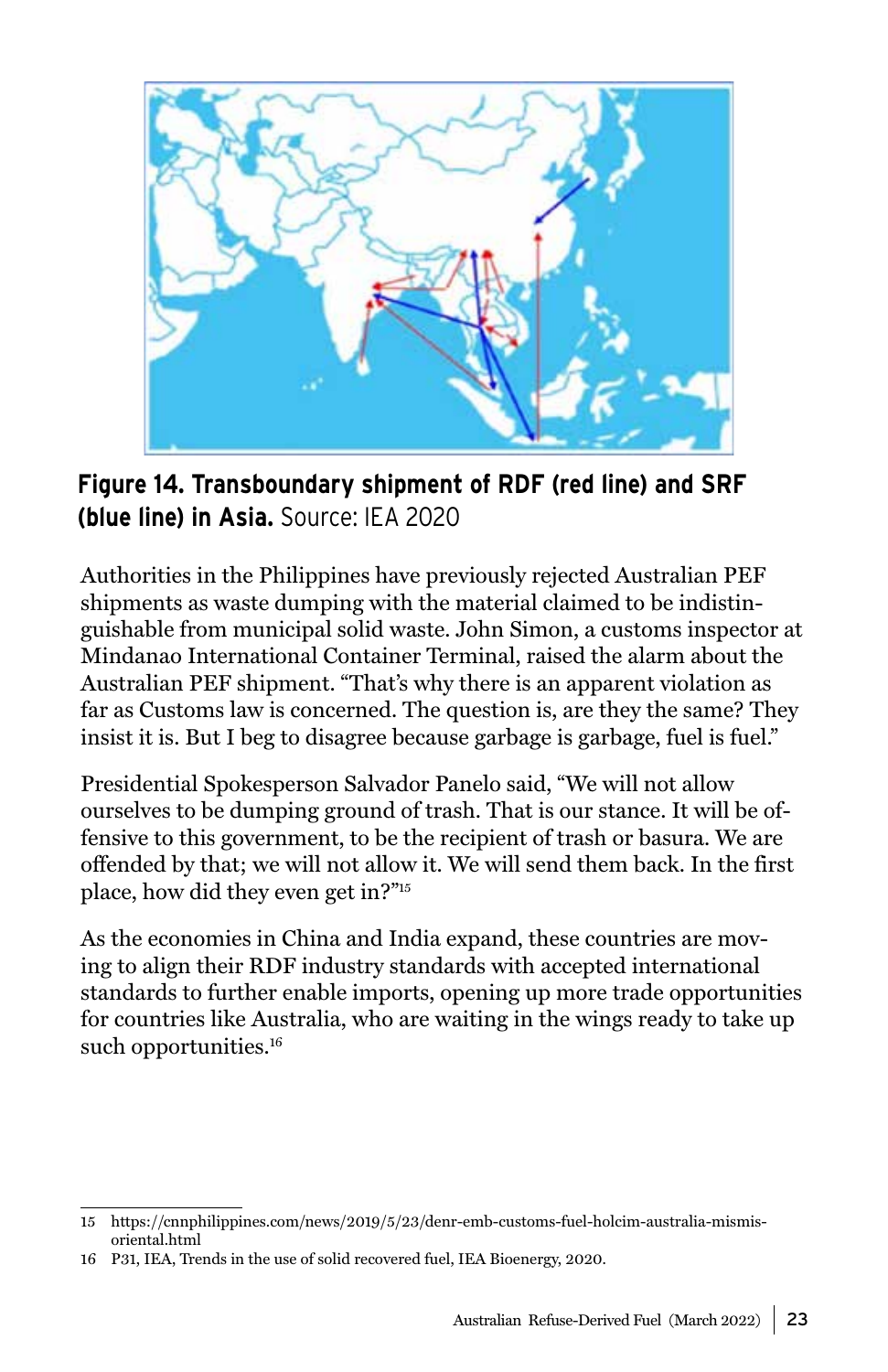

**Figure 15. Philippine's customs officers raid PEF shipment from Australia 2019.** Source: CNN Philippines

## 2.3 CHARACTERISATION AND TOXICITY OF RDF

#### **RDF and SRF Profile in Europe**

The profile and toxicity of RDF and SRF production in other countries varies and again depends on the end use. However, it is clear when comparing European standards to Australian, that the specifications for the manufacturing of RDF's are more clearly defined and regulated. Burning plastic waste can lead to highly toxic emissions. Plastics containing halogenated chlorine, bromine and fluorinated additives can generate brominated and chlorinated dioxins and PFAS substances as emissions and in solid waste residues.

According to the International Energy Agency Bioenergy<sup>17</sup> in Italy, SRF headed for combustion in a coal power plant meets the specifications in the following table:

<sup>17</sup> International Energy Agency Bioenergy, Trends in the solid recovery of fuel, 2020, https://www.ieabioenergy.com/wp-content/uploads/2020/05/Trends-in-use-of-solid-recovered-fuels-Main-Report-Task36.pdf

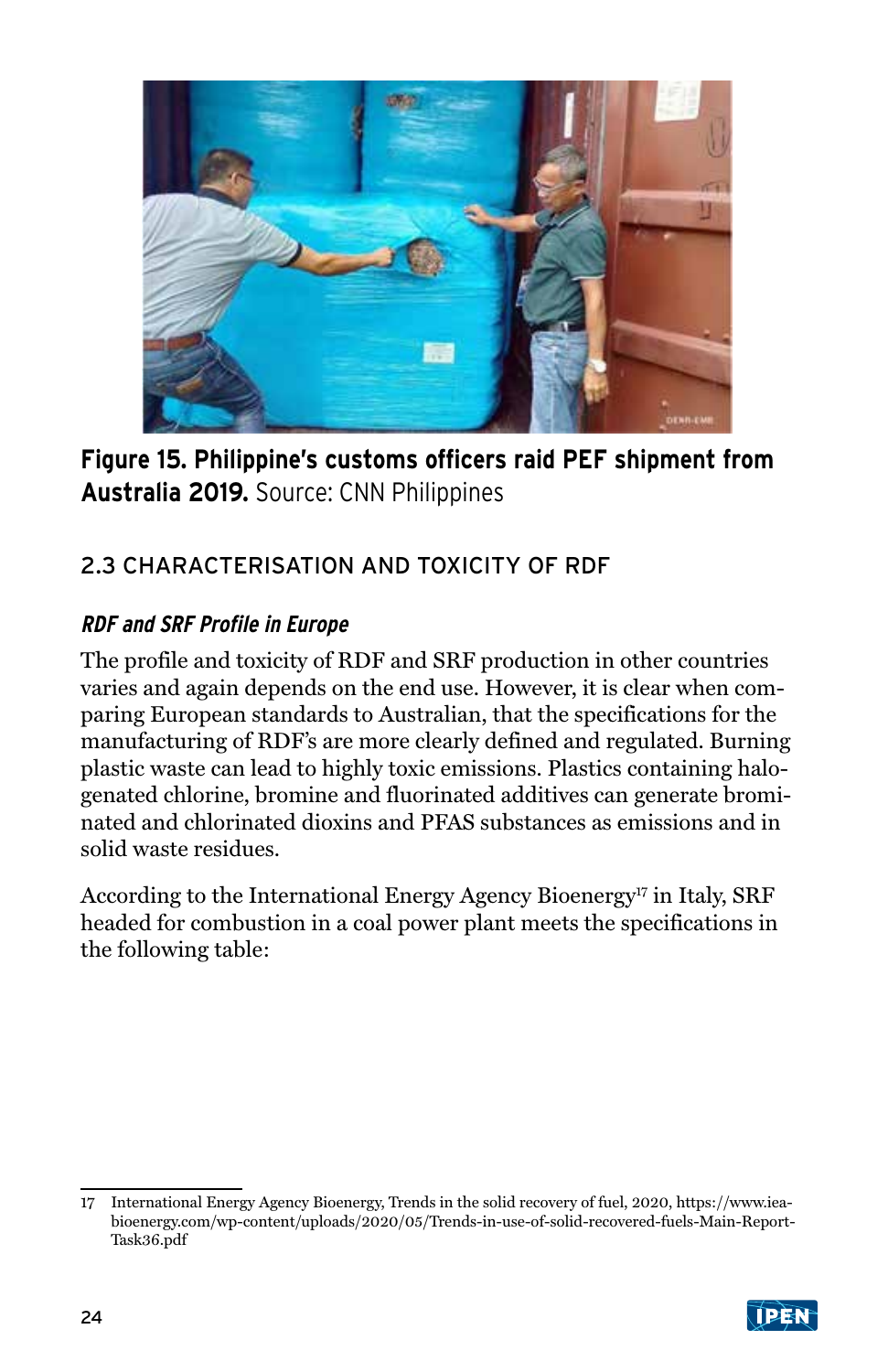**TABLE 1.** SRF QUALITY REQUIREMENTS SET IN A SPECIFICATION AGREED UPON PRODUER AND END USER (COAL POWER PLANT, 2016 ITALY) - REQUIRED CLASS OF SRF: 3:3:3.

| <b>Parameter</b>      | Unit      | <b>Typical Value</b>                                           | <b>Limit Value</b>                                             |
|-----------------------|-----------|----------------------------------------------------------------|----------------------------------------------------------------|
| Ash                   | %, d      | -20                                                            | 20                                                             |
| Moisture              | %, ar     | $\leq 15$                                                      | $\leq 15$                                                      |
| <b>NCV</b>            | MJ/kg, ar | value set in table 1 of<br>15539 for the requied<br>class code | value set in table 1 of<br>15539 for the requied<br>class code |
| <b>NCV</b>            | MJ/kg, d  | $\leq 15$                                                      | < 15                                                           |
| <b>CI</b>             | %, d      | value set in table 1 of<br>15539 for the requied<br>class code | value set in table 1 of<br>15539 for the requied<br>class code |
| Sb                    | mg/kg, d  | ≤70                                                            | ≤150                                                           |
| As                    | mg/kg, d  | ≤9                                                             | $\leq 15$                                                      |
| Cd                    | mg/kg, d  | ≤7                                                             | <10                                                            |
| Cr                    | mg/kg, d  | ≤100                                                           | ≤500                                                           |
| Co                    | mg/kg, d  | $\leq 7.5$                                                     | ≤100                                                           |
| Cu                    | mg/kg, d  | ≤1300                                                          | ≤2000                                                          |
| <b>Pb</b>             | mg/kg, d  | ≤200                                                           | ≤600                                                           |
| Mn                    | mg/kg, d  | ≤400                                                           | ≤600                                                           |
| Hq                    | mg/kg, d  | value set in table 1 of<br>15539 for the requied<br>class code | value set in table 1 of<br>15539 for the requied<br>class code |
| Ni                    | mg/kg, d  | ≤40                                                            | ≤200                                                           |
| ΤI                    | mg/kg, d  | ≤1                                                             | ≤10                                                            |
| v                     | mg/kg, d  | ≤7.5                                                           | ≤150                                                           |
| $\Sigma$ Heavy metals | mg/kg, d  | to be declared                                                 | to be declared                                                 |

ar: as received; d: dry basis; Data from personal communication of an Italian SRF end user. This agreed specification requires that SRF complies with UNI EN 15539 and the Italian UNI TR 11581 (a) Sum of heavy metals does not include Hg, Tl and Cd according to EN 15539:2011

Source: International Energy Agency 2020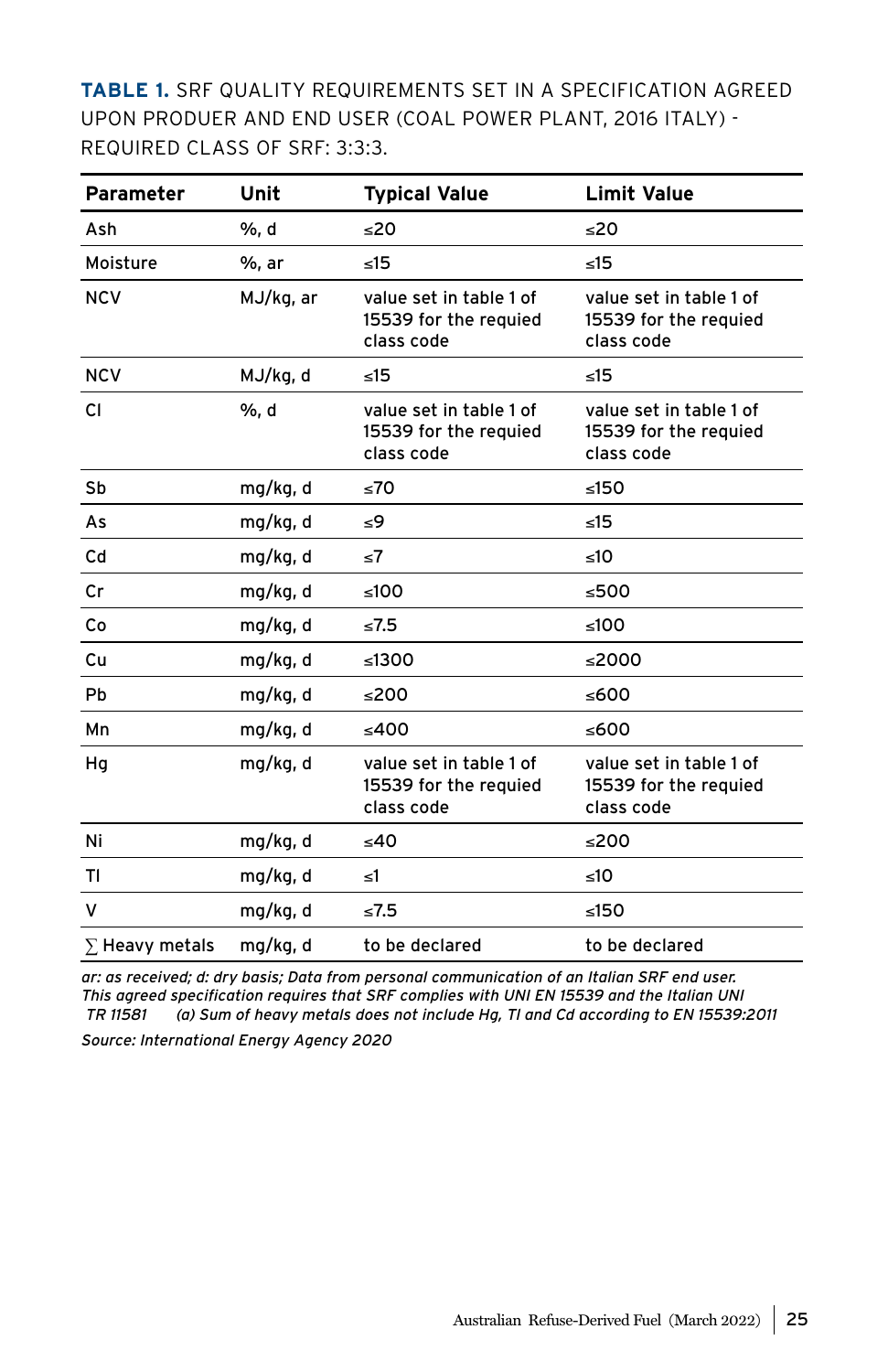**TABLE 2.** SRF QUALITY REQUIREMENTS SET IN A SPECIFICATION AGREED UPON PRODUCER AND END USERS (CO-COMBUSTION POWER PLANTS AND CEMENT KILNS, 2016, ITALY).

| <b>Limit values</b> |             |      |      |  |  |  |
|---------------------|-------------|------|------|--|--|--|
| Parameter           | Unit        | Min  | Max  |  |  |  |
| Ash                 | %, d        | 15   | 30   |  |  |  |
| Moisture            | %, ar       | 10   | 30   |  |  |  |
| <b>NCV</b>          | kcal/kg, ar | 3583 | 9500 |  |  |  |
| CI                  | %, d        | 0.6  | 1.5  |  |  |  |
| s                   | %, d        | 0.3  | 0.8  |  |  |  |
| Pb (volatile)       | mg/kg, d    | 100  | 200  |  |  |  |
| Cr                  | mg/kg, d    | 70   | 833  |  |  |  |
| Cu (soluble)        | mg/kg, d    | 300  | 500  |  |  |  |
| Mn                  | mg/kg, d    | 217  | 500  |  |  |  |
| Ni                  | mg/kg, d    | 40   | 333  |  |  |  |
| As                  | mg/kg, d    | 9    | 15   |  |  |  |
| <b>PCB</b>          | mg/kg, d    | 0.5  | 30   |  |  |  |
| Zn                  | mg/kg, d    | 500  | 1000 |  |  |  |
| Co                  | mg/kg, d    | 67   | 100  |  |  |  |
| Cd                  | mg/kg, d    | 27   | 33   |  |  |  |
| Sn                  | mg/kg, d    | 70   | 100  |  |  |  |
| Sb                  | mg/kg, d    | 20   | 267  |  |  |  |
| Hg                  | mg/kg, d    | 1.0  | 1.7  |  |  |  |
| Τl                  | mg/kg, d    | 3.3  | 10   |  |  |  |
| v                   | mg/kg, d    | 20   | 100  |  |  |  |
| Cn                  | mg/kg, d    | 2    | 2    |  |  |  |
| F                   | mg/kg, d    | 1000 | 1000 |  |  |  |
| Be                  | mg/kg, d    | 50   | 50   |  |  |  |
| Ba                  | mg/kg, d    | 200  | 200  |  |  |  |
| Se                  | mg/kg, d    | 5    | 5    |  |  |  |
| Te                  | mg/kg, d    | 10   | 10   |  |  |  |

ar: as received; d: dry basis; Data from personal communication of an Italian SRF end user. Source: International Energy Agency 2020

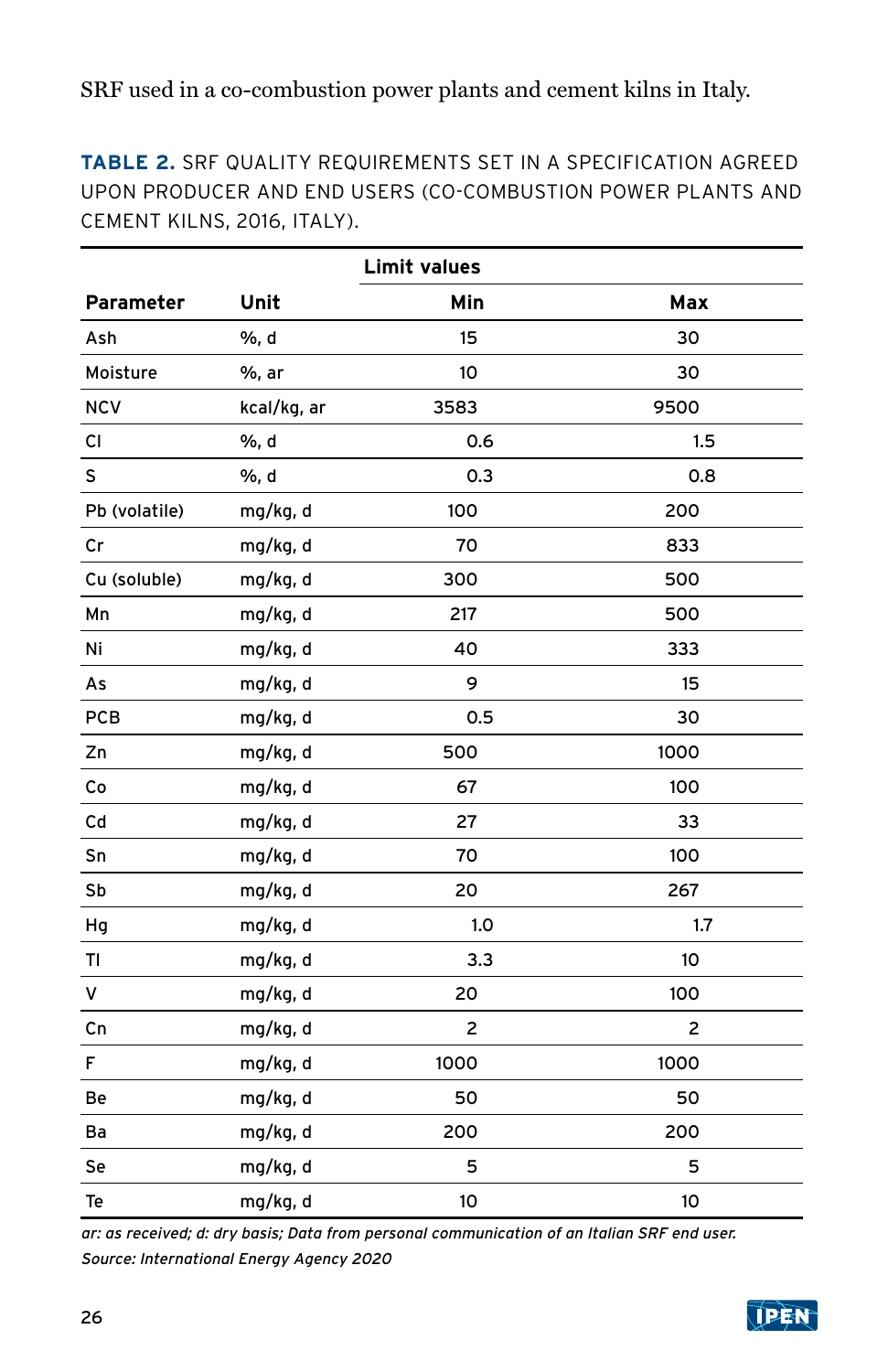| Parameter   | Unit        | Limit value |  |
|-------------|-------------|-------------|--|
| <b>NCV</b>  | GJ/t, ar    | $\geq$ 15   |  |
| СI          | %, d        | 1           |  |
| S           | %, d        |             |  |
| Hq          | mg/kg, d    | 1           |  |
| As          | mg/kg, d    | 5           |  |
| Cd          | mg/kg, d    | 3           |  |
| Cr          | mg/kg, d    | 100         |  |
| Cu          | mg/kg, d    | 500         |  |
| Pb          | mg/kg, d    | 240         |  |
| Mn          | mg/kg, d    | 250         |  |
| Ni          | mg/kg, d    | 30          |  |
| ΤI          | mg/kg, d    | 1           |  |
| Co          | mg/kg, d    | 18          |  |
| Sb          | mg/kg, d    | 50          |  |
| v           | mg/kg, d    | 10          |  |
| IPA (total) | mg/kg, d    | 30          |  |
| <b>PCB</b>  | mg/kg, d    | 3           |  |
| PCDD/PCDF   | ng TE/kg, d | 20          |  |

**TABLE 3.** SRF QUALITY REQUIREMENTS SET IN A SPECIFICATION AGREED UPON PRODUCER AND END USER (CEMENT INDUSTRY, 2016, ITALY).

ar: as received; d: dry basis; TE: total concentration. Data from personal communication of an Italian SRF end user.

Source: International Energy Agency 2020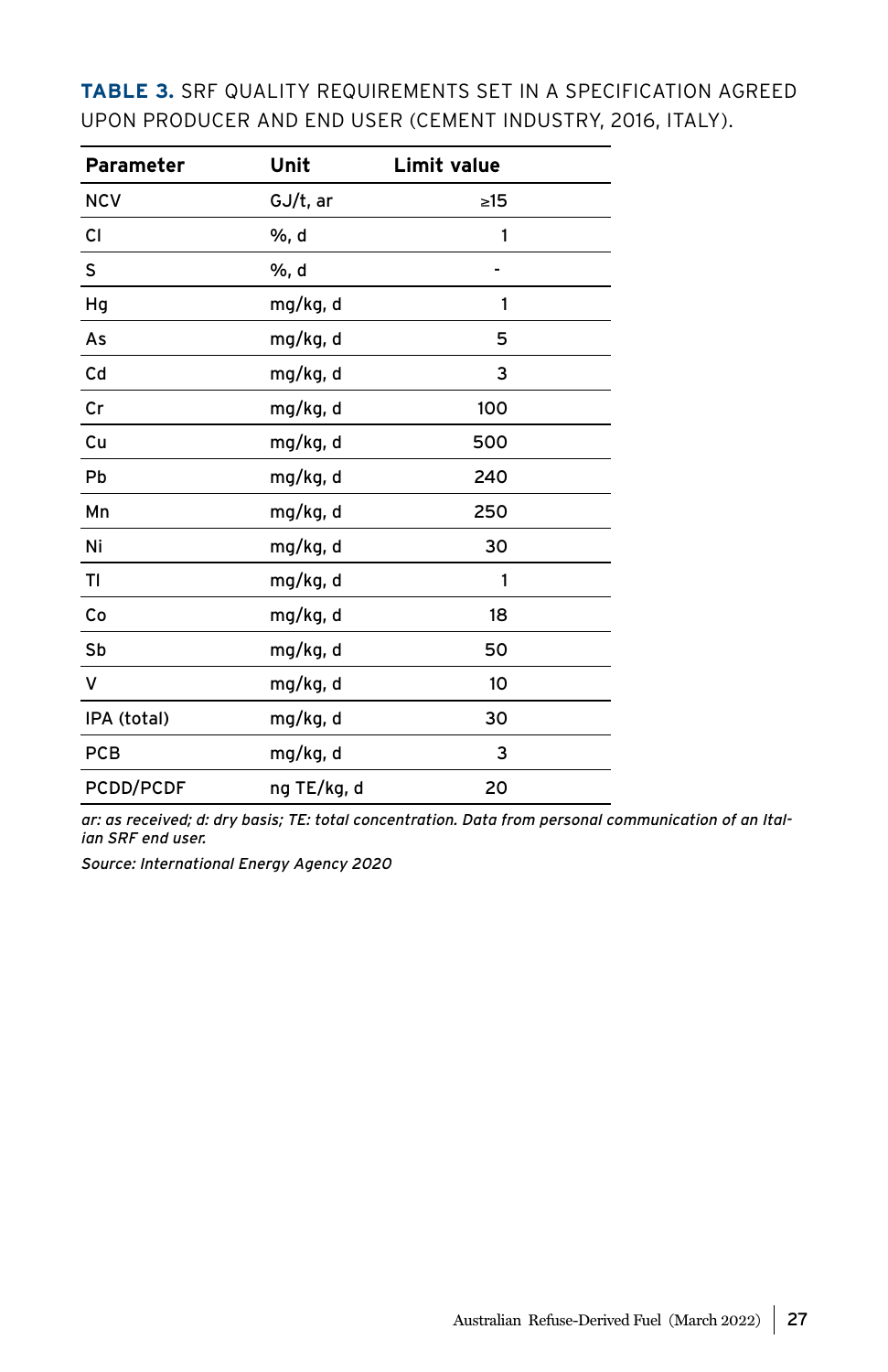Example of RDF specifications used in a German Cement Kiln:

**TABLE 4.** TYPICAL END-USER DEMANDS APPLIED (2006) IN GERMAN CEMENT KILNS.

|                         | Range of typical<br>concentrations (a) |               |          | <b>Typical concentrations (b)</b> |
|-------------------------|----------------------------------------|---------------|----------|-----------------------------------|
| Key<br><b>Parameter</b> | Unit                                   | <b>Values</b> | Unit     | <b>Values</b>                     |
| Pb                      | mg/MJ                                  | $0.09 - 25$   | mg/kg, d | 400                               |
| Cd                      | mg/MJ                                  | $0.01 - 0.7$  | mg/kg, d | 9                                 |
| Cr                      | mg/MJ                                  | $0.09 - 21$   | mg/kg, d | 250                               |
| Ni                      | mg/MJ                                  | $0.1 - 25$    | mg/kg, d | 100                               |
| Hg                      | mg/MJ                                  | $0.01 - 0.1$  | mg/kg, d | $0.5 - 1$                         |
| ΤI                      | mg/MJ                                  | $0.01 - 0.1$  | mg/kg, d | $1 - 2$                           |
| Zn                      |                                        |               | mg/kg, d |                                   |
| As                      |                                        |               | mg/kg, d | 13                                |
| Co                      |                                        |               | mg/kg, d | 12                                |
| Cu                      |                                        |               | mg/kg, d | 700                               |
| Mn                      |                                        |               | mg/kg, d | 500                               |
| Sb                      |                                        |               | mg/kg, d | 120                               |
| v                       |                                        |               | mg/kg, d | 25                                |
| Sn                      |                                        |               | mg/kg, d | 70                                |

d: dry basis. (a) VDI 2094 Germany (2003). "Emissionsminderung Zementwerke/Emission control cement indusry, VDI 2094, 2003; (b) Germany, V. (2006). "Cement manufacturing industries, German contribution.

Source: IEA 2020, p. 22, Schorcht et al. 2013

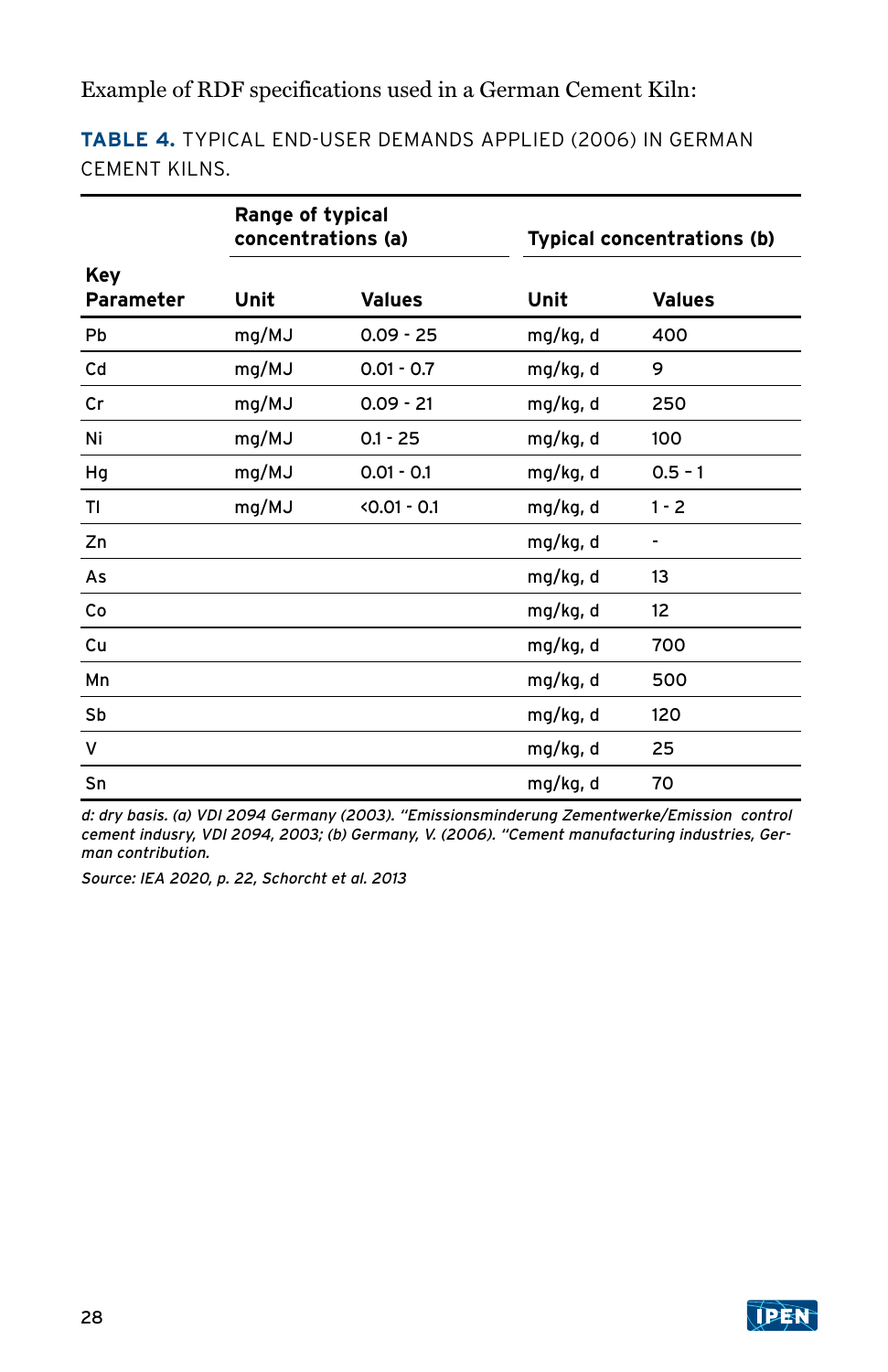#### Japan has set standards for waste-derived fuels:

**TABLE 5.** CLASSIFICATION SYSTEM AND FUEL QUALITY REQUIREMENTS SET IN THE JAPANESE STANDARD JIS Z 7311 FOR WASTE-DERIVED FUELS NAMED RPF (REFUSE DERIVED PAPER AND PLASTICS DENSIFIED FUEL) AND RPF-COKE (RPF WITH COKE-LEVEL GROSS CALORIFIC VALUE).

| Key<br><b>Parameter</b> | Value<br>(mean)<br>RPF-<br>coke | Value<br>(mean)<br><b>RPF</b><br><b>Class A</b> | Value<br>(mean)<br><b>RPF</b><br>Class B | Value<br>(mean)<br><b>RPF</b><br>Class C | Unit      | <b>Boundary</b><br>(End-uses)        |
|-------------------------|---------------------------------|-------------------------------------------------|------------------------------------------|------------------------------------------|-----------|--------------------------------------|
| <b>NCV</b>              | $\geq 33$                       | >25                                             | >25                                      | $\geq$ 25                                | MJ/kg, ar | Coal co-                             |
| Moisture                | $\leq$ 3                        | ≤5                                              | ≤5                                       | ≤5                                       | %, ar     | combustion<br>(cement kiln.          |
| Ash                     | ≤5                              | ≤10                                             | ≤10                                      | ≤10                                      | %. d      | power plants)                        |
| CI (residual)           | ≤0.6                            | $\leq 0.3$                                      | $20.3 - 0.6$                             | $20.6 - 2.0$                             | %. ar     | Incineration<br>Co-incinera-<br>tion |

ar: as recieved; d: dry basis. Source: IEA 2020

Thailand identifies a range of RDF types that have been adopted from the American Standards for Testing Materials.

#### **TABLE 6.** THAILAND REGULATIONS FOR SRF/RDF.

| RDF-1                       | Waste used as fuel in as-discarded form                                                                                                                       |
|-----------------------------|---------------------------------------------------------------------------------------------------------------------------------------------------------------|
| RDF-2                       | Waste processed to coarse particle size, with or without ferrous metal<br>separation.                                                                         |
| RDF-3                       | Shredded fuel derived from MSW that has been processed to remove met-<br>als, glass, and other inorganic materials (95%wt., passes 50mm <sup>2</sup> 10 mesh) |
| RDF-4                       | Combustible waste processed into powder form (95%wt., passes 50mm 10<br>mesh)                                                                                 |
| RDF-5                       | Combustible waste densified (compressed) into a form of pellets, slugs,<br>briquettes, or briquettes (d-RDF)                                                  |
| RDF-6                       | Combustible waste processed into liquid fuel                                                                                                                  |
| RDF-7                       | Combustible waste processed into liquid, gaseous fuel                                                                                                         |
| $C_{\text{out}}$ $E_A$ 2020 |                                                                                                                                                               |

Soure: IEA 2020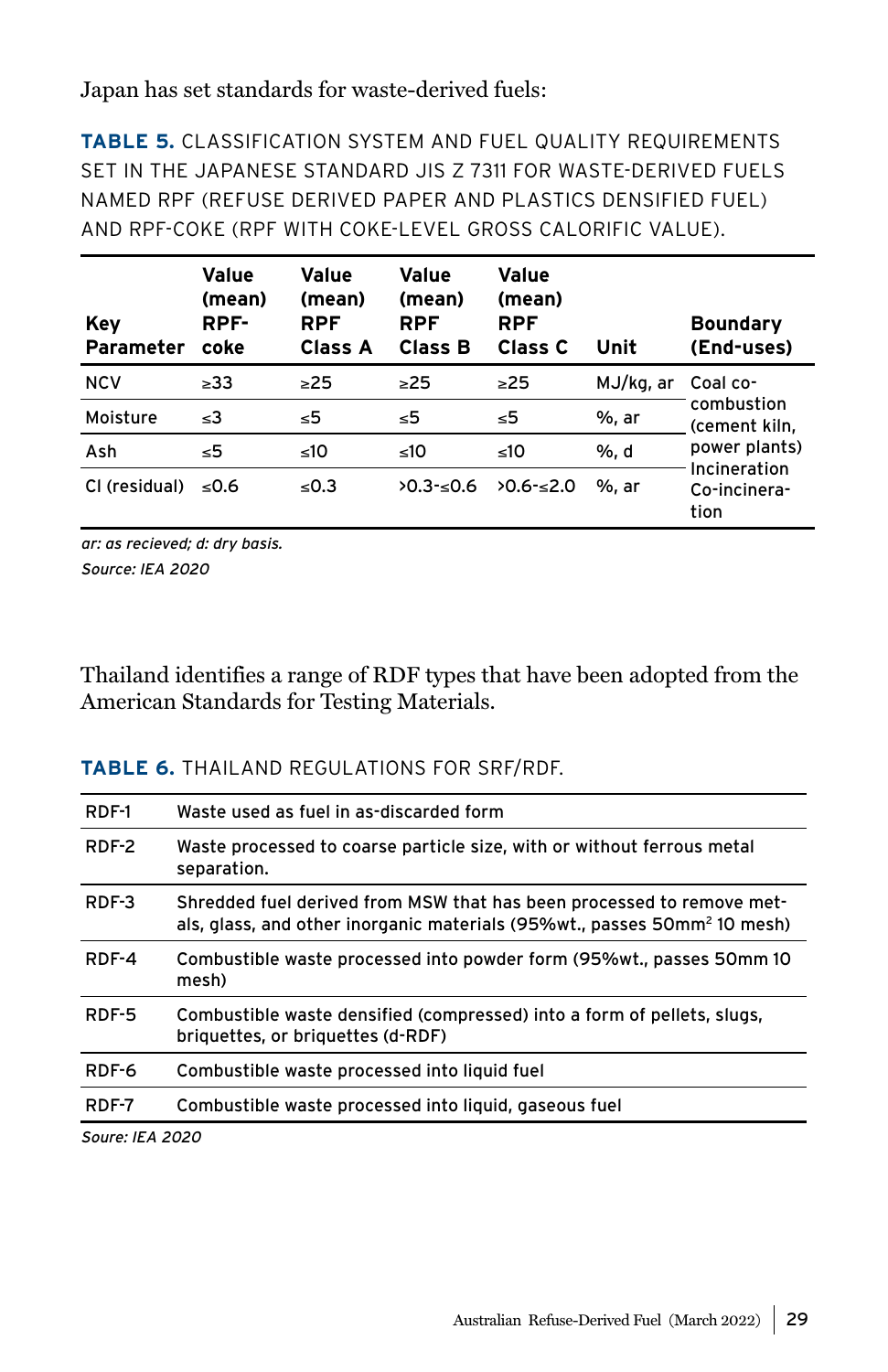#### India has some standards for waste fuels used in cement kilns:

**TABLE 7.** CLASSIFICATION CRITERIA AND LIMIT VALUES (MEAN) FOR WASTE FUELS UTILISED IN CEMENT KILNS PROPOSED (2018) IN INDIA BY THE EXPERT COMMITTEE APPOINTED BY THE NATIONAL MINISTRY OF HOUSING AND URBAN AFFAIRS (MOHUA).

| Key<br><b>Parameter</b> | <b>SCF</b><br>Limit<br>Value | <b>RDF</b><br>Grade<br>III Limit<br>Value      | <b>RDF</b><br>Grade<br>II Limit<br>Value | <b>RDF</b><br>Grade<br>I Limit<br>Value | Unit    | <b>Boundary</b><br>(End-uses) |
|-------------------------|------------------------------|------------------------------------------------|------------------------------------------|-----------------------------------------|---------|-------------------------------|
| <b>NCV</b>              | >1500                        | >3000                                          | >3750                                    | >4500                                   | kcal/kg |                               |
| Ash                     | <20                          | $\triangleleft$ 15                             | $\triangleleft$ 10                       | <10                                     | %       |                               |
| Moisture                | $35$                         | <20                                            | $\langle$ 15                             | $\langle$ 10                            | %       | Coal co-<br>combustion        |
| СI                      | $\triangleleft$ 1.0          | $\triangleleft$ 1.0                            | 50.7                                     | 0.5                                     | %       | (cement kiln)                 |
| Particle size           | $\langle 1.5$                | <50, if ILC plant (a)<br><20, if SLC plant (b) |                                          |                                         | mm      |                               |

(a) ILC: In Line Calciner; (b) SLC: Separate Line Calciner Source: IEA 2020

Despite expansion of the production and use of waste-derived fuels globally as outlined by the International Energy Agency, it is clear that there are no internationally aligned and agreed standards for the production, use, trade, and disposal of waste-derived fuels. Does this reflect a business as usual approach for the industrial (and fossil) fuel sector? How will the human rights and environmental justice of vulnerable countries in the global south already heavily burdened with waste, chemicals, and pollution impacts be protected from the externalities of this burgeoning new fuel industry?

## 2.4 ENVIRONMENTAL IMPACTS OF PEF

Burning Process Engineered Fuel in cement kilns and other industrial combustion chambers comes with significant environmental impacts.

These include emissions of greenhouse gases, toxic metals, VOCs, chlorinated and brominated dioxins, PCBs, PAHs, particulates, and a range of hazardous emissions that are associated with burning plastic – fossil fuel.

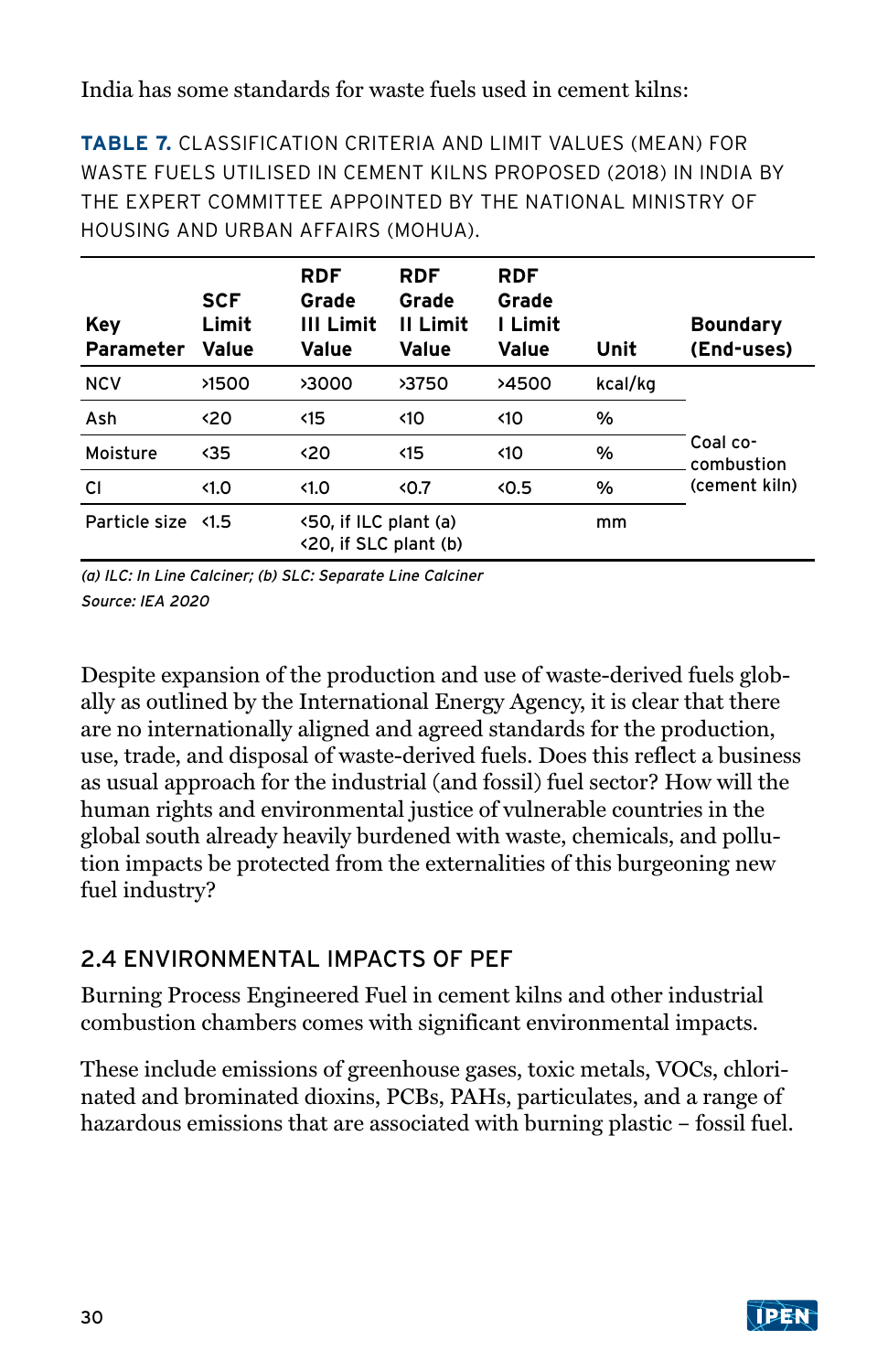#### **TABLE 8.** INCREASE IN CARCINOGENIC EMISSIONS USING RDF FROM A CEMENT KILN.

|                                                    |                   | Individual Measurements |                 |               |
|----------------------------------------------------|-------------------|-------------------------|-----------------|---------------|
| <b>Parameter</b>                                   | Unit              | No use of wastes        | Use of wastes   | <b>Change</b> |
| Total<br>Particulate                               | mq/m <sup>3</sup> | $2.8 - 12.90$           | $12.0 - 15.900$ | Increase      |
| HCI                                                | mq/m <sup>3</sup> | $0.88 - 5.93$           | $0.87 - 1.320$  | Decrease      |
| SO <sub>x</sub>                                    | mq/m <sup>3</sup> | 714 - 878.00            | 311 - 328,000   | Decrease      |
| НF                                                 | mq/m <sup>3</sup> | $0.13 - 0.23$           | $0.02 - 0.040$  | Decrease      |
| <b>NOx</b>                                         | mq/m <sup>3</sup> | 789 - 835.00            | 406 - 560.000   | Decrease      |
| <b>Total Carbon</b>                                | mq/m <sup>3</sup> | $11.7 - 23.20$          | $5.7 - 7.100$   | Decrease      |
| Polycyclic<br>aromatic<br>hydrocarbon              | mq/m <sup>3</sup> |                         | 0.003           | Increase      |
| <b>Benzene</b>                                     | mq/m <sup>3</sup> | $0.27 - 0.540$          | $0.45 - 0.550$  | Increase      |
| Cd                                                 | mq/m <sup>3</sup> | <0.005                  | 0.007           | Increase      |
| ΤI                                                 | mq/m <sup>3</sup> | <0.005                  | 0.005           | No<br>change  |
| Hq                                                 | mq/m <sup>3</sup> | $0.014 - 0.044$         | $0.003 - 0.006$ | Decrease      |
| Sum of Sb, As,<br>Pb, Cr, Co, Cu,<br>Mn, Ni, V, Sn | mq/m <sup>3</sup> | (0.300)                 | 0.500           | Increase      |
| PCDD/PCDF,<br><b>I-TEQ</b>                         | mq/m <sup>3</sup> | $0.001 - 0.002$         | $0.005 - 0.006$ | Increase      |

Adapted from Hasanbeigi et al.

Source: Pembina Institute and Environmental Defence 2014

According to industry data and a Zero Waste Europe<sup>18</sup> analysis of RDF, it is regularly comprised of: 31% plastic, 30% unknown, 13% paper, 14% textiles, and 12% wood.

While the waste incinerator sector is required to meet strict operational and emissions standards, these same regulatory requirements are not required for the cement industry sector. This means more pollution per kg of fuel burnt is released from cement kilns compared to waste incinerators. In particular, the exhaust gas flow rate is higher for cement kilns than waste incinerators, which is a major contributing factor to the higher pollution levels emitted by cement kilns. According to US industry com-

<sup>18</sup> M Vilella, Why Co-incineration of waste is not taxonomy compliant and should be excluded, Zero Waste Europe, 2020.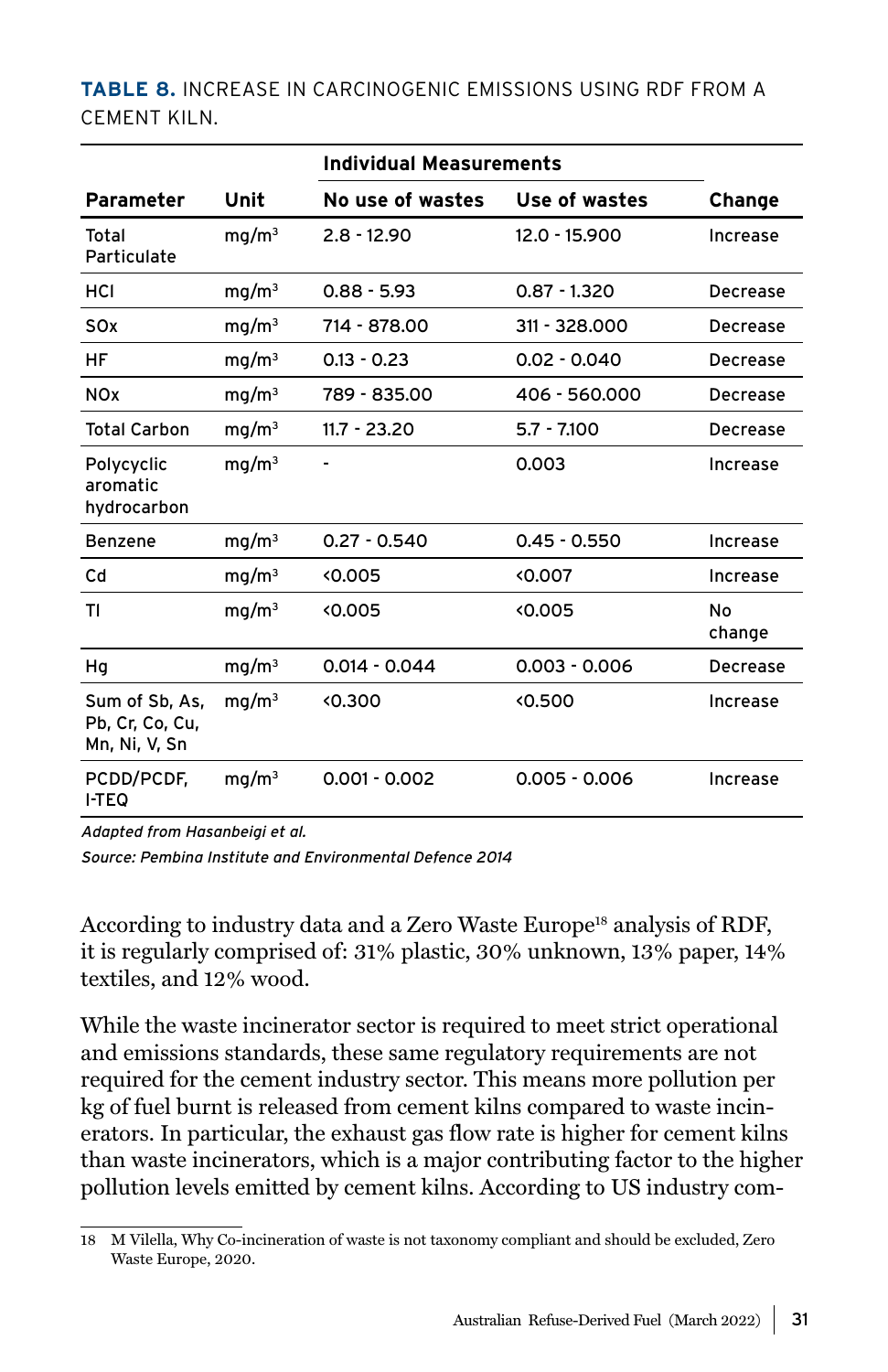pliance data, for each tonne of waste burned in a cement kiln, the exhaust gas flow rate is 5-10 times higher than in a waste incinerator. This means that each pollutant released from cement kilns is 7 times higher compared to a waste incinerator.19

The table below shows the volume of the emissions from a cement kiln burning RDF and increases over standard fossil fuels of carcinogenic emissions such as PAHs, benzene, dioxin, cadmium, and other heavy metals.

## 2.5 HEALTH IMPACTS OF RDF

The use of RDF and PEF in waste incinerators and cement kilns generates similar emissions as burning waste. The heterogenous nature of waste means that each load of RDF or PEF entering a combustion chamber can contain different quantities, types, and concentrations of toxic substances. High volumes of PVC plastic in PEF for example can increase the generation of dangerous Persistent Organic Pollutants (POPs) such as dioxins and furans. Plastic or wastes containing perfluorinated chemicals often used as flame retardants, can generate PFAS chemicals. These toxic substances are emitted via the stack and also enter the ash waste stream in incinerators. In cement kilns they can be emitted from the stack and entrained in the cement product causing exposure issues for construction workers. POPs are known to be associated with a range of serious chronic and acute health impacts, including cancer. Their persistent, bioaccumulative, and transboundary properties have caused them to be listed under the Stockholm Convention for elimination and global control.

In addition, many toxic metals such as chromium, lead and mercury are known to be emitted from waste incinerators and cement kilns burning RDF along with carcinogenic PAHs and benzene. Respiratory and cardiovascular impacts are correlated directly with increased particulate emissions, which grow when RDF is burned.

Micro- and nanoparticles, which are known to be associated<sup>20</sup> with waste incineration of all types, have no safe exposure standard and can transfer directly into the blood and organs of the human body due to their size. Whether directly emitted via the stack or through exposure to ash, micro- and nanoparticles harm human health. When considering the health impacts of burning RDF in correlation with waste incineration, it is imperative to look at existing peer-reviewed and published evidence such as the meta-analysis and international systemic review undertaken by The Australian Public Health Association. This relatively conservative review

<sup>20</sup> Holder, Amara & Vejerano, Eric & Zhou, Xinzhe & Marr, Linsey. (2013). Nanomaterial disposal by incineration. Environmental science. Processes & impacts. 15. 10.1039/c3em00224a.



<sup>19</sup> EW Kleppinger, Folly or Redemption: Can cement kilns really do the job? 1993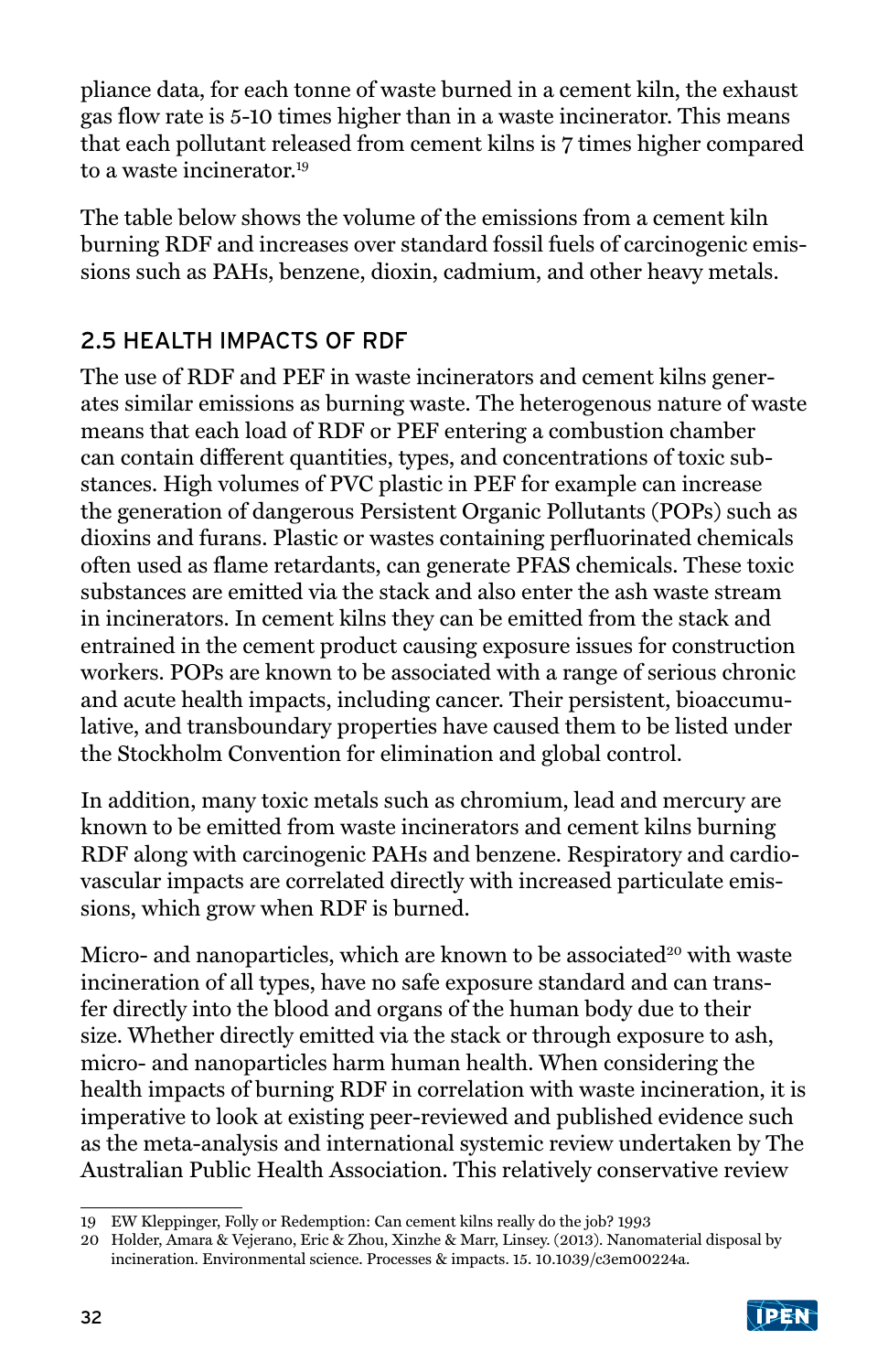warns that, "This systematic review highlights significant risks associated with waste incineration as a form of waste management. Many older incinerators were linked with neoplasia, reproductive issues and other diseases. While the results were not consistent across the literature, based on a precautionary principle there is insufficient evidence to conclude that any incinerator is safe. There is some suggestion that newer incinerator technologies with robust maintenance schedules may be less harmful, but diseases from exposures tend to manifest only after many years of cumulative exposure, so it is premature to conclude that these newer technologies improve safety."21

In Western Australia, Cockburn Cement (a subsidiary of Adelaide Brighton) has been at the centre of protests by local residents for many years, as dust and fumes from the facility damage roofs and cars, and are alleged to harm local residents' respiratory health, with legal cases pending. Adelaide Brighton has plans to increase the use of RDF as an alternative fuel in Australia22.

<sup>21</sup> Peter W.Tait et al, (2019), The Health Impacts of Waste Incineration: a systemic review. Australian and New Zealand Journal of Public Health 2020 vol. 44 no. 1.

<sup>22</sup> https://adelaidebrightoncommunity.com.au/alternative-fuels-and-raw-materials/kiln-refused-derived-fuel/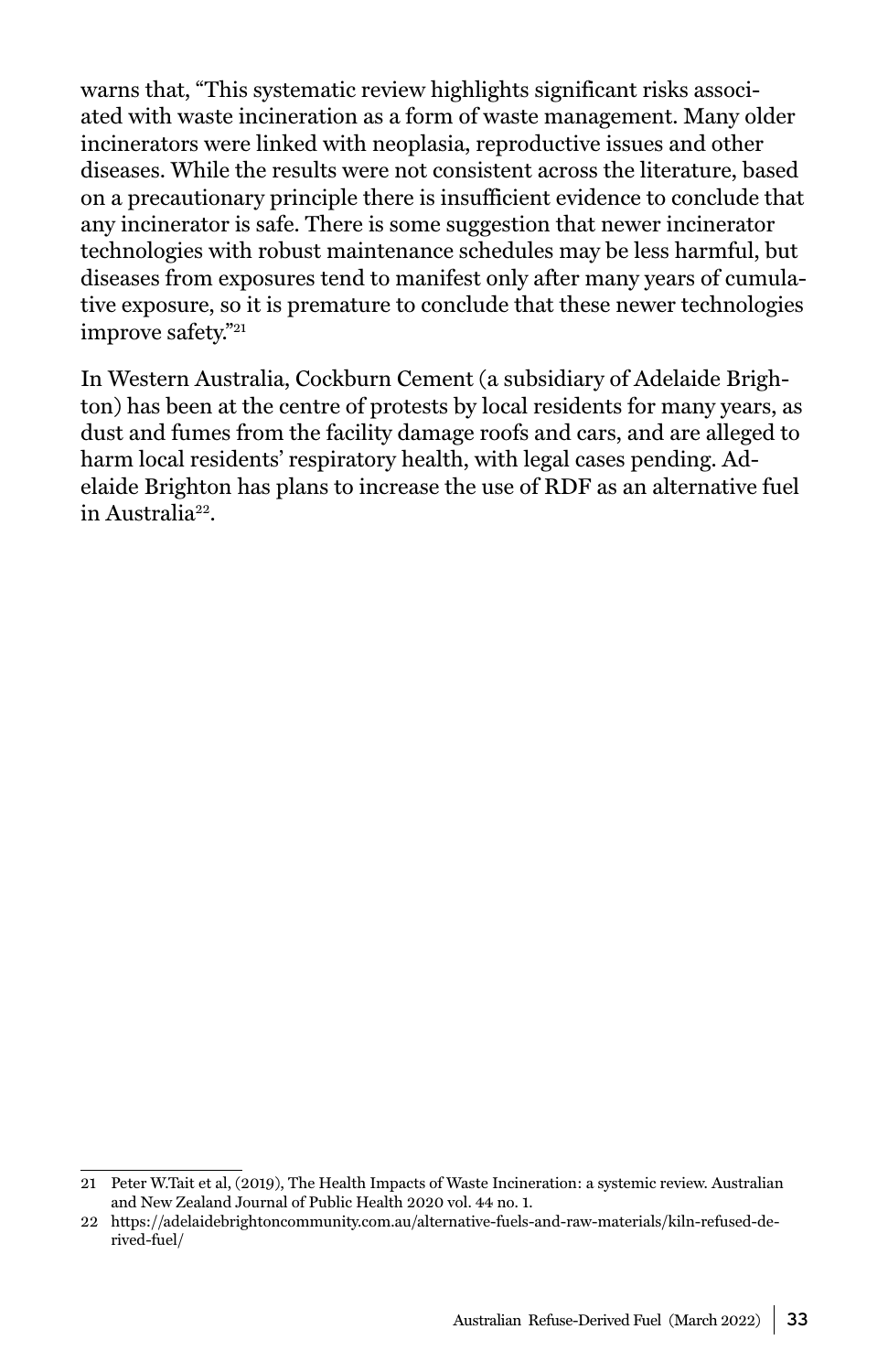

**Figure 16. Cockburn Cement Western Australia.**



**Figure 17. Residents protest Cockburn Cement emissions.**  Source: Roel Loopers

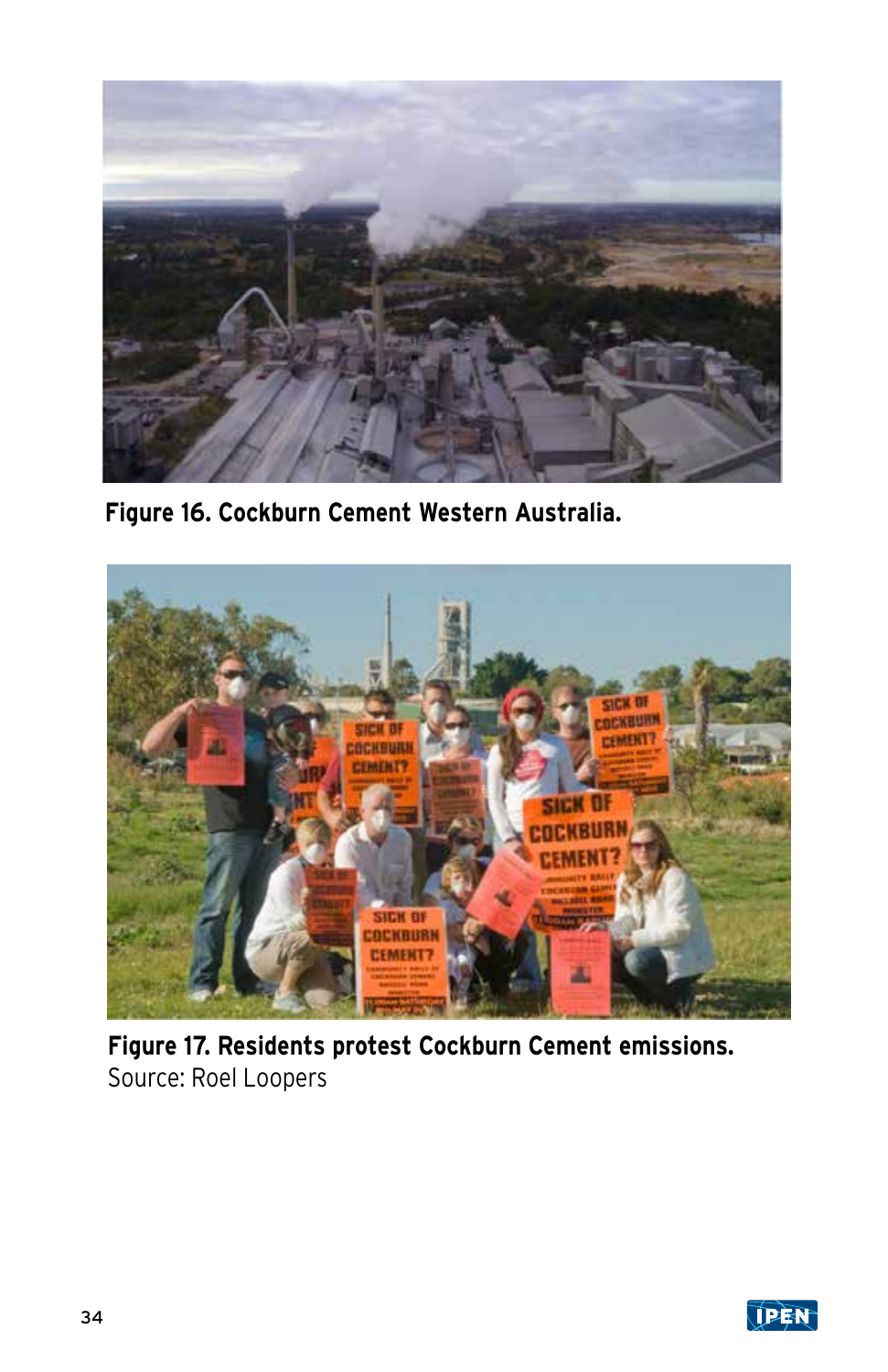# <span id="page-34-0"></span>**3. AUSTRALIAN PLASTIC WASTE EXPORTS**

Following the Australian Governments Waste Export Ban, the import and export of plastic waste is required to be in accordance with this new legislation implemented in two phases.

The two phases of the ban are:

- 1. From 1 July 2021, waste plastic will need to be sorted into a single resin or polymer type before export; and
- 2. From 1 July 2022, waste plastic will need to be further processed, for example into flakes or pellets, before export.

From 1 July 2021, processed engineered fuel that includes waste plastic will also need to meet certain requirements before export.

In 2018–19, 191,000 tonnes (48%) of the recovered waste plastics were exported.23 This data is collected annually and reported to the Federal Government. The latest data is shown in Table 9.

Missing from the above table are exact figures on exports of RDF and PEF, which contain significant quantities of mixed waste plastic. In 2020, more than 558 tonnes of RDF were exported from Australia.24

Australian plastic waste is exported under two UN Harmonised System codes. 3915 – Waste, plastic scrap and 3825 – Residual products of the chemical and allied industries, residual waste, sewage sludge and other residual products.

While these figures appear low, whether they are a true reflection of the actual quantities of waste-derived fuels being exported from Australia, is unknown. Industry and Government bodies recognise that these codes are insufficient to accurately record the real volumes of waste-derived fuels being exported from Australia, as the submissions to the Australia government outline below. For example, the following table highlights their

<sup>23</sup> 2018-19 Australian Plastics Recycling Survey (2020) Envisage Works for the Department of Agriculture, Water and the Environment.

<sup>24</sup> MRA Consulting Group, Waste Plastics Industry Standards, Submissions to the Department of Agriculture, Water and Environment, March 2021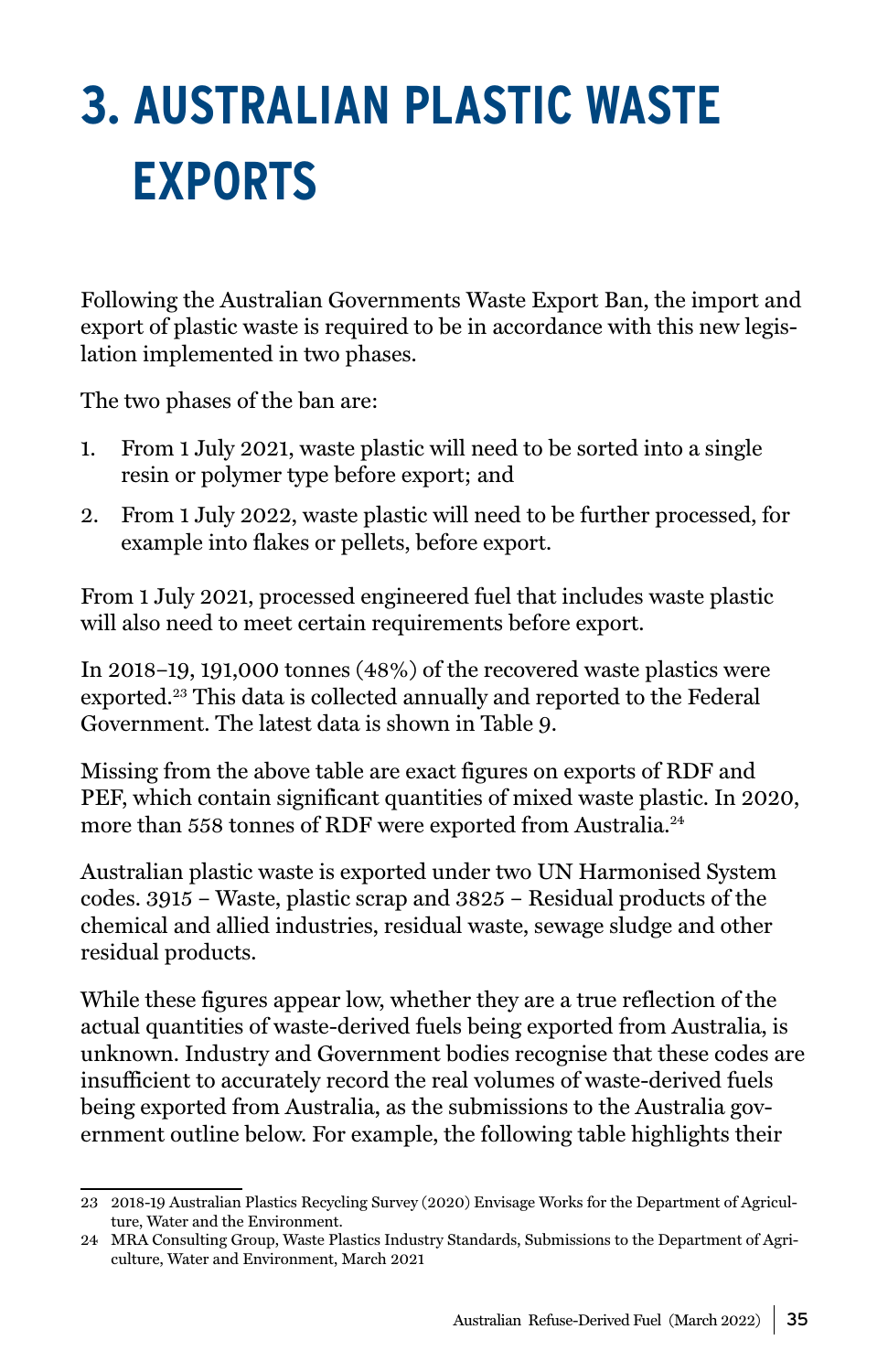**TABLE 9.** EXPORT TONNES AND COMMON PRODUCT FORMS BY PLASTIC POLYMER TYPES (2017-18).

| <b>Polymer</b><br><b>Number &amp;</b><br>Name | <b>Recovery</b><br>Rate | <b>Tonnes</b><br>reprocessed<br>and recycled<br>locally | <b>Tonnes</b><br>exported<br>not<br>reprocessed | <b>Tonnes</b><br>exported<br>reprocessed | Common product form<br>(source)                                                                                          |
|-----------------------------------------------|-------------------------|---------------------------------------------------------|-------------------------------------------------|------------------------------------------|--------------------------------------------------------------------------------------------------------------------------|
| 1<br><b>PET</b>                               | 21%                     | 20000                                                   | 55800                                           | 600                                      | Bottles (CDS, MRF) <sup>a</sup> ,<br>Packaging (CDS/MRF) <sup>a</sup>                                                    |
| $\overline{2}$<br><b>HDPE</b>                 | 20%                     | 51000                                                   | 52400                                           | 25500                                    | Milk jugs (MRF) <sup>a</sup> ,<br>Packaging (CDS/MRF) <sup>a</sup> ,<br>Construction material <sup>c</sup>               |
| 3<br><b>PVC</b>                               | 2%                      | 5600                                                    | 900                                             | 1500                                     | Packaging (MRF) <sup>a</sup> , Piping <sup>c</sup> ,<br>Medical products <sup>a</sup> , Vinyl<br>flooring <sup>a,b</sup> |
| 4<br>LDPE/LLDPE                               | 17%                     | 33400                                                   | 14000                                           | 13400                                    | Film <sup>c,a</sup>                                                                                                      |
| 5<br>PP                                       | 9%                      | 24400                                                   | 18500                                           | 1900                                     | Packaging (MRF) <sup>a</sup> ,<br>Plant pots and crates <sup>a</sup> ,<br>Bbuilding material <sup>c</sup>                |
| 6<br>PS                                       | 12%                     | 2000                                                    | 6000                                            | 900                                      | PS rigid packaging (MRF)                                                                                                 |
| 6<br><b>EPS</b>                               | 12%                     | 1500                                                    | 3200                                            | 1900                                     | EPS packaging                                                                                                            |
| 7<br>Other<br>plastic                         | 1%                      | 700                                                     | 2400                                            | 0                                        | Variable                                                                                                                 |
| ABS/SAN/<br>ASA                               | 8%                      | 800                                                     | 5900                                            | 200                                      | Vehicles, Electrical<br>devices, Packaging                                                                               |
| Polyure-<br>thanes                            | 9%                      | 6900                                                    | 0                                               | 600                                      | Vehicles, Building<br>materials: insulation and<br>carpet underlay                                                       |
| <b>Nylons</b><br>(polyamides)                 | 7%                      | 100                                                     | 8400                                            | 200                                      | Clothing, Carpet,<br>Vehicles, Building<br>material                                                                      |
| Unknown<br>polymer                            | 7%                      | 5000                                                    | 23200                                           | 5000                                     | Variable                                                                                                                 |
| Total                                         | 12%                     | 151300                                                  | 190700                                          | 51800                                    |                                                                                                                          |

(a) Post-consumer; (b) Pre-consumer; (c) Post-industrial

Source: MRA Consulting Group, Waste Plastics Industry Standards, Submissions to the Department of Agriculture, Water and Environment, March 2021

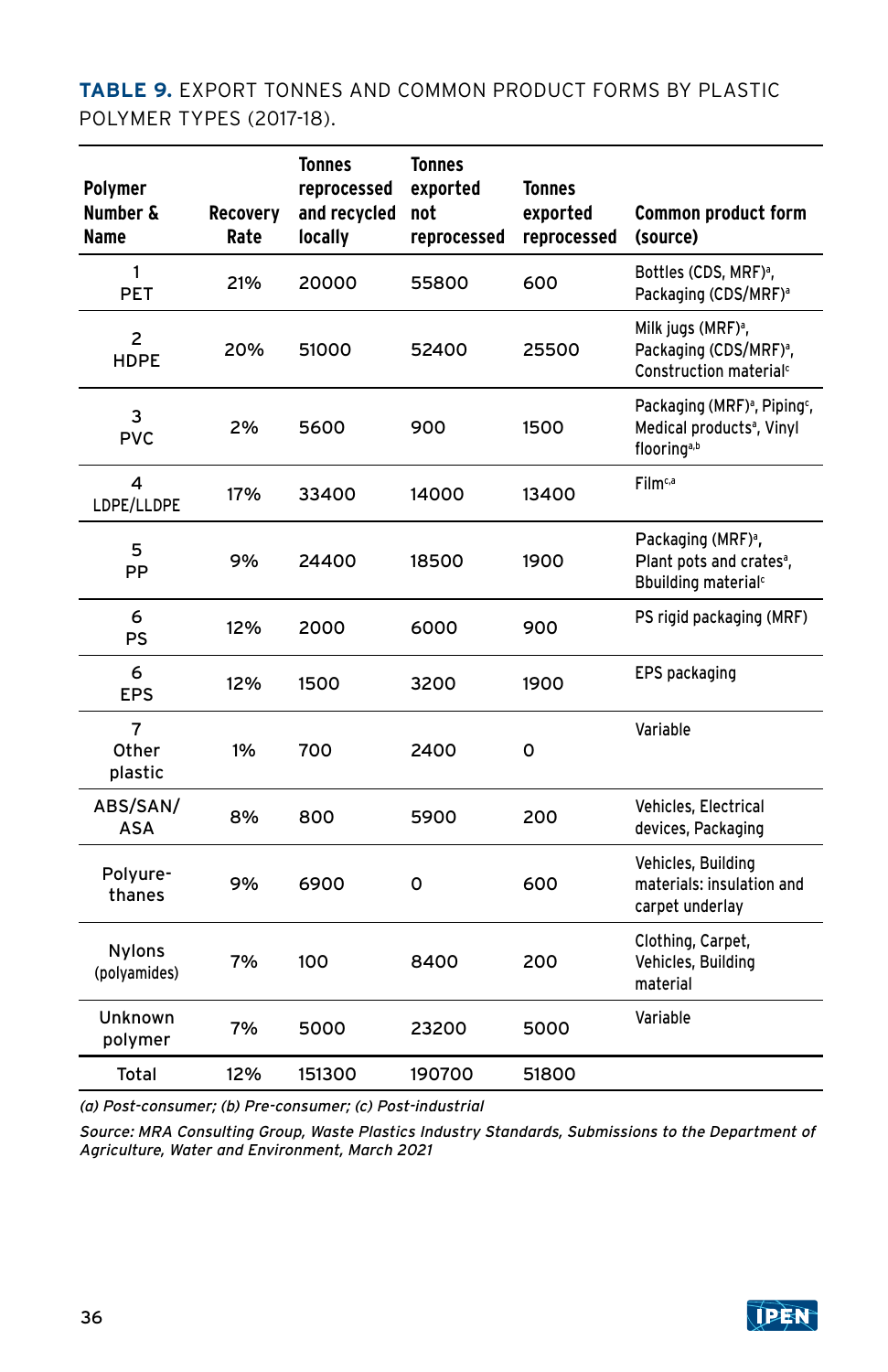**TABLE 10.** AUSTRALIAN EXPORTS AND IMPORTS OF PLASTIC WASTE AND OTHER RESIDUALS PRODUCTS (UN HARMONISED SYSTEM CODES 3915 AND 3825) IN 2020

| <b>Trade Flow</b> | Code | <b>Trade Value</b><br>(USS) | Netweight (kg) |
|-------------------|------|-----------------------------|----------------|
| Import            | 3825 | \$228334                    | 558087 (est.)  |
| Export            | 3825 | \$736768                    | n.d.           |
| Import            | 3915 | \$5000228                   | n.d.           |
| Export            | 3915 | \$21341895                  | 100204278      |

Source: UN Comtrade Database

#### **TABLE 11.** SCRAP PLASTICS CLASSIFIED UNDER EACH HS 3915 TARIFF CODE

| <b>Harmonised system</b><br>(HS) tariff code                                            | Overview of scrap plastics generally classified to<br>each code                                                                                                                                                                                                                                                                        |  |
|-----------------------------------------------------------------------------------------|----------------------------------------------------------------------------------------------------------------------------------------------------------------------------------------------------------------------------------------------------------------------------------------------------------------------------------------|--|
| 39151000 Waste, parings<br>and scrap, of plastics $-$<br>Of polymers of ethylene        | No consistent classifications for exported polymers with<br>inconsistent use of descriptors by local exporters and<br>their freight forwarders, however, probably primarily<br>consists of sorted HDPE packaging from municipal sources<br>(e.g., milk bottles) and LDPE/LLDPE film packaging from<br>C&I sources (e.g., pallet wrap). |  |
|                                                                                         | May contain sorted PET bottles, even though PET is a<br>polyester and not a polyethylene group plastic.                                                                                                                                                                                                                                |  |
| 39152000 Waste, parings<br>and scrap, of plastics $-$<br>Of polymers of styrene         | No consistent classifications for exported polymers with<br>inconsistent use of descriptors by local exporters and<br>their freight forwarders, however, probably primarily<br>consists of sorted PS (from MSW sources) and EPS<br>packaging (from C&I sources).                                                                       |  |
| 39153000 Waste, parings<br>and scrap, of plastics<br>- Of polymers of vinyl<br>chloride | Only very low quantities exported, but probably primarily<br>consists of post-industrial scrap from PVC product<br>manufacturers (C&I sources)                                                                                                                                                                                         |  |
| 39159092 Waste, parings<br>and scrap, of plastics $-$<br>Of other plastics              | No consistent classifications for exported polymers with<br>inconsistent use of descriptors by local exporters and<br>their freight forwarders, however, probably primarily<br>consists of mixed plastics packaging, across PET, HDPE,<br>PVC, LDPE, PP and PS from MSW sources.                                                       |  |
|                                                                                         | Also may include some disassembled and sorted e-waste<br>plastics exports recovered (primarily) through the<br>National TV and Computer Recycling Scheme (NTCRS).                                                                                                                                                                      |  |

Source: Envisage Australia, Plastics Infrastructure Analysis Update, 2019.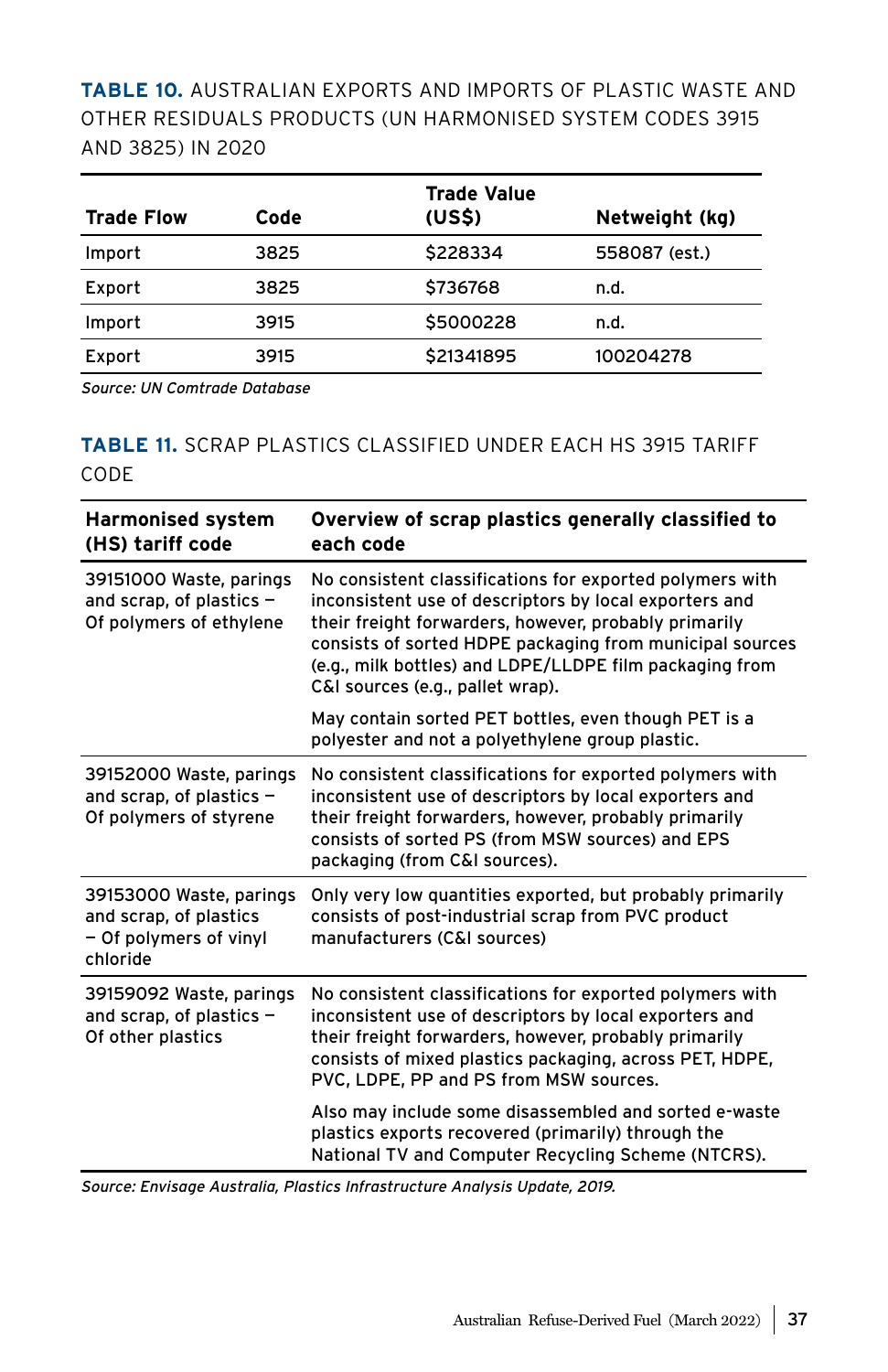analysis of the inconsistencies in definitions, classifications and data gaps that currently exist around the trade in waste-derived fuels for Australia. Without a globally harmonised system for the trade of waste-derived fuels, it is not possible to adequately track or assess the global impacts of using RDF and other waste-derived fuels on human health and the environment. It suggests that the current system is not fit for purpose when it comes to the global trade of RDF and waste-derived fuels. This raises serious health, environmental and human rights issues, especially for importing countries in the global south.

187 kt of scrap plastics were exported from Australia across the four 3915 export codes during 2018–19. These exports were mostly sent to the following countries:

- Indonesia received 63 kt (34% of exports)
- Malaysia received 55 kt (30% of exports)
- Philippines received 17 kt (9% of exports)
- Thailand received 11 kt (6% of exports)
- Taiwan received 11 kt (6% of exports)
- China received (only) 10 kt (5% of exports).

### 3.1 INVESTMENT IN AUSTRALIAN RDF AND EXPORT TO SOUTHEAST ASIA

The Australian Clean Energy Finance Corporation (CEFC) recently estimated a national finance pipeline of up to [\\$7.8 billion in new investments](https://www.cefc.com.au/media/media-release/billion-dollar-recycling-and-resource-recovery-industry-to-turn-trash-into-treasure/) in [resource recovery, bioenergy and WTE](https://www.cefc.com.au/media/mkunwlvg/energising-resource-recovery-the-australian-opportunity.pdf) until 2025. They claim that employment benefits of up to 9 000 construction jobs, 2 600 indirect jobs and as many as 1 400 direct and ongoing jobs will be delivered from these investments, and the potential across those categories is to reduce landfill emissions by as much as 60 per cent.

[Industry](https://thefifthestate.com.au/waste/sorting-out-the-waste-to-energy-mess/) is heavily talking up the [build-out of the RDF](https://www.energyaustralia.com.au/sites/default/files/2019-07/Energy-Recovery-Fact-Sheet_0.pdf) sector in Australia, with [many infrastructure projects](https://www.cleanaway.com.au/sustainable-future/australias-largest-waste-fuel-plant-opens-nsw/) in the pipeline.

The Australian government is *investing* heavily in reprocessing infrastructure in all Australian states to provide the feedstock for RDF production and use both in Australia and overseas. [Government,](https://arena.gov.au/projects/mt-piper-power-station-energy-recovery-feasibility-study/) [industry](https://www.visy.com.au/about/clean-energy) and [re](https://www.csiro.au/en/research/natural-environment/circular-economy)[search organisations](https://www.csiro.au/en/research/natural-environment/circular-economy) are working collaboratively to ensure that RDF, and particularly PEF, remains a key component of Australia's waste hierarchy and definition of a circular economy.

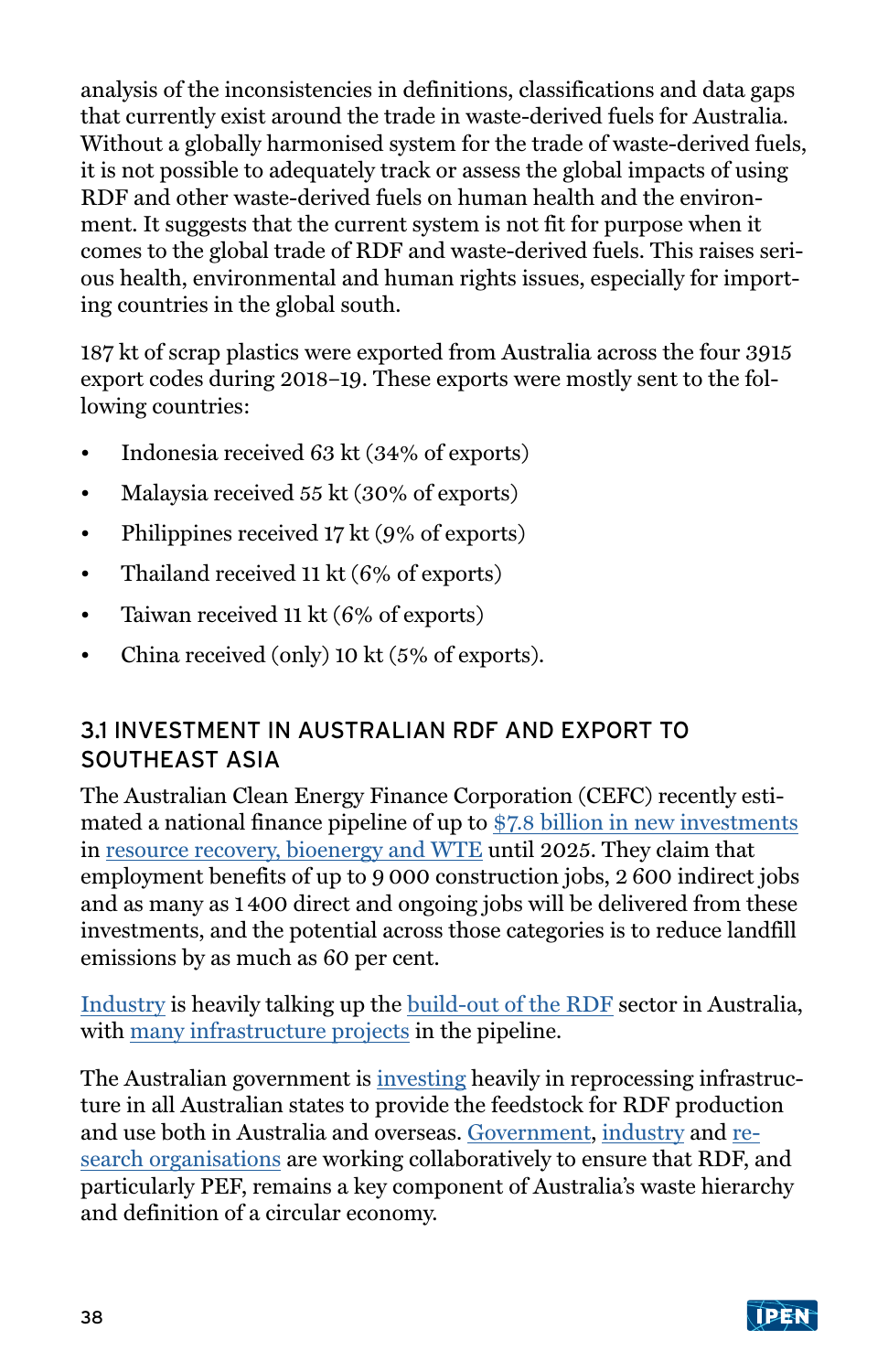

## **Figure 18. Top 10 countries receiving Australian export of HS 3915 July 2017 – May 2019.** Source: Envisage Australia, Plastics Infrastructure Analysis Update, 2019

Australia's investment in plastic reprocessing and RDF production extends also into Southeast Asian countries like [Indonesia](https://research.csiro.au/ending-plastic-waste/australia-indonesia-plastics-innovation-hub/), [Malaysia](https://resourceco.com.au/app/uploads/2020/02/CD4675_RC-Asia_A4-3pp_AboutUs_CMYK_%C6%92_WEB.pdf) and the [Philippines.](https://www.cemfuels.com/news/item/3123-holcim-philippines-makes-case-for-alternative-fuels-imports)

### 3.2 NEW AUSTRALIAN REGULATIONS FOR RDF AND PLASTIC WASTE EXPORT.

On 16 December 2020, the [Recycling and Waste Reduction Act 2020](https://www.legislation.gov.au/Details/C2020A00119)  [\(RAWR Act\)](https://www.legislation.gov.au/Details/C2020A00119) came into effect, repealing and replacing the Product Stewardship Act.25

The rules stipulated by the new Recycling and Waste Reduction Act (The Waste Export Ban Bill), define Process Engineered Fuel in Part 2, Exporting Waste Plastic. The Act states:

*Waste plastic is regulated waste material.*

 *(1) For the purposes of subsection 17(1) of the Act, waste plastic is prescribed. Note: Waste plastic that is prescribed under this section is regulated waste plastic.* 

*(2) Waste plastic means: (a) plastic that is discarded, rejected or left over from an industrial, commercial, domestic or other activity; or (b) plastic that is surplus to or a by-product of an* 

<sup>25</sup> Australian Government, Recycling and Waste Reduction (Export—Waste Plastic) Rules 2021, .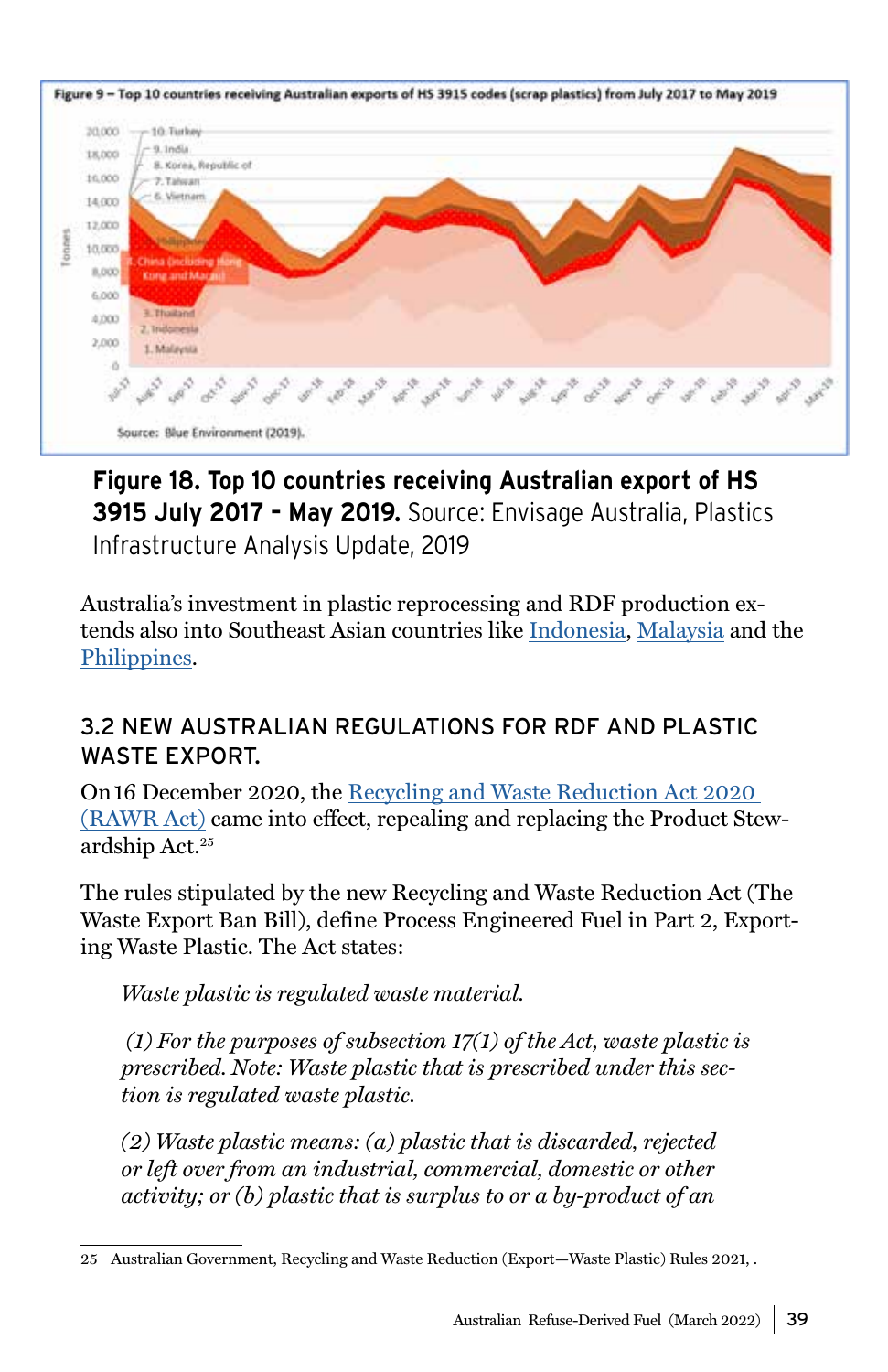*industrial, commercial, domestic or other activity; or (c) processed engineered fuel.* 

*(3) Processed engineered fuel means waste material that: (a) is waste plastic within the meaning of paragraph (2)(a) or (b) that is processed with any other waste material; and (b) is intended for use as fuel.*

*Following industry engagement and in line with the new federal legislation, the exact specifications for Process Engineered Fuel, will be confirmed in the granting of a waste plastic export licence.*

The proposed new legislation defines this:

*9. Matters to which the Minister must have regard in deciding whether to grant a waste plastic export licence—processed engineered fuel:*

 *(1) For the purposes of paragraph 34(2)( f) of the Act, this section prescribes matters to which the Minister must have regard in deciding whether to grant a waste plastic export licence in relation to regulated waste plastic that:*

 *(a) is processed engineered fuel; and (b) is not hazardous waste (see section 10).*

 *(2) The matters are the following:* 

*(a) the intended use of the plastic in the place to which the plastic is intended to be exported;* 

*(b) whether the nominated specification for the plastic is appropriate for the intended use of the plastic in the place to which the plastic is intended to be exported;* 

*(c) if the nominated specification is not a listed waste plastic specification: (i) any calorific value requirements in the specification; and (ii) the thresholds for contaminants in the specification; and (iii) any packaging requirements in the specification; and (iv) any particle size or bulk density requirements in the specification; and (v) the thresholds for moisture in the specification; and (vi) any testing or sampling requirements in the specification.*

*Note: Other matters to which the Minister must have regard are specified in paragraphs 34(2)(a) to (e) of the Act. The Minister*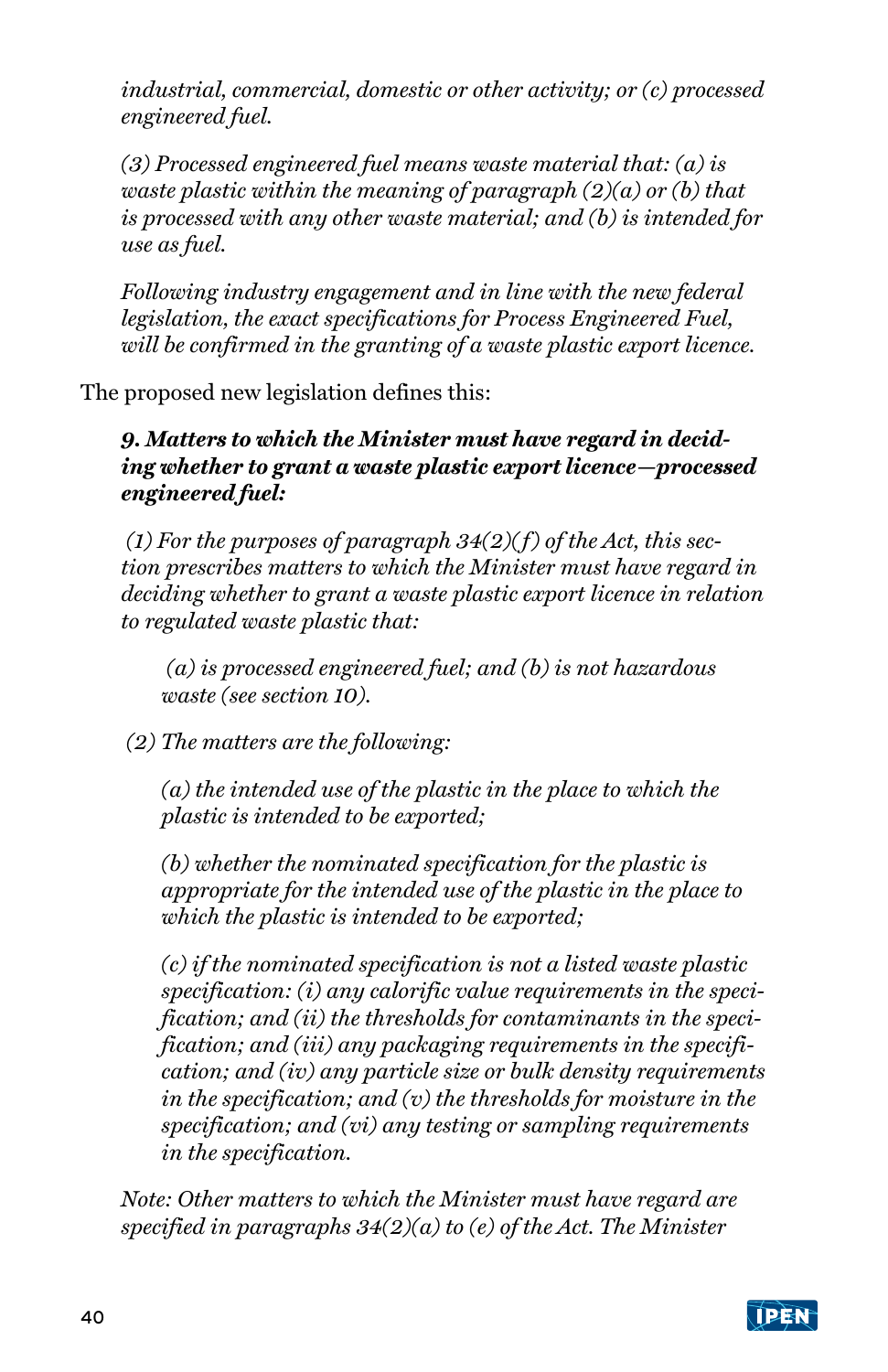*may also have regard to any other matter that the Minister considers relevant (see subsection 34(3) of the Act)."*

### 3.3 THE BASEL CONVENTION BAN AMENDMENT

Australia has missed a unique opportunity to ratify the Basel Ban Amendment with the Federal Government passing the Hazardous Waste Amendment Bill on 24th June 2021 without the inclusion of any reference to the new Basel Ban Amendment. There is no language in this new Act specifically acknowledging or aligning the purpose and intent of the Basel Ban Amendment into Australian law. This is despite the considerable Australian government's focus and legislative reforms on banning waste exports, overhauling Australia's waste recycling and infrastructure policy and funding multi-billion-dollar plastic reprocessing facilities designed specifically to process plastic waste for trade and export.

Instead, the Australian government continues to hide behind the old version of the Basel Convention (minus the 2019 Ban Amendment), as they are required to being a signatory to this international convention and as an OECD member. The Australian government argues that there is no need to ratify the Basel Ban Amendment because Annex II wastes of the Basel convention are already listed as hazardous in our legislation. They wilfully ignore the critical purpose and intent of the Basel Ban Amendment - to prohibit any exports of hazardous waste from wealthy countries to developing countries. They seem to be of the view that Prior Informed Consent (PIC) of the importing country is sufficient to allow export - unlike the vast majority of Basel Convention Parties who agree a total ban is required for the export of such wastes from OECD to low- income countries.

The new Hazardous Waste Act of 2021 continues to enshrine and refer to an export permit system putting this legislation in direct contradiction with the Basel Ban Amendment, which prohibits such exports, even with prior informed consent. Australia's decision to exclude the Basel Ban Amendment from its National Legislation is provocative.

 *"It is tantamount to saying, "We wish to retain the option of exporting hazardous wastes to developing countries, even when the Basel Convention, which we are party to, has been changed to forbid this type of trade." 26*

<sup>26</sup> Basel Action Network and the IPEN, The Entry into Force of the Basel Ban Amendment, A guide to implications and next steps, November 2019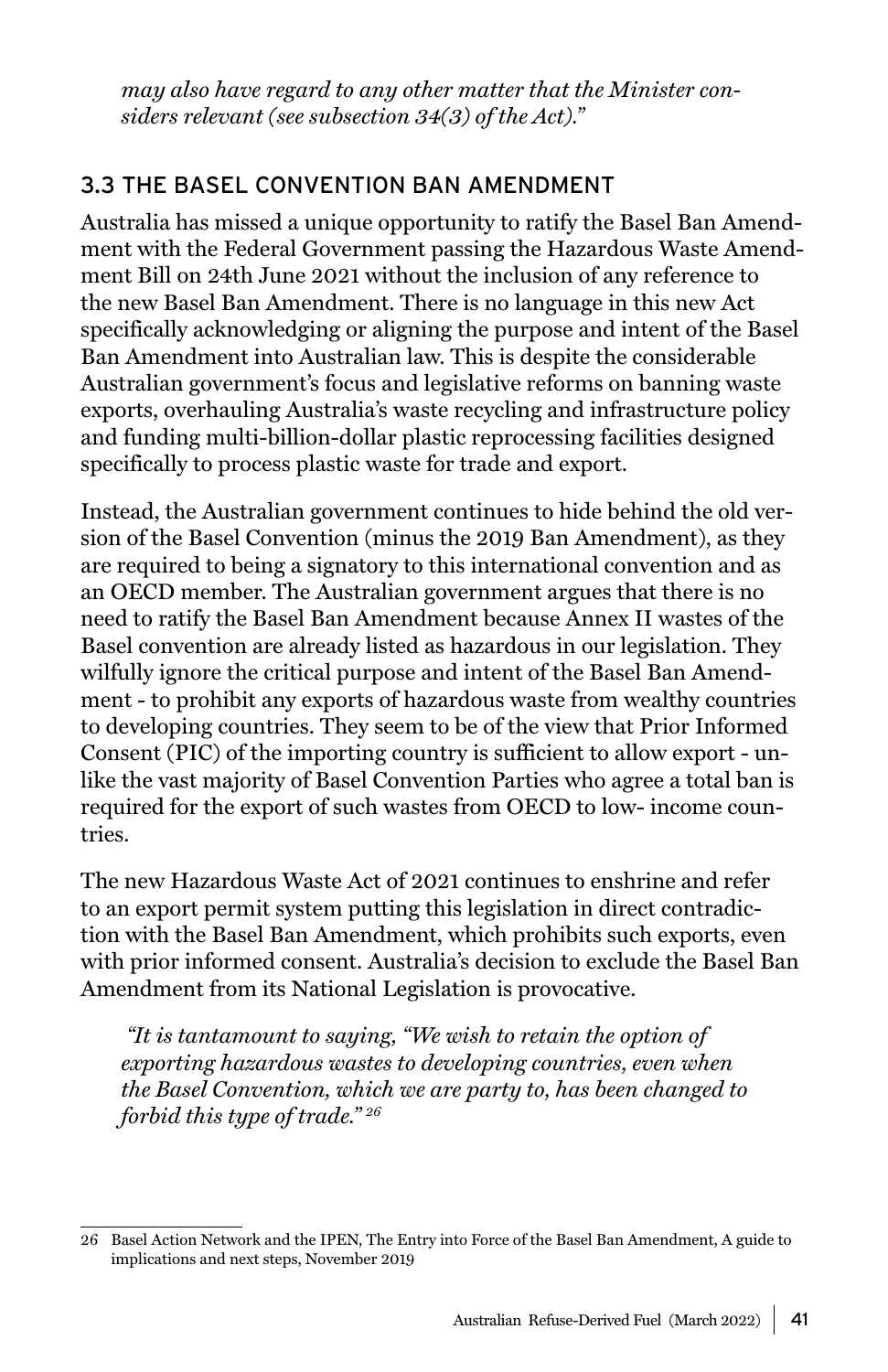Australian top national environmental health and justice  $NGOs<sup>27</sup>$  wrote to the Australian Federal Minister and regulatory agencies in 2019 to urge Australia to immediately ratify the Basel Ban Amendment. In their correspondence they stated:

*"Given the ambitious timeframes that state ministers have agreed to in relation to the waste export ban, we therefore request that the Australian government immediately ratifies the Basel Ban Amendment and further, that the federal government includes Basel Annex II listed wastes in the Basel Ban implementation language, as the EU has done.*

*Australia's ratification of the Basel Ban Amendment and the inclusion of Annex II wastes into the Amendment implementation language would be consistent with the decision to ban waste exports and demonstrate that the Australian government cares about the health and environment of not only Australians but of citizens in those countries we trade with.*

#### *Further that,*

*To strengthen these progressive waste trade policy decisions, there is an urgent need to protect against further, potential negative externalities and to ensure a level playing field for a true circular economy. This requires Australia to uphold its commitment to the Basel Convention by ratifying the Basel Ban Amendment with the inclusion of Annex II wastes and issuing mirror legislation Federally and across the states including through regulations. The inclusion of Annex II wastes into our Basel Ban ratification would in effect strengthen our own national environmental laws and those of our trading partners and neighbours in the South-East Asian region"*

In response to this correspondence on 20 December 2019, the Australian government advised that:

*"As you are aware the Council of Australian Governments (COAG) has agreed to a timetable to ban the export of waste plastic, paper, glass and tyres that have not been processed into value added material. This reflects the concerns of COAG about the plastic pollution in our oceans and that plastic waste does not cause harm to human health or the environment.*

<sup>27</sup> The National Toxics Network, Climate and Health Alliance, Boomerang Alliance, The Total Environment Centre and Friends of the Earth Australia.

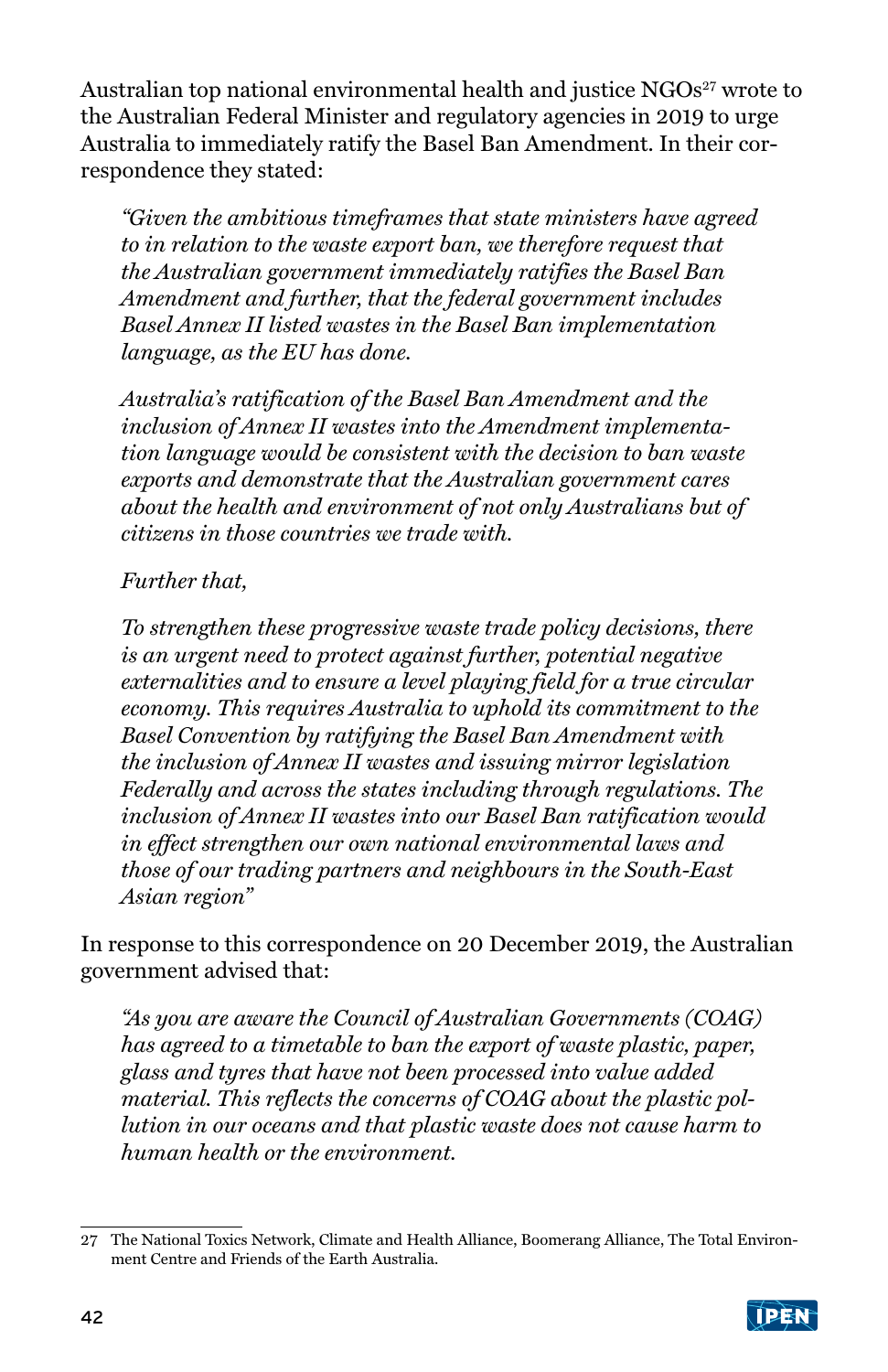*You may also be aware that under the Hazardous Waste (Regulation of Exports and Imports) Act (the Act) that wastes listed in Annex II of the Basel Convention are already classified as hazardous waste. The Act regulates the movement of hazardous wastes to ensure that they are disposed of safely.*

*Australia's position is that hazardous waste should not be exported if the receiving country does not have a suitable facility to manage waste in an environmentally sound manner. Any export of hazardous waste requires the prior informed consent of all countries involved to ensure that it will be managed in a manner that will protect human health and the environment*

*against any adverse effects. Australia supports the opportunity for countries to develop and utilise world class facilities that can handle hazardous wastes appropriately. This can provide important economic and environmental benefits to all countries involved in the movement and management of hazardous waste."*

International criticism of Australia as a signatory flouting the intent of the Basel Convention, has been noted since at least 1999.

*"In addition to the 'free rider' problem, 'a state that agrees to a treaty must execute it in good faith.' In order to execute a treaty in good faith, a ratifying state must affirmatively work to advance the spirit of the treaty. By stalling ratification of the Ban Amendment, a necessary and integral part of the Basel Convention, Australia is violating its duty of good faith by failing to join in the effort to advance the Convention's purpose of restricting hazardous waste trade to countries unable to safely treat or dispose of it."28*

Australia's implementation of the Hazardous Waste Act and subsequent commitments to the international Basel Convention requires the [Minister](https://www.transparency.gov.au/annual-reports/department-agriculture-water-and-environment/reporting-year/2019-20-10)  [to submit annual reports](https://www.transparency.gov.au/annual-reports/department-agriculture-water-and-environment/reporting-year/2019-20-10) detailing Australia's export of hazardous wastes. In the latest 2019-20 report, the minister granted 33 permits, refusing one permit. Details on Australia's permits for hazardous waste exports can be found [here](http://www.environment.gov.au/protection/hazardous-waste/application-and-permit-notices).

<sup>28</sup> K A Breitmeyer, 1999, Australia's opposition to the Basel ban amendment on the export of hazardous wastes: when will Australia stop stalling and ratify the amendment?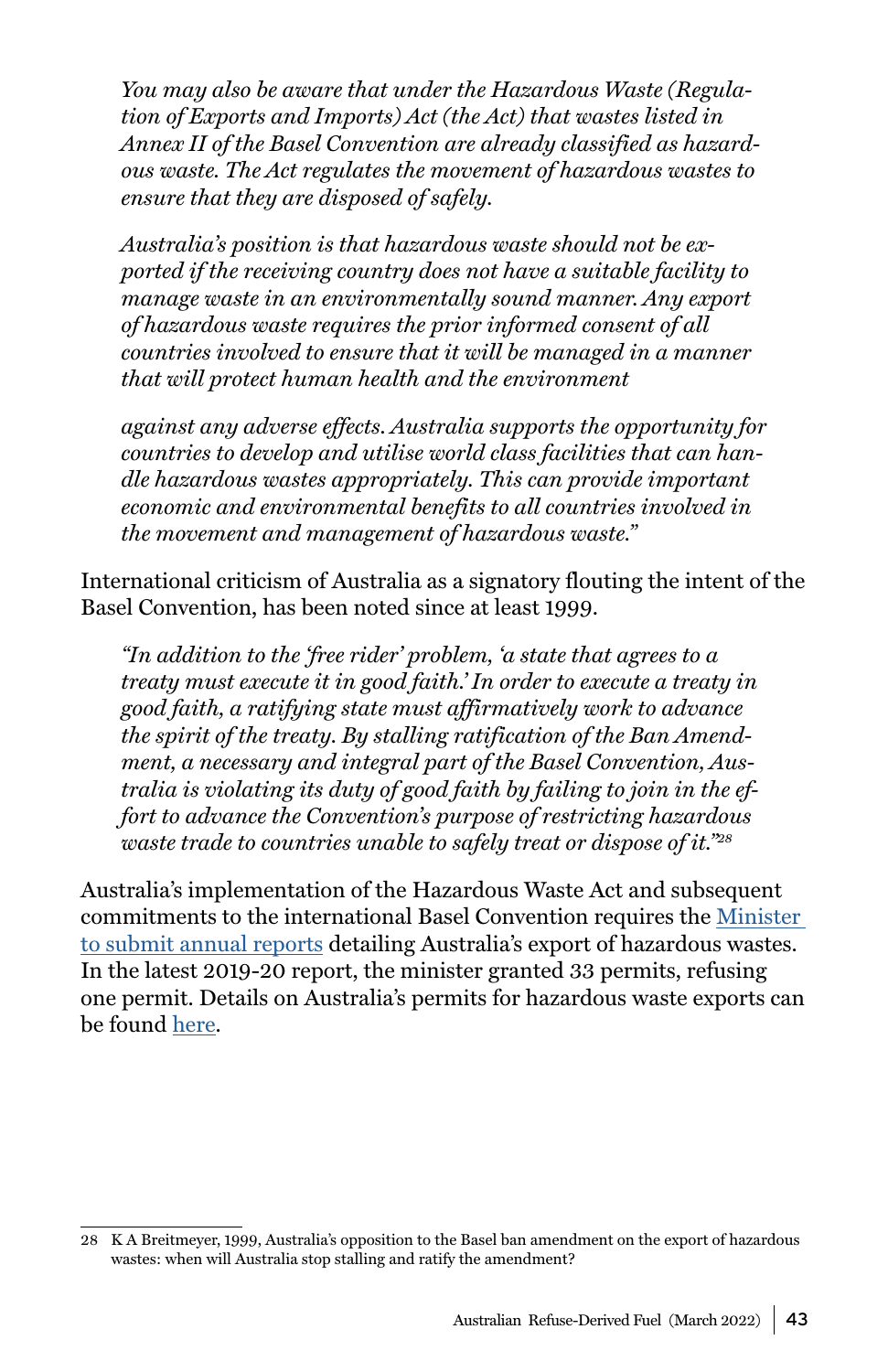# <span id="page-43-0"></span>**4. RDF FOR CEMENT PLANTS AND INCINERATORS IN AUSTRALIA**

Australia has 19 operating cement plants (see Table 12) that have the potential to use RDF as fuel. According to the industry, most cement kilns can use RDF for up to 50% of their fuel inputs.

Just three companies account for all the cement production in Australia and fall under the Cement Industry Foundation (CIF) – the national body representing the Australian cement industry. The largest company is Cement Australia, followed by Adelaide Brighton Cement and Boral Cement. Adelaide Brighton Cement is leading the charge to use Refuse-Derived Fuel and has [reported](https://www.cemnet.com/News/story/167772/adelaide-brighton-uses-1mt-of-rdf-at-birkenhead-plant.html) using 1 mega-tonne of RDF in 2019 at their Adelaide Brighton plant in Birkenhead, South Australia.

Similarly, Boral Cement in New South Wales (the largest supplier in NSW) is currently using 50 000 TPA of Solid Waste-Derived Fuels (SWDF) of which 35 000 TPA is Refuse-Derived Fuel. SWDF is made up of RDF and Wood Waste-Derived Fuel (WWDF).

Boral's aim is to reach 100 000 TPA of SWDF by 2022. However, to reach this target, Boral has to resolve the increased chloride emissions generated through the use of SWDF, which threaten to corrode the plant's internal infrastructure and cause sticky clinker (poor quality product) and high HCl emissions. It can also cause ring scale build up in the kiln, inhibiting product flow. Addressing this will require investment in a new chloride bypass infrastructure and is set to be implemented by 2022 to reach their full SWDF target of 100 000 TPA.

SRF and RDF can contain organic and inorganic chlorine sources including plastics, rubber and cables, especially PVC plastics which have a concentration of chlorine as high as 56 – 74%.

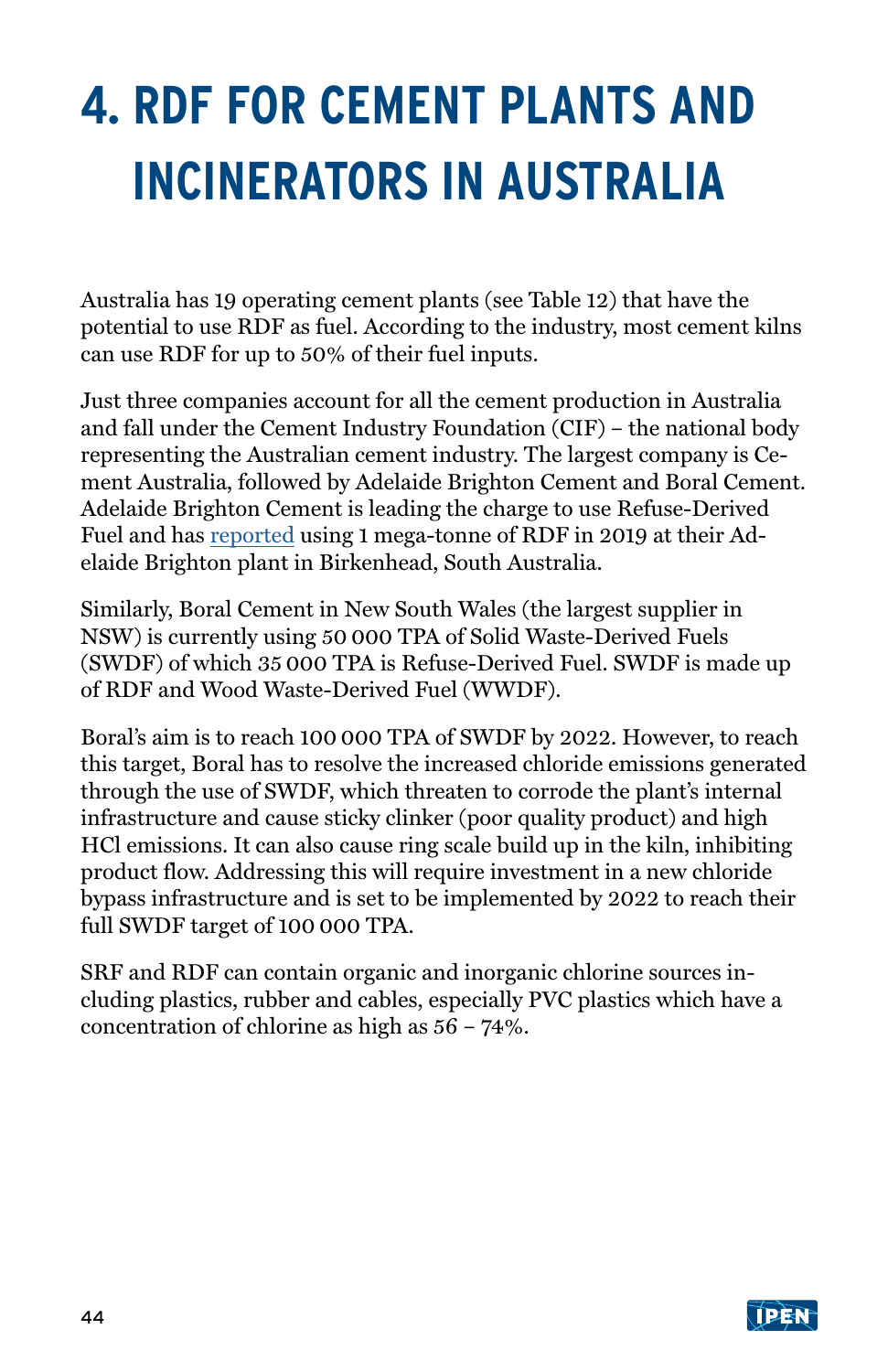#### **TABLE 12.** AUSTRALIAN CEMENT KILNS OPERATIONAL IN 2021

| <b>Group Name</b>                                                  | <b>Company Name</b>                                             | <b>Facility Name</b>              | City                |
|--------------------------------------------------------------------|-----------------------------------------------------------------|-----------------------------------|---------------------|
| Adelaide Brighton Ltd                                              | <b>Adelaide Brighton</b><br><b>Cement Ltd</b>                   | <b>Angaston Operations</b>        | Angaston            |
| Adelaide Brighton Ltd                                              | Adelaide Brighton<br><b>Cement Ltd</b>                          | <b>Birkenhead Works</b>           | <b>Birkenhead</b>   |
| Adelaide Brighton Ltd                                              | <b>Cockburn Cement</b><br>Limited                               | <b>Kwinana Operations</b>         | Kwinana             |
| Adelaide Brighton Ltd                                              | <b>Cockburn Cement</b><br>Limited                               | <b>Munster Operaions</b>          | Munster             |
| Adelaide Brighton Ltd                                              | <b>Morgan Cement</b><br>International                           | Port Kembla Operations            | Port Kembla         |
| Adelaide Brighton Ltd                                              | Northern Cement Limited                                         | <b>Darwin Operations</b>          | Darwin              |
| Adelaide Brighton Ltd                                              | <b>Sunstate Cement Ltd</b>                                      | <b>Fisherman Islands</b>          | Wynnum              |
| Barro Group Pty Ltd                                                | Independent Cement and<br>Lime Pty Ltd                          | <b>ICL Slag</b>                   | Yarraville          |
| <b>BGC Australia Pty Ltd</b><br>(Buckeridge Group of<br>Companies) | <b>BGC Cement</b>                                               | <b>Canning Vale</b>               | <b>Canning Vale</b> |
| <b>BGC Australia Pty Ltd</b><br>(Buckeridge Group of<br>Companies) | <b>BGC Cement</b>                                               | Perth Naval Base                  | Perth               |
| <b>Boral Limited</b>                                               | <b>Boral Cement Ltd</b>                                         | <b>Berrima Cement Words</b>       | New Berrima         |
| <b>Boral Limited</b>                                               | <b>Boral Cement Ltd</b>                                         | Kooragang Works                   | Kooragang           |
| <b>Boral Limited</b>                                               | <b>Boral Cement Ltd</b>                                         | <b>Maldon Words</b>               | Maldon              |
| <b>Boral Limited</b>                                               | <b>Boral Cement Ltd</b>                                         | <b>Waum Ponds Cement</b><br>Works | <b>Waum Ponds</b>   |
| Cement Australia Pty Ltd and<br>Cement Australia Partnership       | <b>Australian Steel Mill</b><br>Services (ASMS)                 | Port Kembla                       | Port Kembla         |
| Holcim (Australia) Pty Ltd                                         | Cement Australia Pty Ltd<br>and Cement Australia<br>Partnership | <b>Bulwer Island Plant</b>        | Pinkenba            |
| Holcim (Australia) Pty Ltd                                         | Cement Australia Pty Ltd<br>and Cement Australia<br>Partnership | <b>Gladstone Plant</b>            | Gladstone           |
| Holcim (Australia) Pty Ltd                                         | Cement Australia Pty Ltd<br>and Cement Australia<br>Partnership | <b>Railton Plant</b>              | Railton             |
| Wagner Investments Pty Ltd                                         | <b>Wagners Cement</b>                                           | Pinkenba                          | Pinkenba            |
|                                                                    |                                                                 |                                   |                     |

Source: Cemnet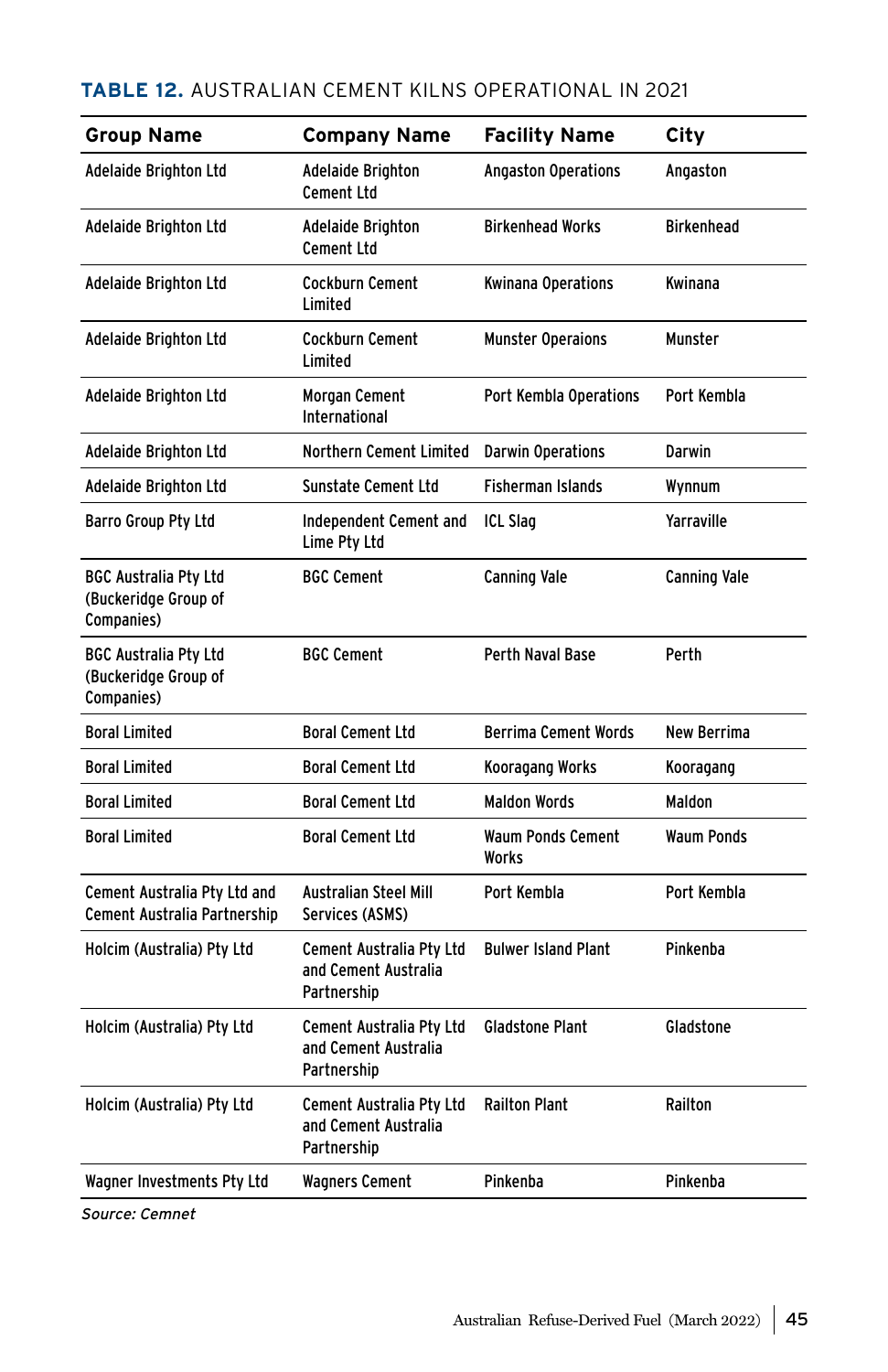

**Figure 19. Points of chloride damage in cement kiln.** Source: Gerassimidou et al 2021

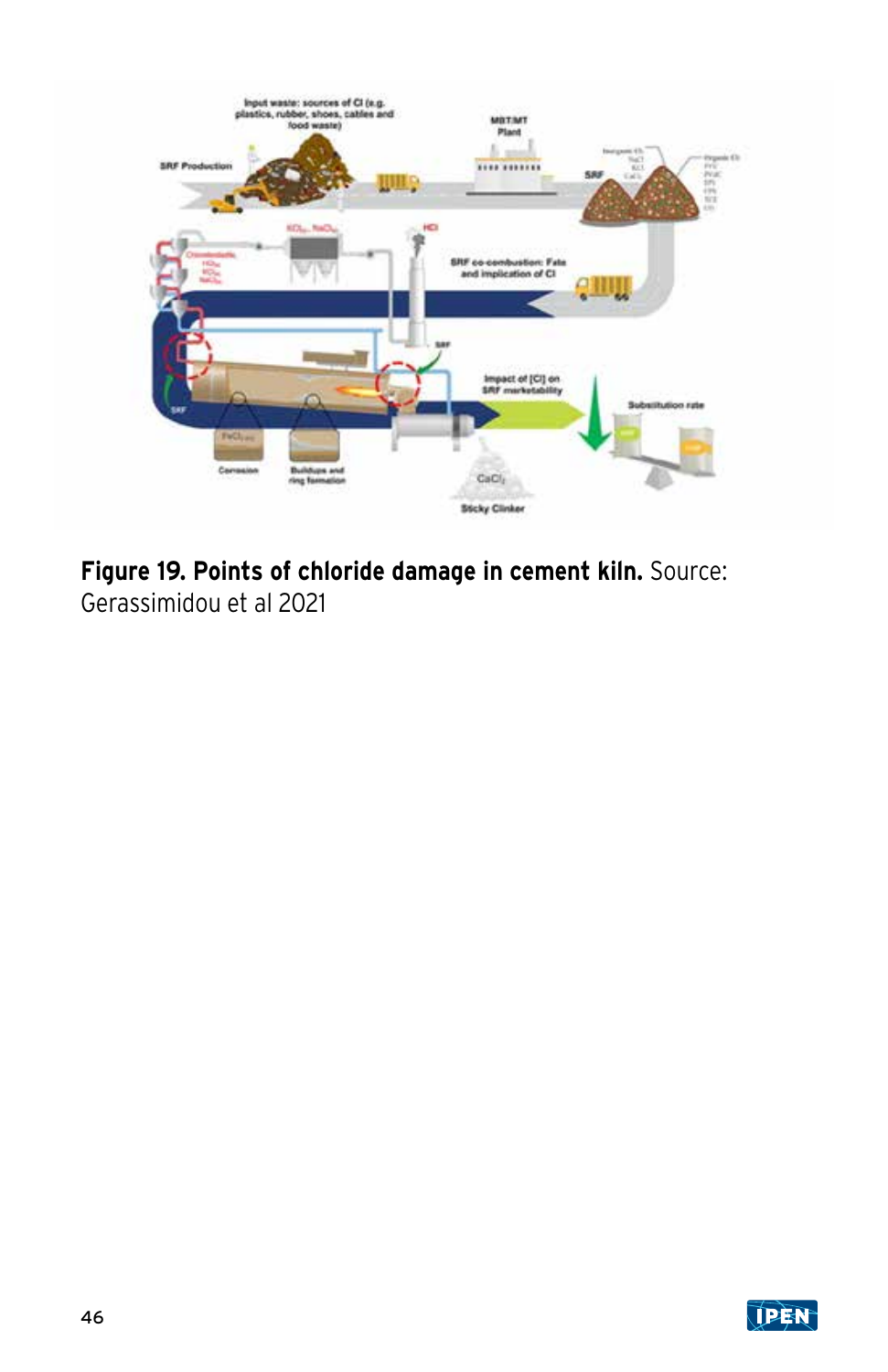# <span id="page-46-0"></span>**5. SUMMARY AND RECOMMENDATIONS**

### 5.1 RDF EXPORT BAN

It is increasingly clear that Australia plans to continue and increase its waste plastic exports in the form of reprocessed plastics (sorted into single polymers, shredded, flaked or pelletised) and as Processed Engineered Fuel and derivatives such as TDF, SRF, and WWDF.

While the exact specifications for these exported waste products are defined in the export licences issued to each exporter, it is clear that the importing industry or end user will define the quality, contamination levels, and format of the product to suit their process. In the absence of this information, the Australian government will set these specifications to agreed industry standards.

As this represents the continued export of Australia's waste (especially plastic) in the guise of 'reprocessing' and 'recycling', the export of such waste should be prohibited, especially given the potential health and environmental impacts.

In Australia, the proliferation of PEF production and incineration in the cement sector is significant. The inherent climate, human health, and environmental impacts need urgent quantification, and the use of RDF should be prohibited. Australia should be leapfrogging ahead of this dirty fuel and introducing renewable energy-produced hydrogen (green hydrogen) for cement production as other countries are doing. Australia should become a leader in hydrogen utilisation for energy-intensive industries such as cement and steel production. Instead of exporting dirty, unwanted waste as fuel to low-income countries, Australia should be providing regional leadership and sharing clean hydrogen technology with its Southeast Asian neighbours.

### 5.2 RESIDUAL WASTE RESEARCH CENTRES.

While quantities of residual waste increase globally in line with population increases and improved waste management systems, especially in the global south, the management of this waste stream has great potential for improvement. Zero Waste City models, such as those being implemented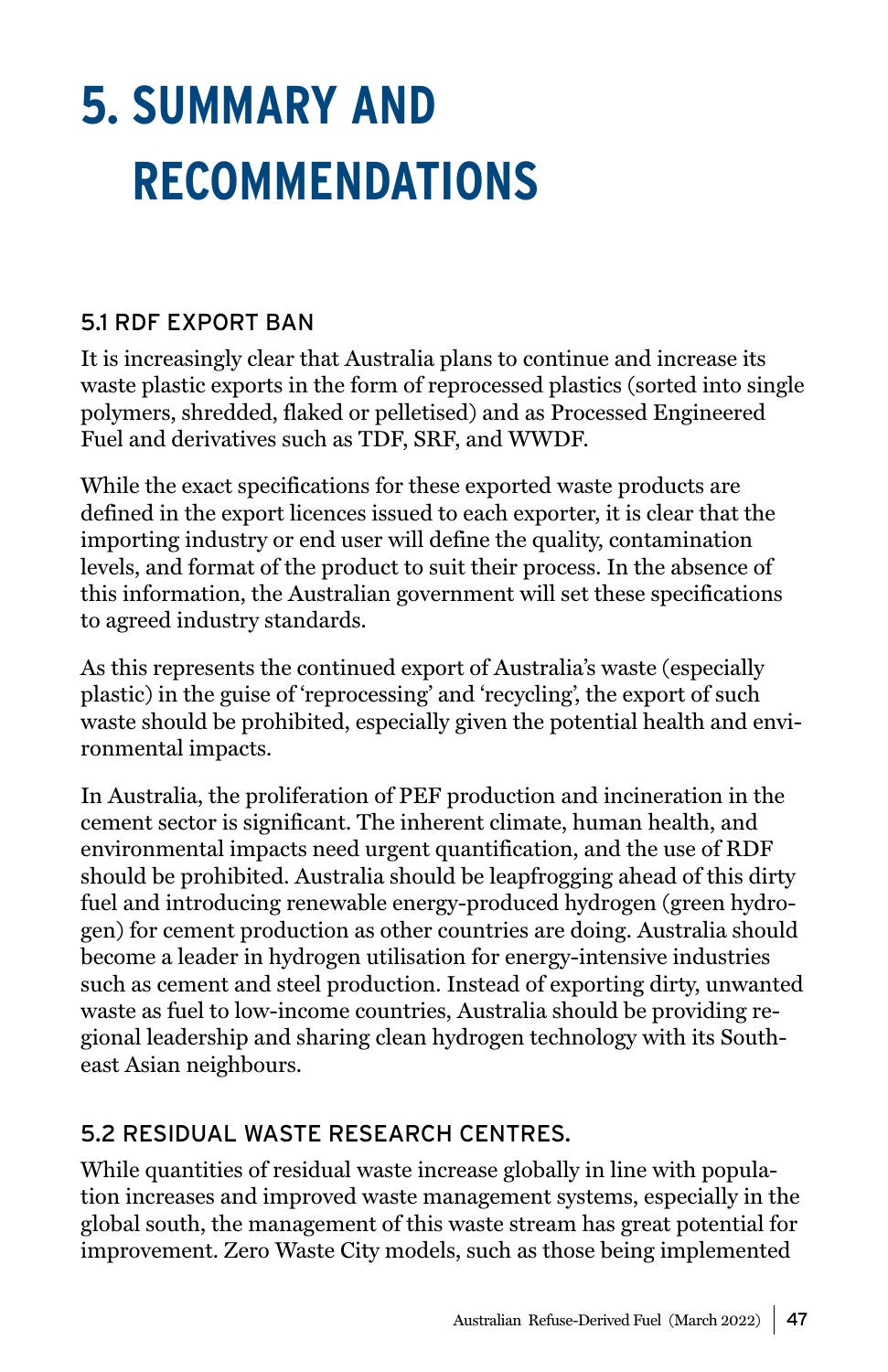in Europe and the Asia Pacific region, can significantly reduce volumes of residual waste. This is primarily a result of improved waste collection and source separation coupled with waste reduction strategies and broad civil society, business, and industry education.

In Australia, the residual waste level has stagnated at around 20% on average. However, it is entirely possible to reduce this figure to around 10% through better waste management policy and practice.

Residual waste in Australia is predominantly non-recyclable plastics, nappies, sanitary products, textiles, and organic wastes. Australia is implementing a major waste policy shift to reduce the consumption and generation of plastics. Residual waste as a design failure within the context of a zero waste policy is a problem that can be resolved through dedicated research and development such as a residual waste research centre (RWRC). Such a facility and programme could consider the sources and generation of each residual waste that exists and find ways to eliminate or redesign it for circularity. The investment in a RWRC would be comparatively cost effective and safer than building RDF incineration facilities both in Australia and the Asia Pacific region.

The appetite for change in Australia is strong, as numerous frontline communities face incineration and co-incineration threats. Civil society organisations and NGO's<sup>29</sup>, academic institutions<sup>30</sup>, and industry<sup>31</sup> are working to implement cost-effective, safer, and more sustainable waste management models.

## 5.3 GREEN HYDROGEN SOLUTIONS

Moving to safer alternative energy sources like Green Hydrogen could leapfrog Australia towards a zero-carbon economy. Moving away from the combustion of solid fuels to a zero emissions fuel like hydrogen has great potential, and is being pursued in Australia and Europe<sup>32</sup>.

https://www.forbes.com/sites/mikescott/2020/04/06/hydrogen-could-be-the-clean-fuel-of-thefuture-for-the-dirtiest-industries/?sh=6cec3a39988d



<sup>29</sup> https://zerowasteaustralia.org/zero-waste-solutions/, https://zerowastecities.eu/learn/#the\_masterplan https://www.paperturn-view.com/us/gaia/gaia-zero-waste-masterplan?pid=MTE115576&v=2 https://zwia.org/

<sup>30</sup> https://www.uts.edu.au/isf/explore-research/projects/wealth-waste

<sup>31</sup> https://www.uts.edu.au/isf

<sup>32</sup> https://fuelcellsworks.com/news/cemex-successfully-deploys-hydrogen-based-ground-breakingtechnology/ https://www.theconstructionindex.co.uk/news/view/hanson-demontrates-hydrogenpowered-cement-production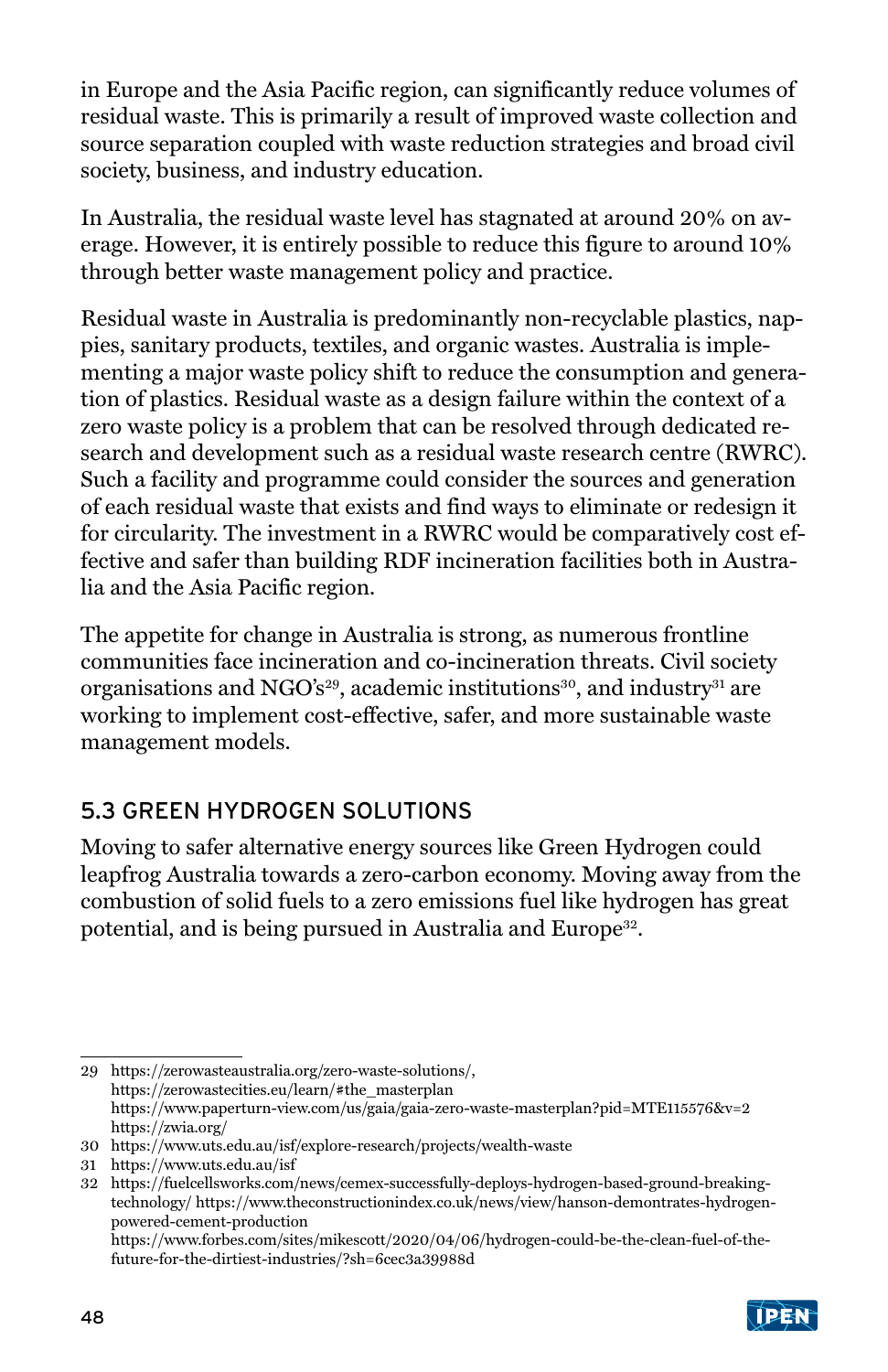## <span id="page-48-0"></span>**REFERENCES**

- Table 4. Frauke Schorcht, Ioanna Kourti, Bianca Maria Scalet, Serge Roudier, Luis Delgado Sancho, 2013. Best Availale Techniques (BAT) Reference Document for the Production of Cement, Lime and Magnesium Oxide. A JRC Reference Reports by the Joint Research Centre Institute for prospective technological studies. EUR 26129 EN. doi:10.2788/12850: pp.506.
- Table 3. Alternative Fuel Use in Cement Manufacturing Implications, opportunities and barriers in Ontario, Pembina Institute and Environmental Defence 2014.
- Figure 31. Spyridoula Gerassimidou, Costas A. Velis, Paul T. Williams, Marco J. Castaldi, Leon Black & Dimitrios Komilis (2021) Chlorine in waste-derived solid recovered fuel (SRF), co-combusted in cement kilns: A systematic review of sources, reactions, fate and implications, Critical Reviews in Environmental Science and Technology, 51:2, 140-186, DOI: 10.1080/10643389.2020.1717298